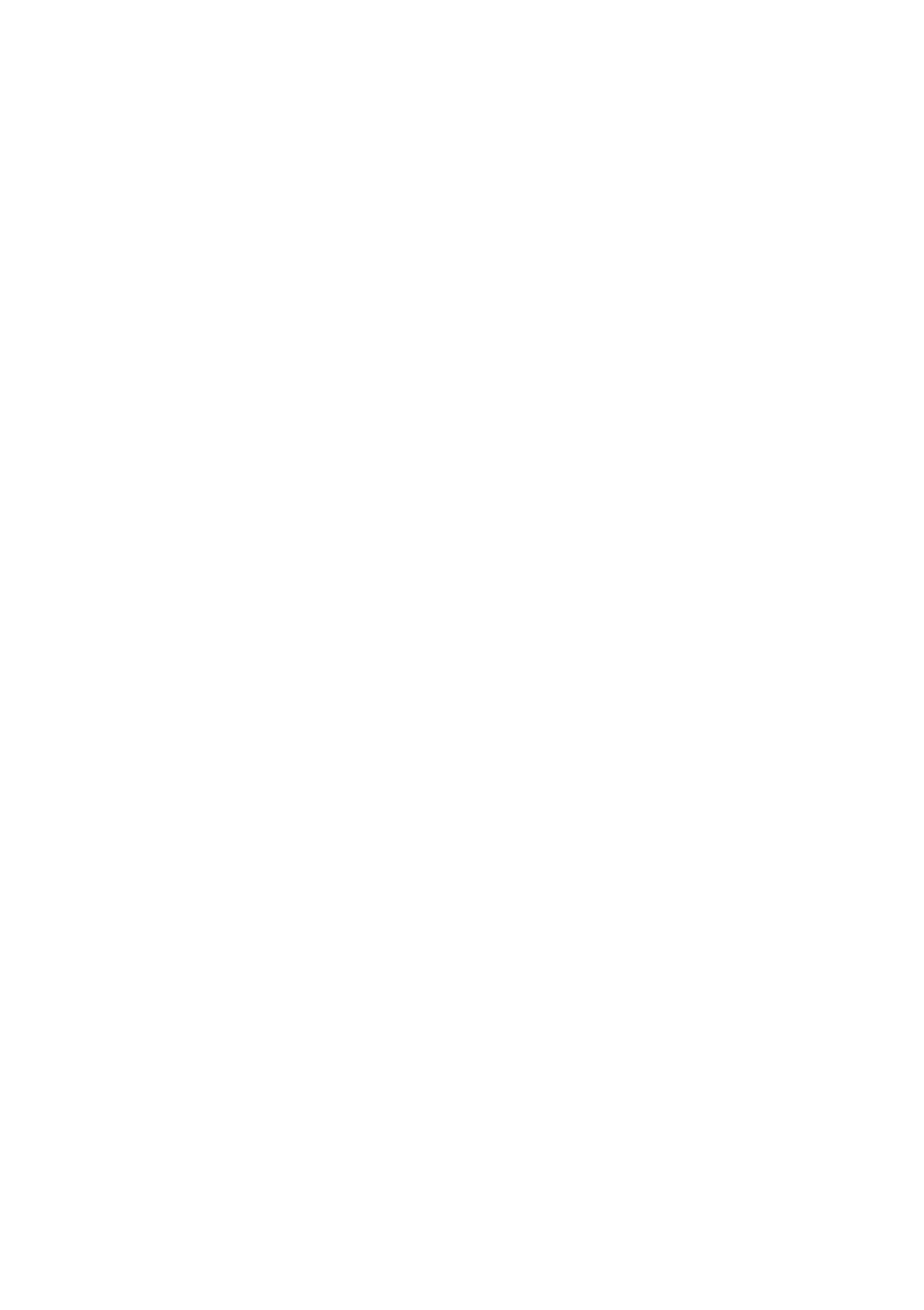# **Family Guide**

Services for families in Austria

Vienna 2019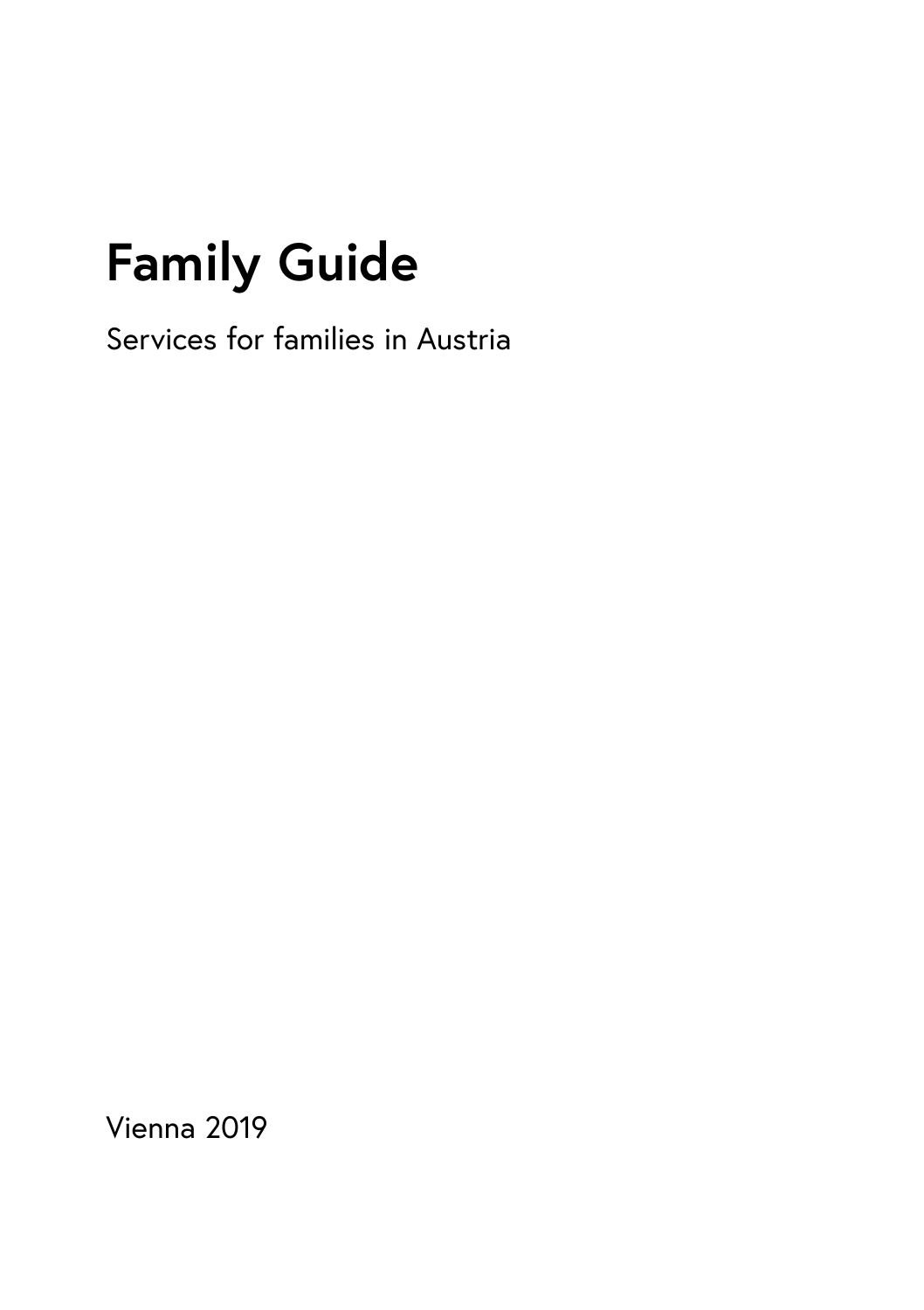#### **Legal notice**

Media owner, publisher and editor: Austrian Federal Chancellery, Ballhausplatz 2, 1010 Vienna Overall implementation: Division Families and Youth Design: BKA Design & Grafik Photo credits: Gettylmages (cover, p. 11–74) Edition: August 2019

Copyright and liability:

Reproduction of extracts only permitted with acknowledgement of the source; all other rights are inadmissible without the written consent of the media owner. It should be noted that while every care is taken to ensure the accuracy of the information provided in this publication, the Federal Chancellery and the author assume no responsibility or liability for any errors or omissions. Any legal statements represent the non-binding opinion of the author and cannot in any way pre-empt the ruling of the independent courts.

Feedback: please send any comments about this publication to [familienservice@bka.gv.at](mailto:familienservice@bka.gv.at?subject=)

Vienna 2019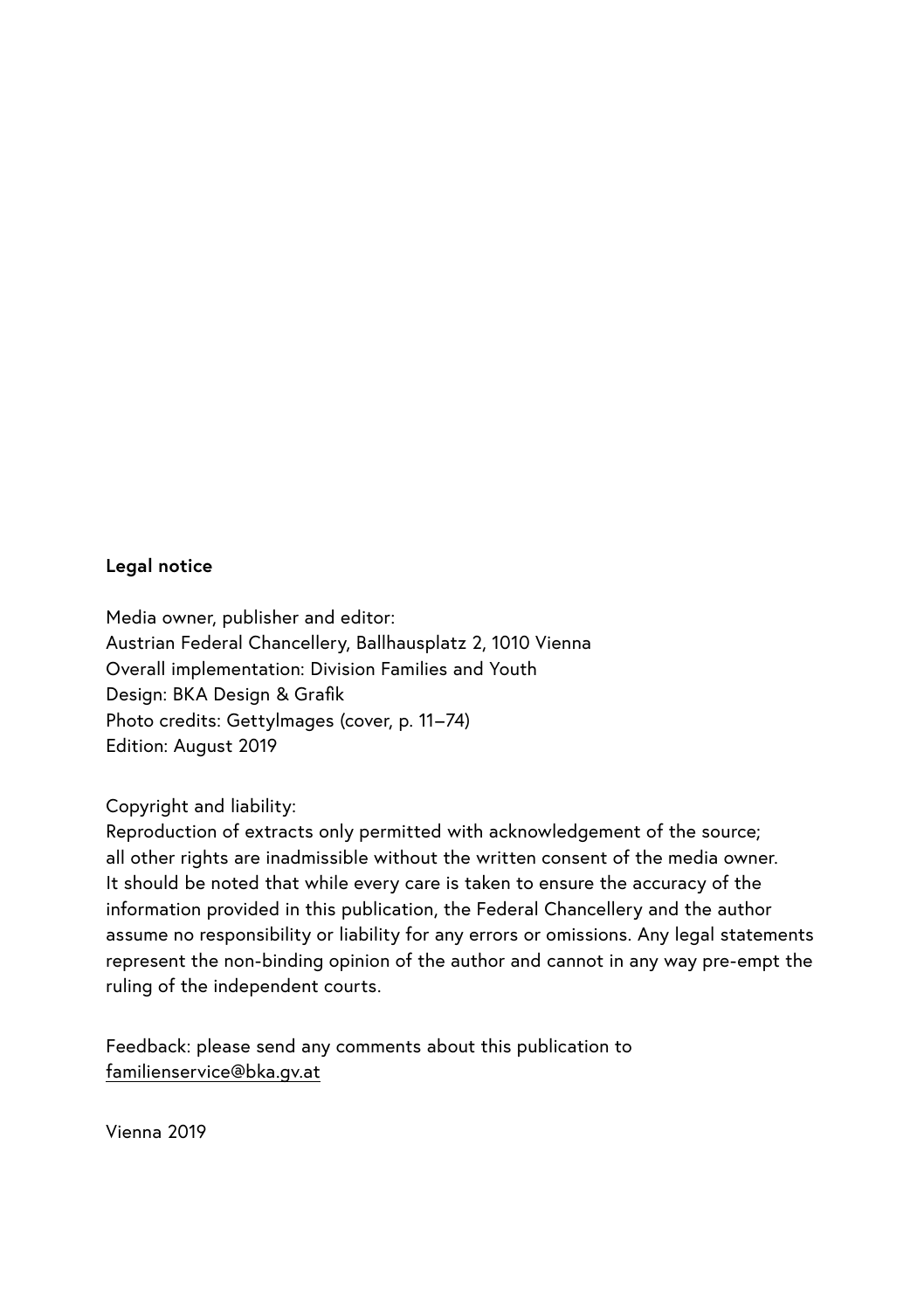# **Contents**

| 4 Financial benefits for families in Austria <b>Marting Marson Communist 24</b> |  |
|---------------------------------------------------------------------------------|--|
| Maternity allowance (Wochengeld)/temporary help (Betriebshilfe)  25             |  |
|                                                                                 |  |
|                                                                                 |  |
| Family allowance (Familienbeihilfe) and                                         |  |
|                                                                                 |  |
|                                                                                 |  |
|                                                                                 |  |
|                                                                                 |  |
|                                                                                 |  |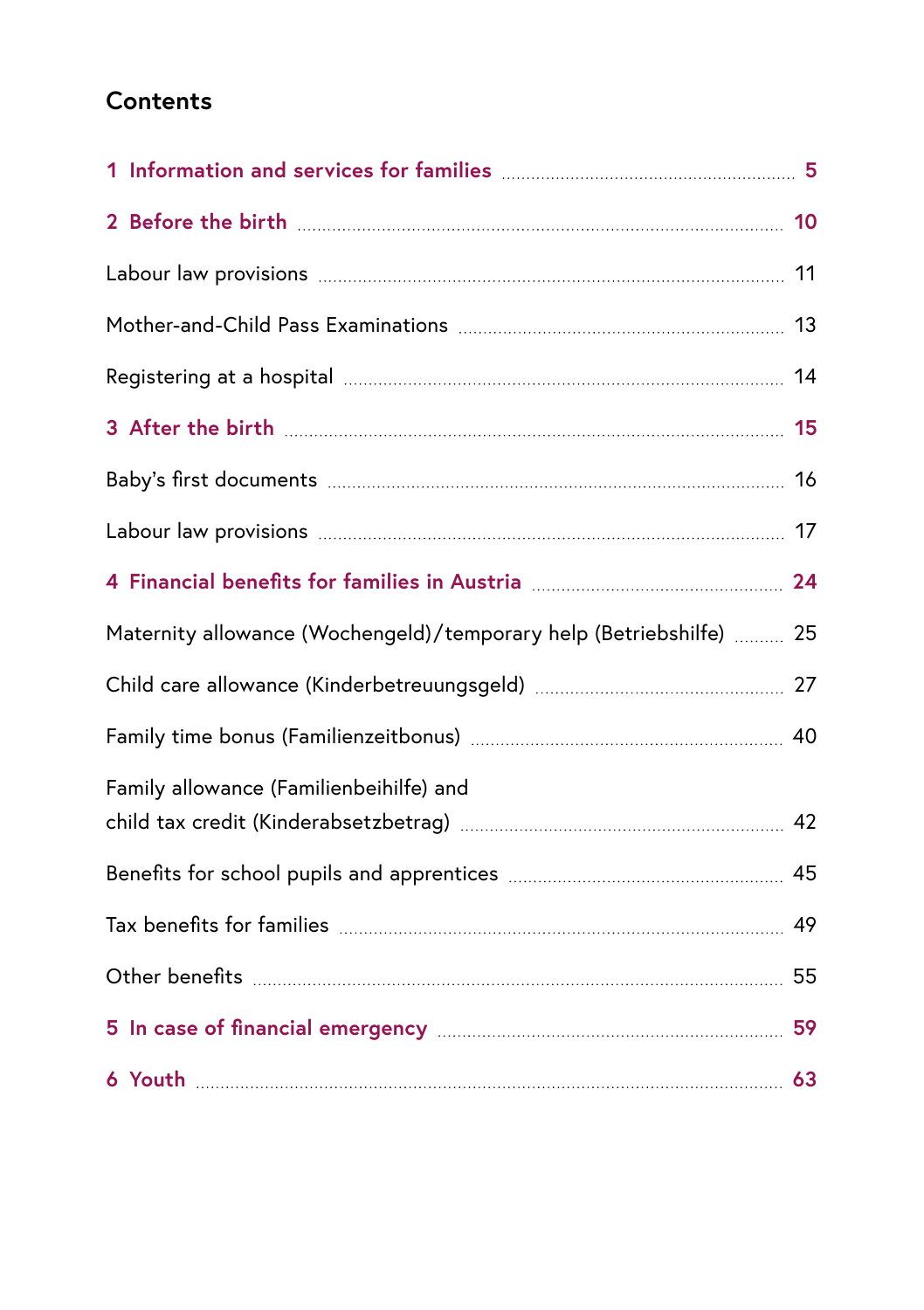| 10 Against domestic violence <b>manual community</b> and against 19 |  |
|---------------------------------------------------------------------|--|
|                                                                     |  |
|                                                                     |  |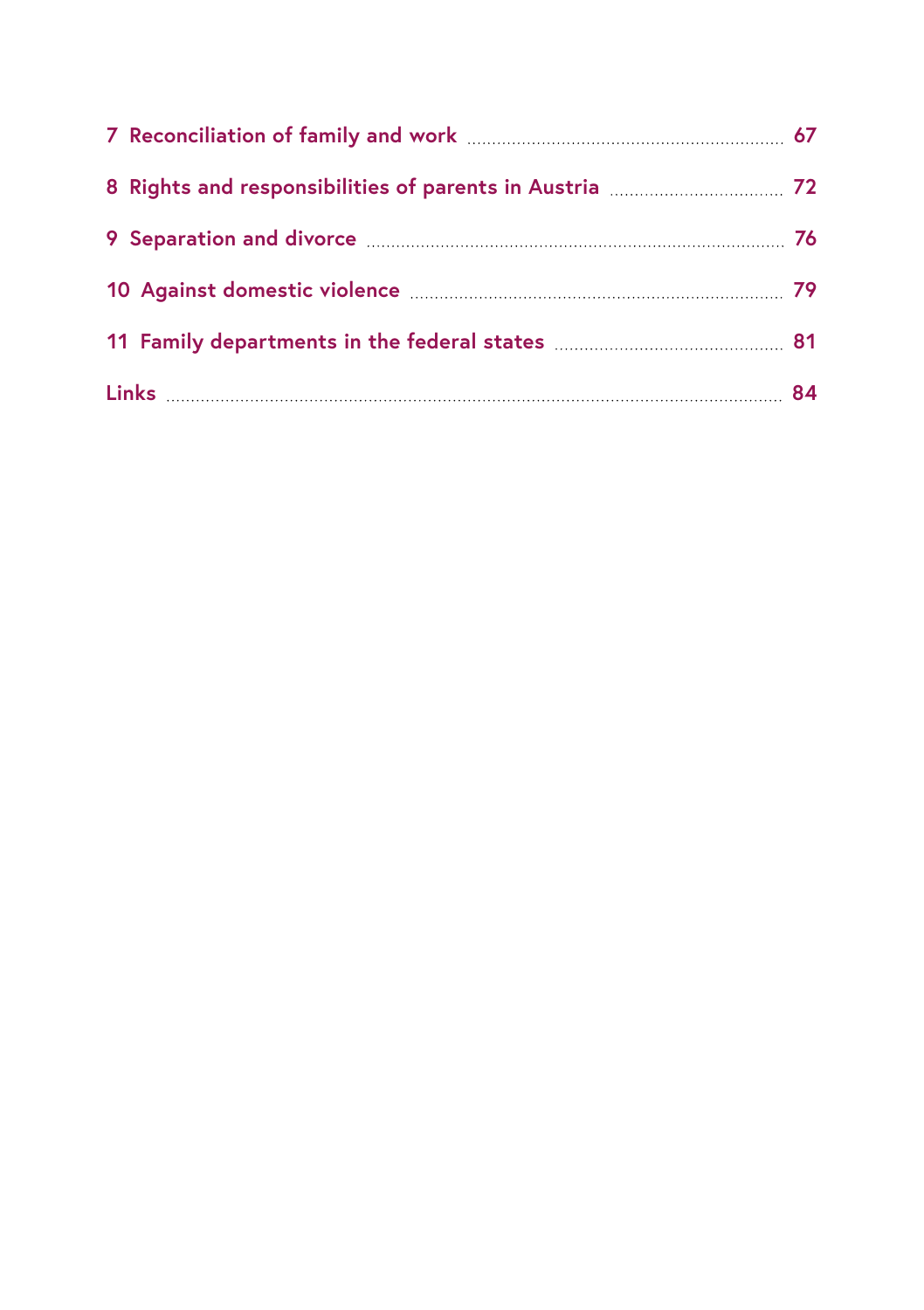<span id="page-6-0"></span>1 Information and services for families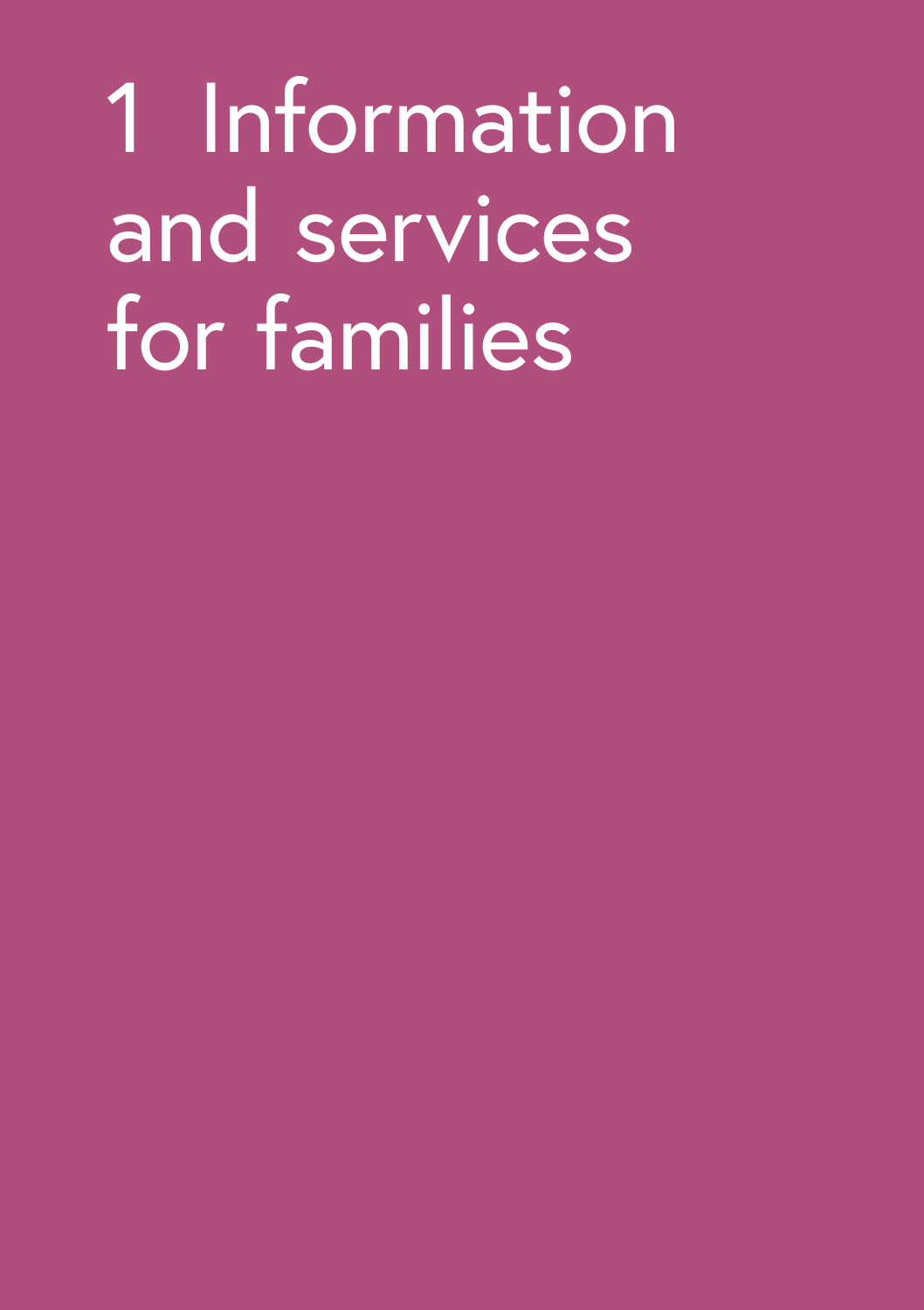# **Austrian Federal Chancellery website and brochures**

An overview of benefits, funding and employment projects plus various forms and brochures, which can be ordered free of charge, can be found on the website of the Federal Chancellery – Division Families and Youth: www.women-families-youth.bka.gv.at

# **Family Service**

The Family Service provides information about benefits for families of the Austrian federation. Contact: [familienservice@bka.gv.at](mailto:familienservice@bka.gv.at?subject=) or **0800 240 262**\*

# **Child Care Allowance Helpline**

The Child Care Allowance Helpline provides general information about the child care allowance *(Kinderbetreuungsgeld)* and family time bonus *(Familienzeitbonus)*. Contact: **0800 240 014**\*

#### **Calculators**

In addition, you can find special online calculators to work out how much benefit you will receive at [www.frauen-familien-jugend.bka.gv.at](http://www.frauen-familien-jugend.bka.gv.at) (in German only):

- Kinderbetreuungsgeld-Online-Rechner (child care allowance calculator)
- Familienbeihilfe-Rechner (family allowance calculator)
- Familienhospiz-Rechner (family hospice calculator)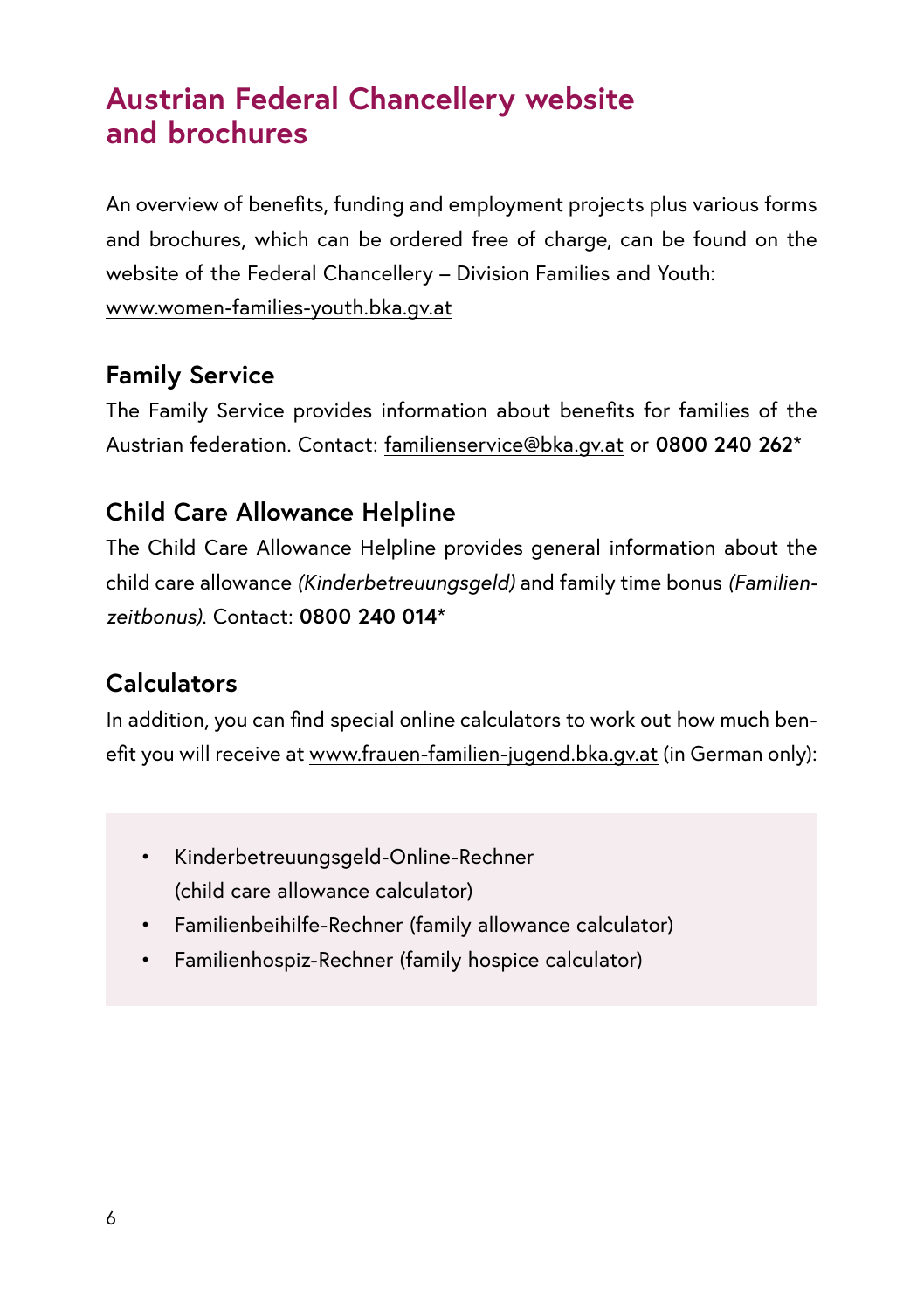# **Parental education**

The Federal Chancellery – Division Families and Youth supports a variety of non-profit service providers, such as parent-and-child centres, family organisations, and public and private initiatives, which offer high-quality parental education in various forms: parent-and-child groups, workshops, etc. You can obtain information about your child's current developmental stage, develop your own parenting style, share your thoughts and experiences with other parents, and identify any possible problems at an early stage. Further information is available online at [www.eltern-bildung.at](http://www.eltern-bildung.at) (in German only).

# **Family and partner counselling centres**

There are around 400 family and partner counselling centres in Austria. They are run by a wide variety of organisations and are funded from the budget of the Federal Chancellery – Division Families and Youth. Counselling is anonymous, free of charge and available to anyone looking for advice, regardless of age or gender.

The counselling centres answer questions and assist with problems covering a wide variety of topics:

- family planning and birth control
- economic and social concerns that affect expectant mothers
- questions raised by single mothers/ fathers
- conflicts arising from an unwanted pregnancy
- legal and social issues that may arise in families
- questions relating to sexuality and relationships
- parenting issues
- mental health problems
- intergenerational conflicts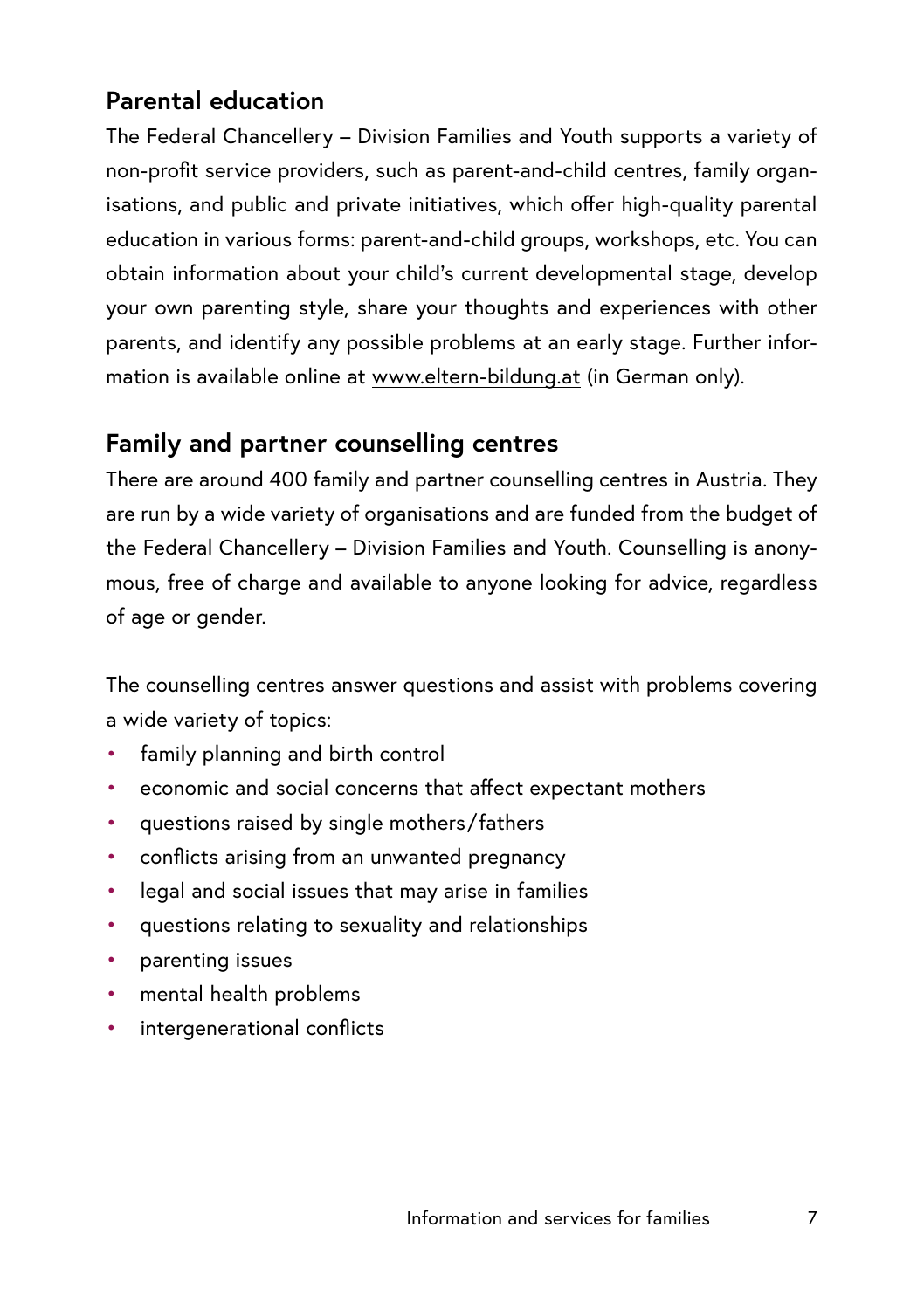Some counselling centres also provide counselling in languages other than German. The addresses are available online at [www.familienberatung.gv.at](http://www.familienberatung.gv.at) (in German only).

# **Early intervention**

Early intervention provides assistance for pregnant women and families with infants and young children living in difficult circumstances. A key element is family support, which enables families to access the help they need free of charge: from personal counselling and assistance in dealing with public authorities to guidance and support when caring for, providing for and raising your child. Find your nearest service at [www.fruehehilfen.at](http://www.fruehehilfen.at) (in German only).

# **Extremism Information Centre**

The Extremism Information Centre is a specialist body set up to prevent extremism and radicalisation.

Contact: **0800 20 20 44**\* or [www.beratungsstelleextremismus.at](http://www.beratungsstelleextremismus.at)

# **Federal Office on Sect Issues**

The Federal Office is a central information and advisory centre on sects and ideological issues. Contact: **+43 1 513 04 60** or [www.bundesstelle-sektenfragen.at](http://www.bundesstelle-sektenfragen.at) (in German only)

# **Media-Youth-Info-Centre**

The Media-Youth-Info-Centre provides information on issues related to media literacy at [www.women-families-youth.bka.gv.at/youth/media-and-information](https://www.women-families-youth.bka.gv.at/youth/media-and-information)

free of charge throughout Austria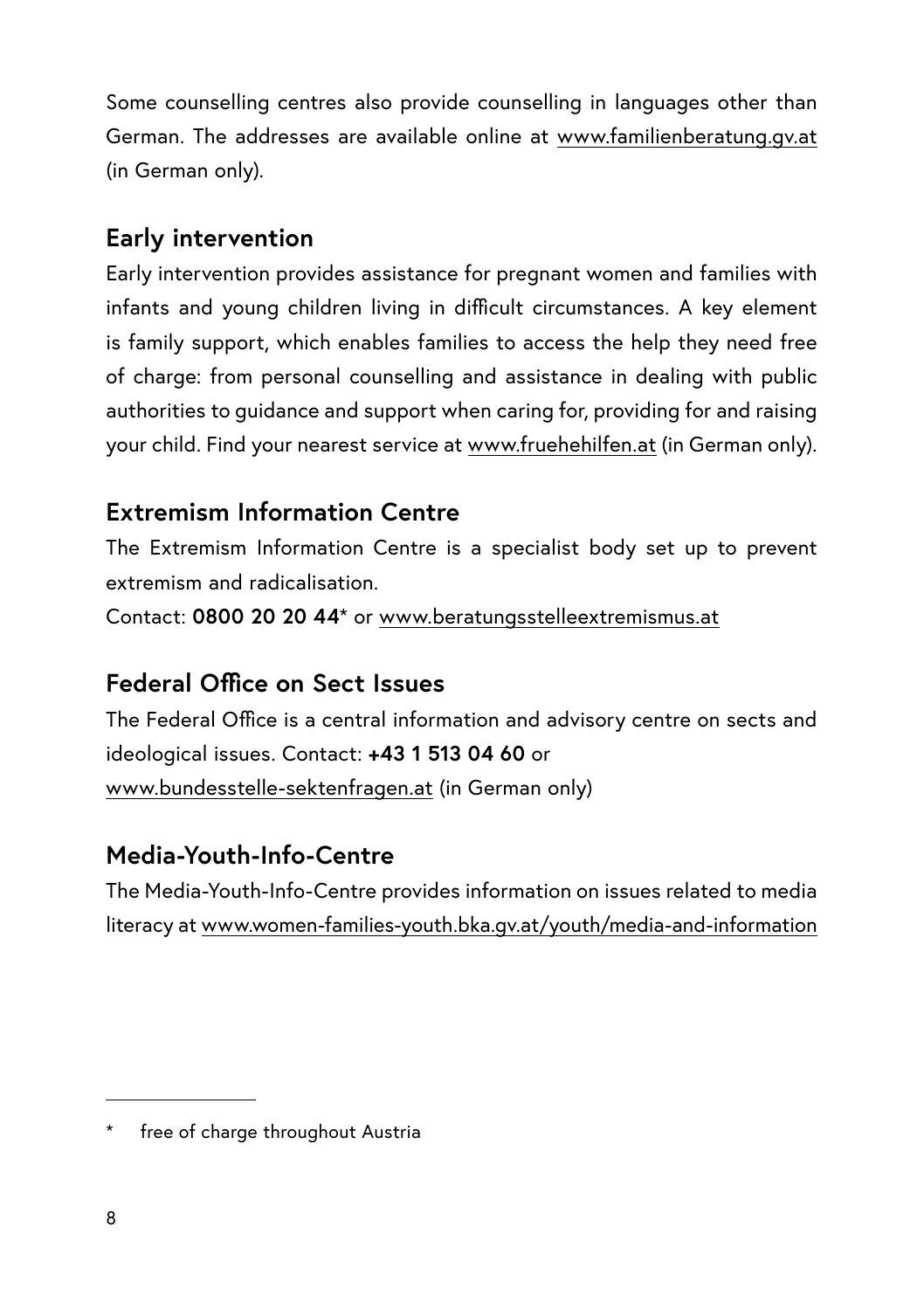# **Federal Office for the Positive Assessment of Digital Games**

The Federal Office provides information about age-appropriate games played on computers, consoles, mobile phones, smart devices and offers advice on how to keep gaming safe and fun: [www.bupp.at](http://www.bupp.at) (in German only)

# **Federal Ombud for Children and Young People**

The Federal Ombud for Children and Young People is a port of call for children and teenagers, and mediates in conflicts. Children and young people can receive fast and unbureaucratic advice and support in difficult situations. Contact: **0800 240 264** or

[www.kinderrechte.gv.at/kinder-und-jugendanwaltschaft](http://www.kinderrechte.gv.at/kinder-und-jugendanwaltschaft) (in German only)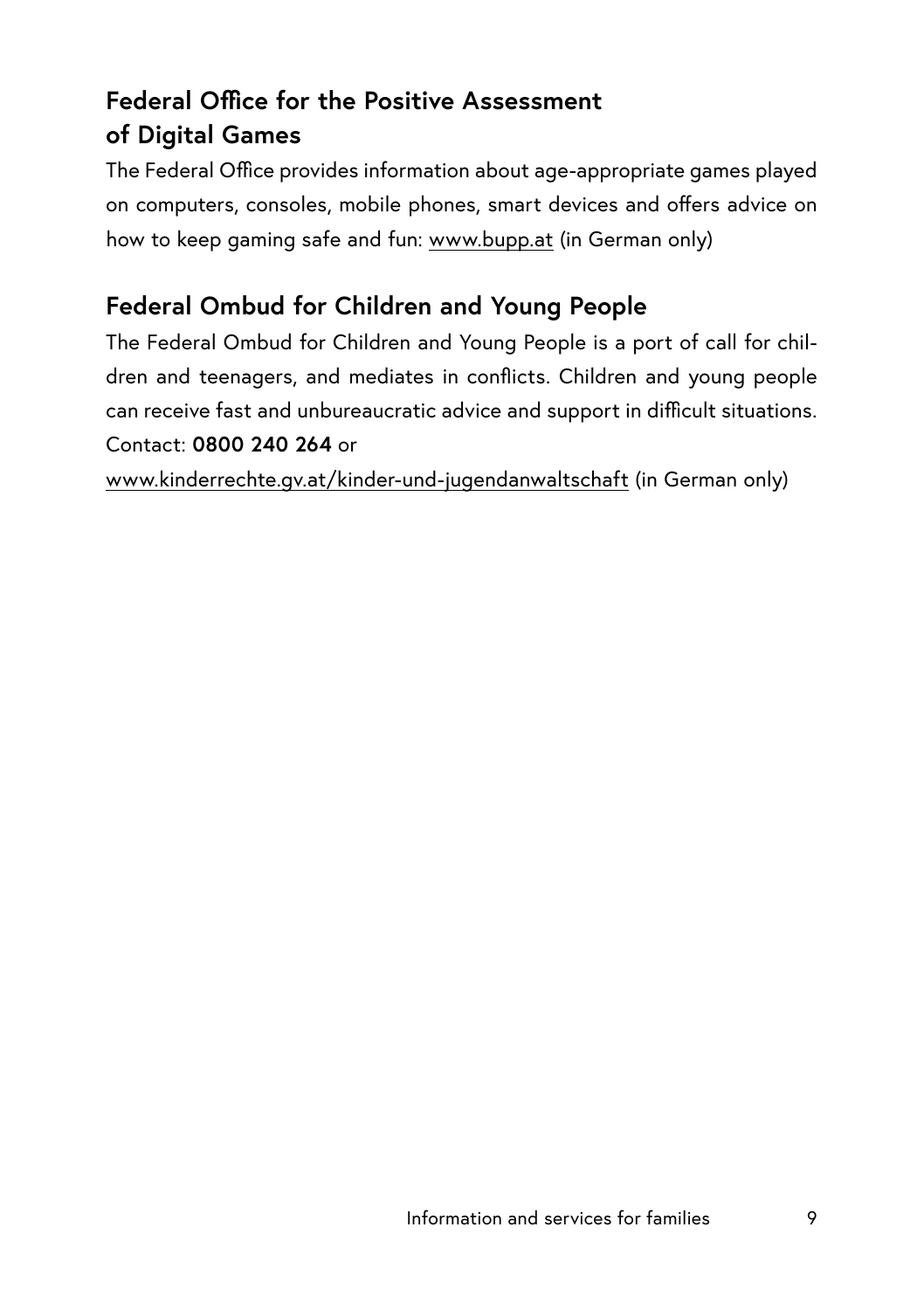# <span id="page-11-0"></span>2 Before the birth

- 
- 
- 
- 
- - -
-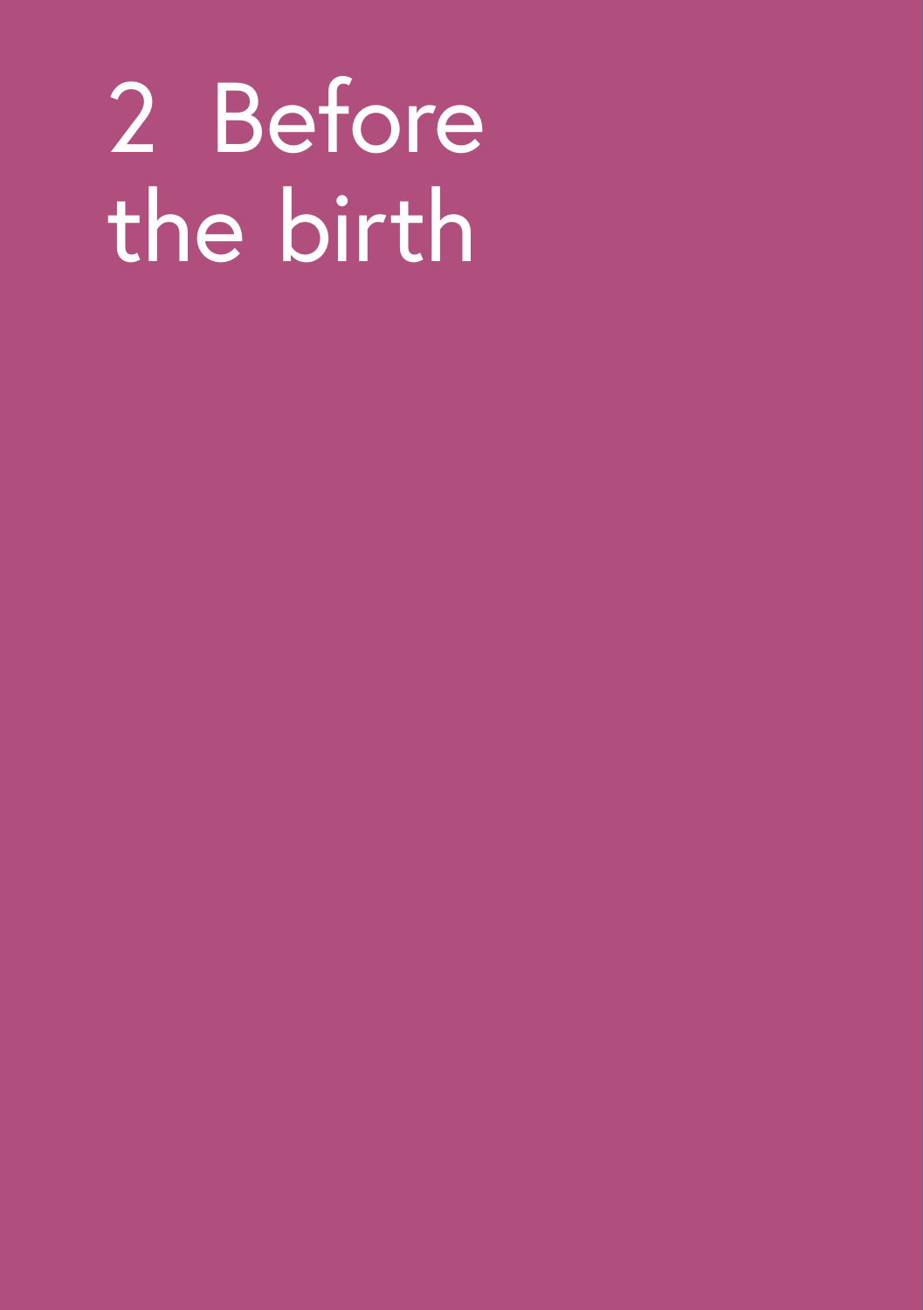# <span id="page-12-0"></span>**Labour law provisions**

# **Obligations to provide information**

#### **If you are an employee:**

As soon as your pregnancy is confirmed, you should inform your employer of your pregnancy and due date so that he/ she can comply with statutory maternity protection regulations. However, if you do not inform your employer of your pregnancy, this does not constitute grounds for dismissal.

Your employer is obliged to observe prohibitions of employment and to inform the Labour Inspectorate *(Arbeitsinspektorat)* in writing that he/ she is employing a pregnant woman.

If requested to do so by your employer, you must provide a medical certificate confirming your pregnancy and expected date of delivery.



#### **If you are self-employed:**

You must submit a medical certificate confirming your expected date of delivery to your insurance institution and must do so by the beginning of the third month before your due date. If you have any questions, please contact the Social Security Service for Entrepreneurs *(Sozialversicherungsanstalt der gewerblichen Wirtschaft, SVA)* or the Austrian Farmers' Social Security Authority *(Sozialversicherung der Bauern, SVB).* Kindly note: From 01.01.2020

please contact the Social Security Service of Self-Employed Persons *(Sozialversicherung der Selbständigen, SVS).*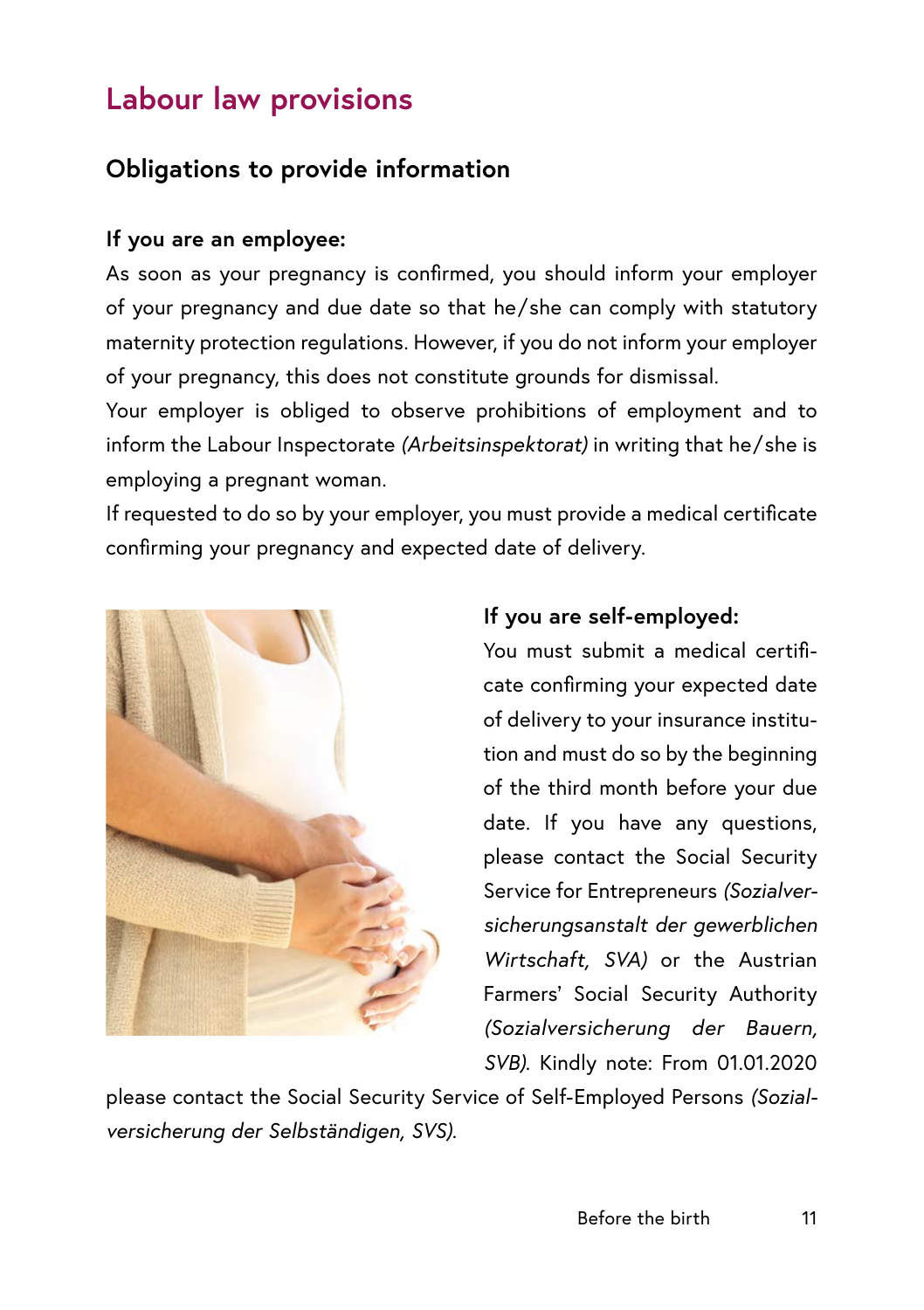# **Maternity protection** *(prohibition of employment)***/ maternity allowance/ temporary help**

Under the provisions of the Austrian Maternity Protection Act *(Mutterschutzgesetz)*, expectant mothers must not be employed from the start of the eighth week before the expected date of delivery until eight weeks (or 12 weeks in the case of birth by Caesarean section, premature and/ or multiple birth) after the birth.

You must remind your employer of your maternity protection *(Mutterschutz)*  no later than four weeks before it is due to begin.

Details of the employment restrictions and prohibitions for mothers-to-be can be found on the Labour Inspectorate website at [www.arbeitsinspektion.gv.at](http://www.arbeitsinspektion.gv.at) (limited information available in English; in German, search for: *werdende und stillende Mütter [pregnant and breastfeeding mothers]).*

If you or your child are at risk if you continue to work, you may be released from your employment duties early. Depending on the medical indication, a certificate of leave (*Freistellungszeugnis*, a medical certificate confirming that you are no longer allowed to work) must be issued by a medical specialist *(Facharzt)*, a physician of the Labour Inspectorate *(Arbeitsinspektionsarzt)* or a medical officer of the public health authorities *(Amtsarzt)*. You must present the certificate of leave to your employer. On doing so, you are no longer allowed to work with immediate effect. If your baby is born before or after the due date, the period of maternity protection before the birth is reduced or extended accordingly. If it is reduced, the missing time is added to the period of maternity protection after the birth; this cannot exceed 16 weeks, however.

During the period of maternity protection, you are entitled to the maternity allowance *(Wochengeld)* if you are employed, or to temporary help *(Betriebshilfe)*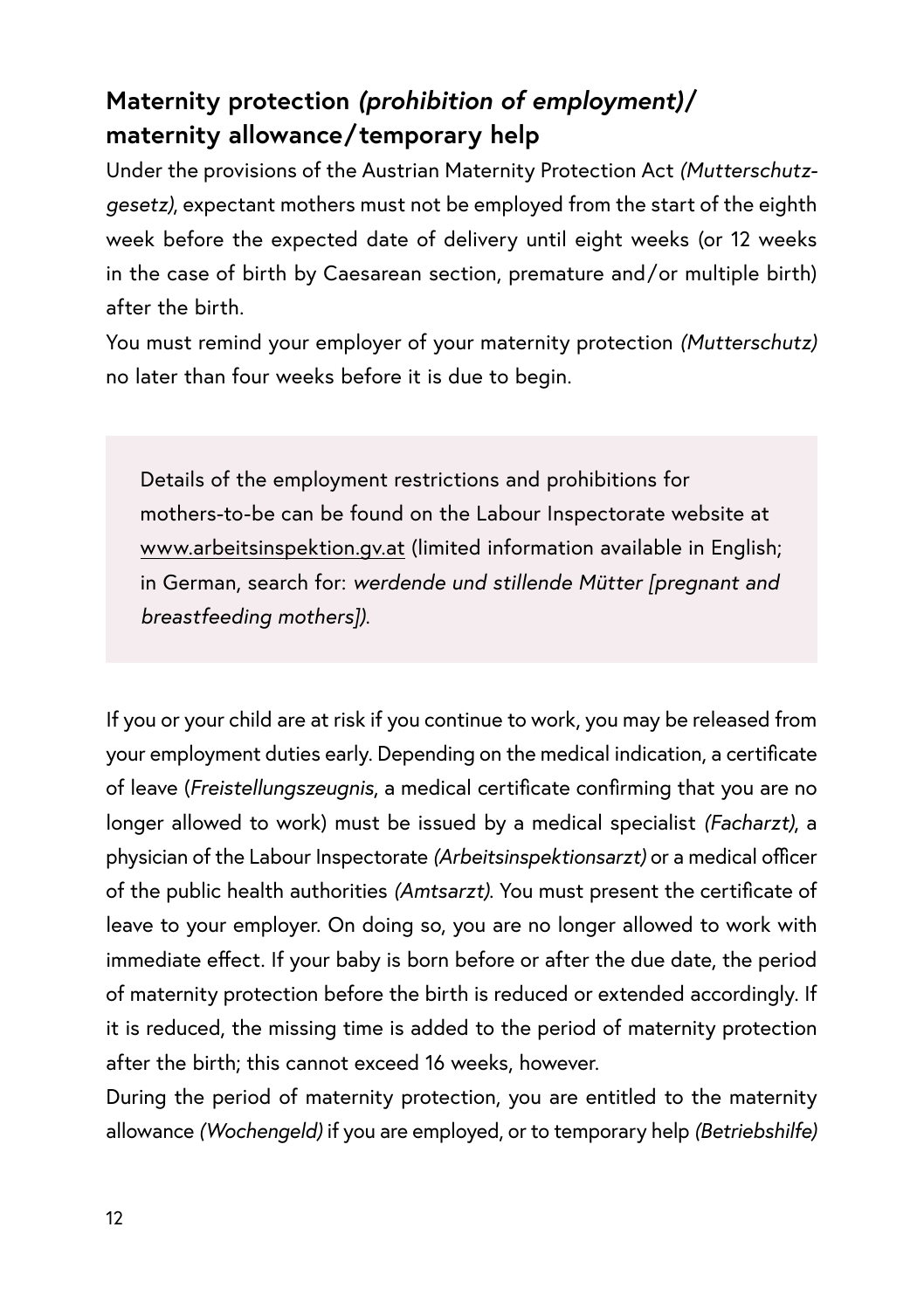<span id="page-14-0"></span>or the maternity allowance if you are self-employed. In order to continue to receive the maternity allowance after the birth, you must submit the baby's birth certificate and confirmation from the hospital to your health insurance institution.

More information on the maternity allowance and temporary help can be found in Section 4, "Financial benefits".

## **Protection against termination and dismissal**

You should inform your employer of your pregnancy as soon as possible. As a rule, pregnant women with a permanent contract of employment are not allowed to be given notice of termination or dismissed. You are **protected against termination and dismissal from the time that you become pregnant until four months after you have given birth.**

**You are not protected against termination of employment during a probationary period.**

# **Mother-and-Child Pass Examinations**

The Mother-and-Child Pass *(Mutter-Kind-Pass)* is designed to ensure that the pregnancy progresses smoothly until the birth and to support the healthy development of the child. This programme guarantees excellent health care for pregnant women and for children until they start school. The results of all examinations are documented in the Mother-and-Child Pass.

Once a doctor has confirmed your pregnancy, you will receive a Mother-and-Child Pass.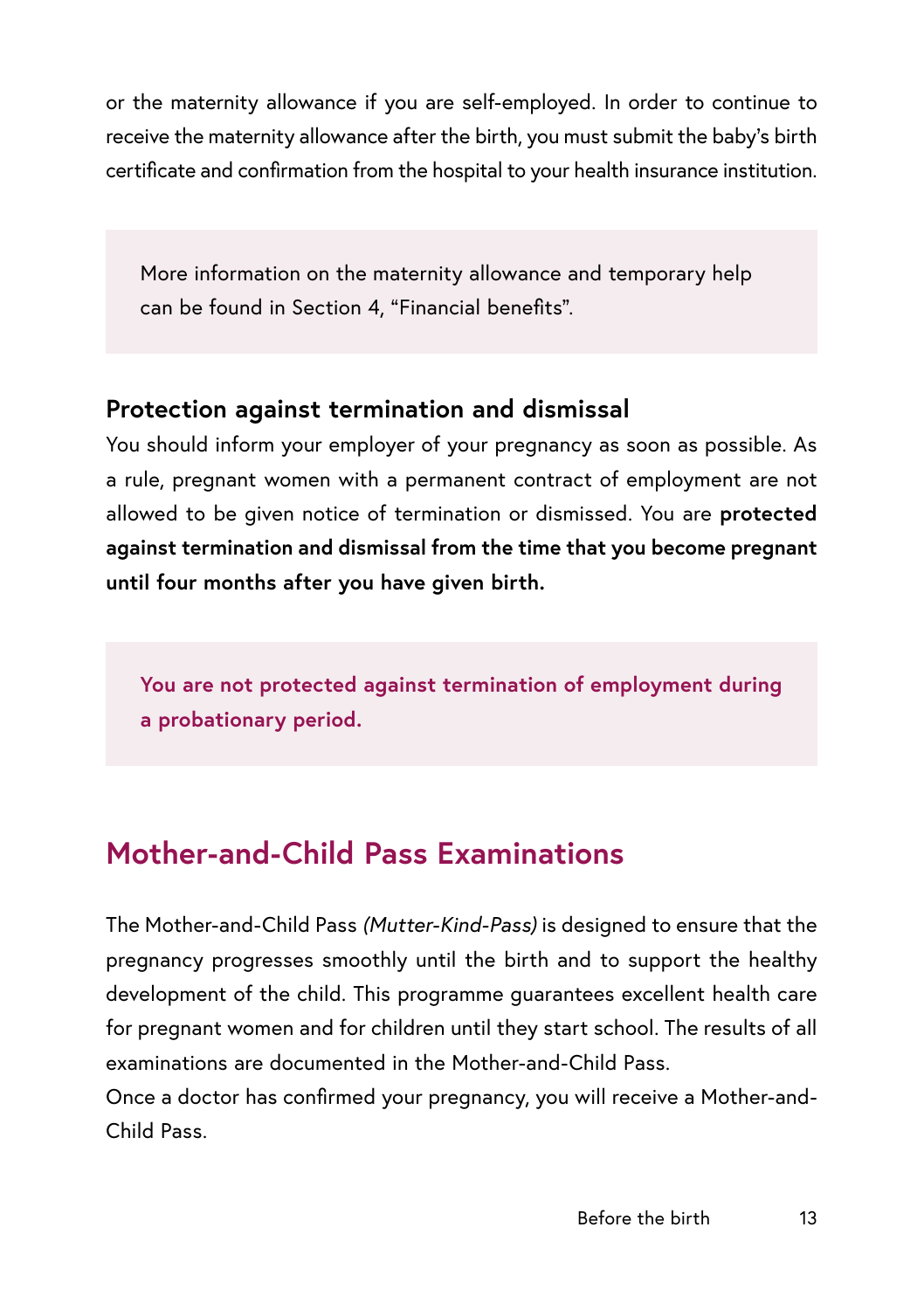<span id="page-15-0"></span>Even if you are not insured, you are entitled to the Mother-and-Child Pass. However, you must obtain a document of entitlement *(Anspruchsbeleg)* from the health insurance institution before you undergo an examination. This document enables you to have the scheduled Mother-and-Child Pass examinations carried out free of charge by a doctor under contract to the health insurance institution *(Vertragsarzt)*.

Proof that the Mother-and-Child Pass examinations have been carried out is required in order to receive the full amount of the child care allowance *(Kinderbetreuungsgeld)*. More information can be found in Section 4, "Financial benefits" (keyword: *child care allowance).*

# **Registering at a hospital**

**To be able to give birth** in the hospital of your choice, **it is very important to register in good time.** Find out about registration deadlines and the options for outpatient delivery (*ambulante Entbindung*, where you can leave hospital just a few hours after giving birth) or inpatient delivery (*stationäre Entbindung*, which involves a longer stay) at the hospital of your choice.

Help with choosing a hospital is available on the website [www.kliniksuche.at](http://www.kliniksuche.at) (in German only).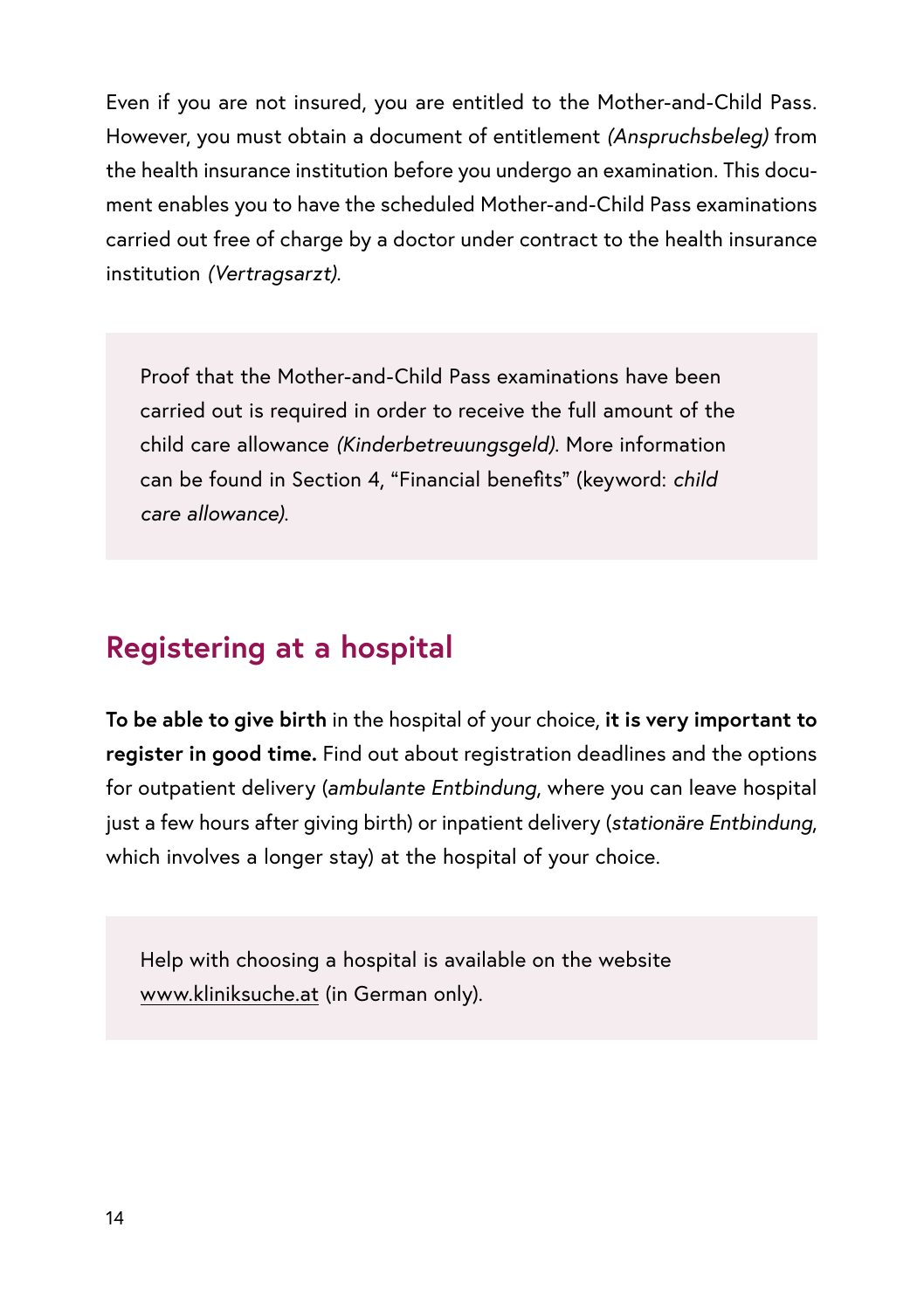# <span id="page-16-0"></span>3 After the birth

- 
- - -
		-
		- -
- 
-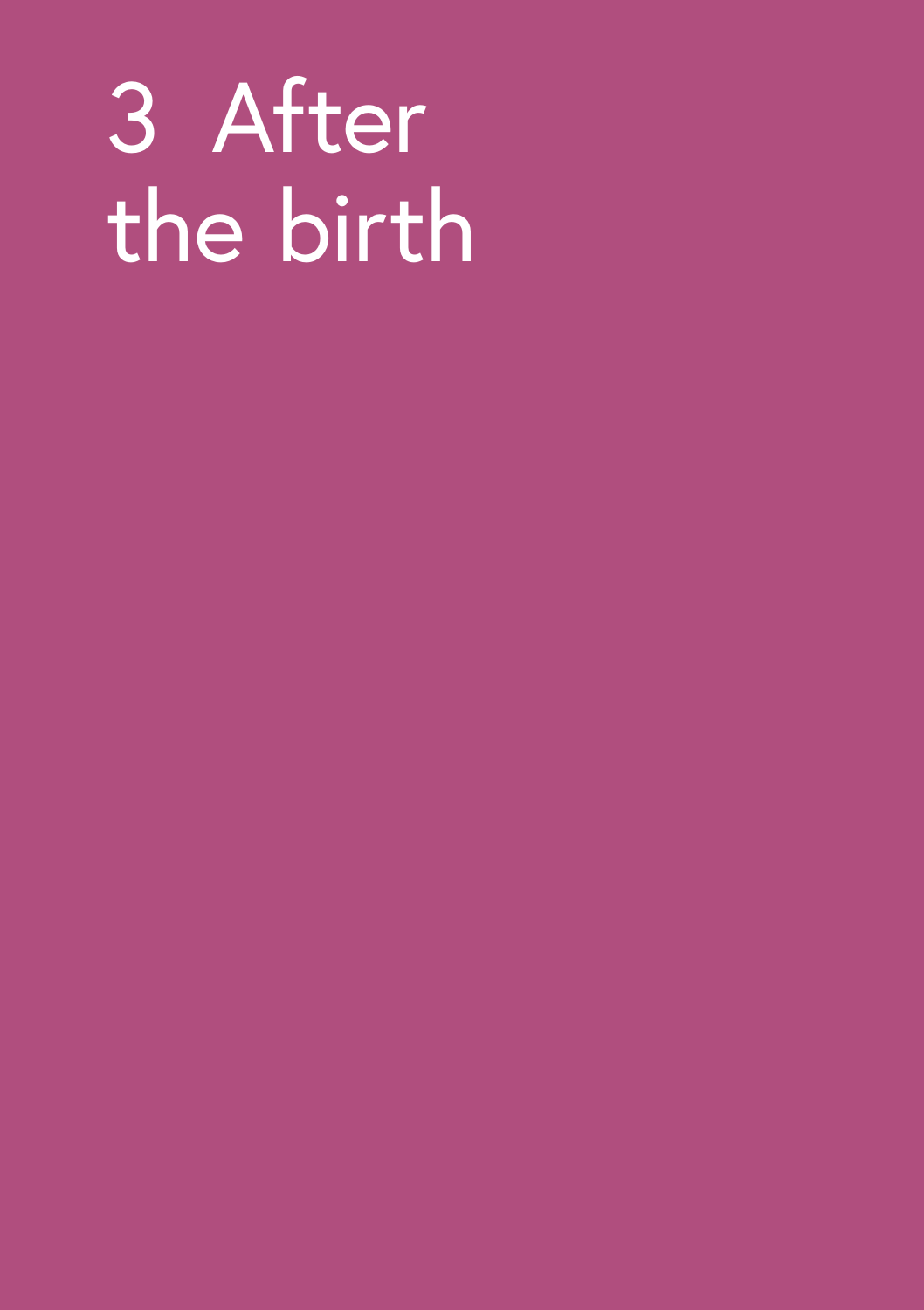# <span id="page-17-0"></span>**Baby's first documents**

#### **Guide to authorities**

- The **birth is registered** within one week by the hospital and/ or the doctors or midwives in attendance.
- The **birth certificate** *(Geburtsurkunde)* and **confirmation of birth** *(Geburtsbescheinigung)* are issued by the competent registry office.
- If the parents are not married, the registry office will also handle the **acknowledgement of paternity** *(Vaterschaftsanerkennung).*
- If the parents are not married, they can make a joint, one-off decision at the competent registry office to share **custody.**
- The **registration of residence** *(Meldezettel)* for the new baby is issued by the municipality *(Gemeinde)* or municipal department *(Magistrat).*
- If the baby was born in Austria, the competent registry office **notifies the social insurance institution of the birth.** Once the insurance institution has been notified, the child is sent his or her own **e-card.**
- The new baby is automatically **insured through the mother and father** provided that they have health insurance. The mother or father must inform the competent health insurance institution of the birth (confirmation of birth and discharge papers from the hospital).
- If your child is entitled to Austrian citizenship, you apply for **proof of citizenship** *(Staatsbürgerschaftsnachweis)* at the registry office for your place of residence.
- If your child travels abroad with you, he/ she will need his/ her own **passport.** If he/ she is entitled to an Austrian passport, you can apply for this at the district administration authori-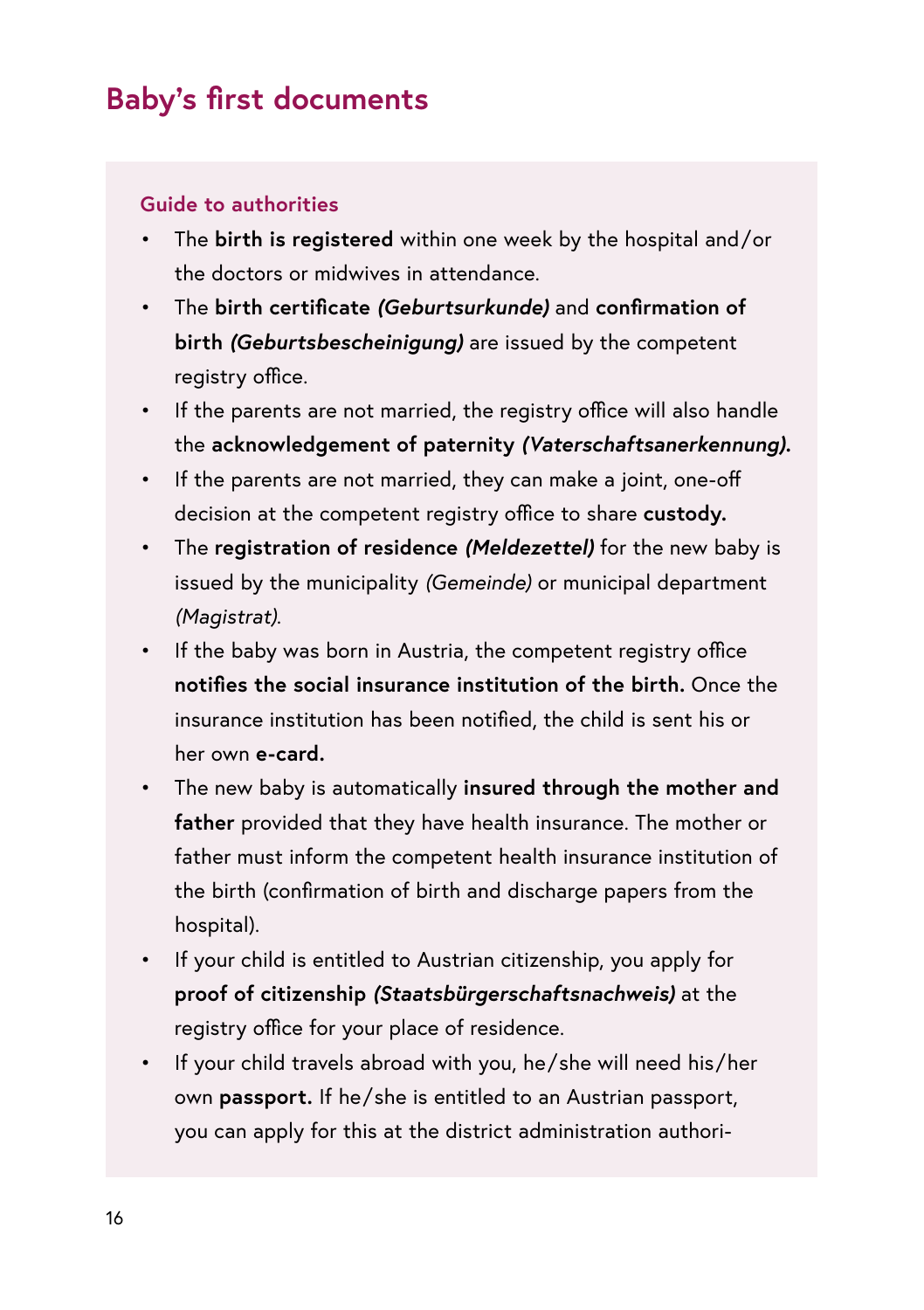<span id="page-18-0"></span>ties *(Bezirkshauptmannschaft)* or at the competent municipal department *(Magistrat)*. Please note: in order to clearly confirm the **child's identity,** he/ she must be present when you make the application. This also applies to babies and young children. Austrian passports are free of charge for children up to the age of two.

To find out which documents you need for the specific applications, visit [www.oesterreich.gv.at](http://www.oesterreich.gv.at) (in German only).

# **Labour law provisions**

# **Maternity protection** *(Mutterschutz)***/ prohibition of employment** *(Beschäftigungsverbot)*

Under the provisions of the Austrian Maternity Protection Act *(Mutterschutzgesetz)*, expectant mothers are not allowed to work from the start of the eighth week before the expected date of delivery until eight weeks (or 12 weeks in the case of birth by Caesarean section, premature and/or multiple birth) after the birth.

#### **Paternity Leave** *("Papamonat")*

For births from 1 September 2019, fathers who are employees are entitled to paternity leave up to a month from the birth of the child to the end of the mother's work prohibition period. The period of the paternity leave must be communicated to the employer at least three months before the calculated birth of the child. By this communication, the father receives protection from termination and dismissal.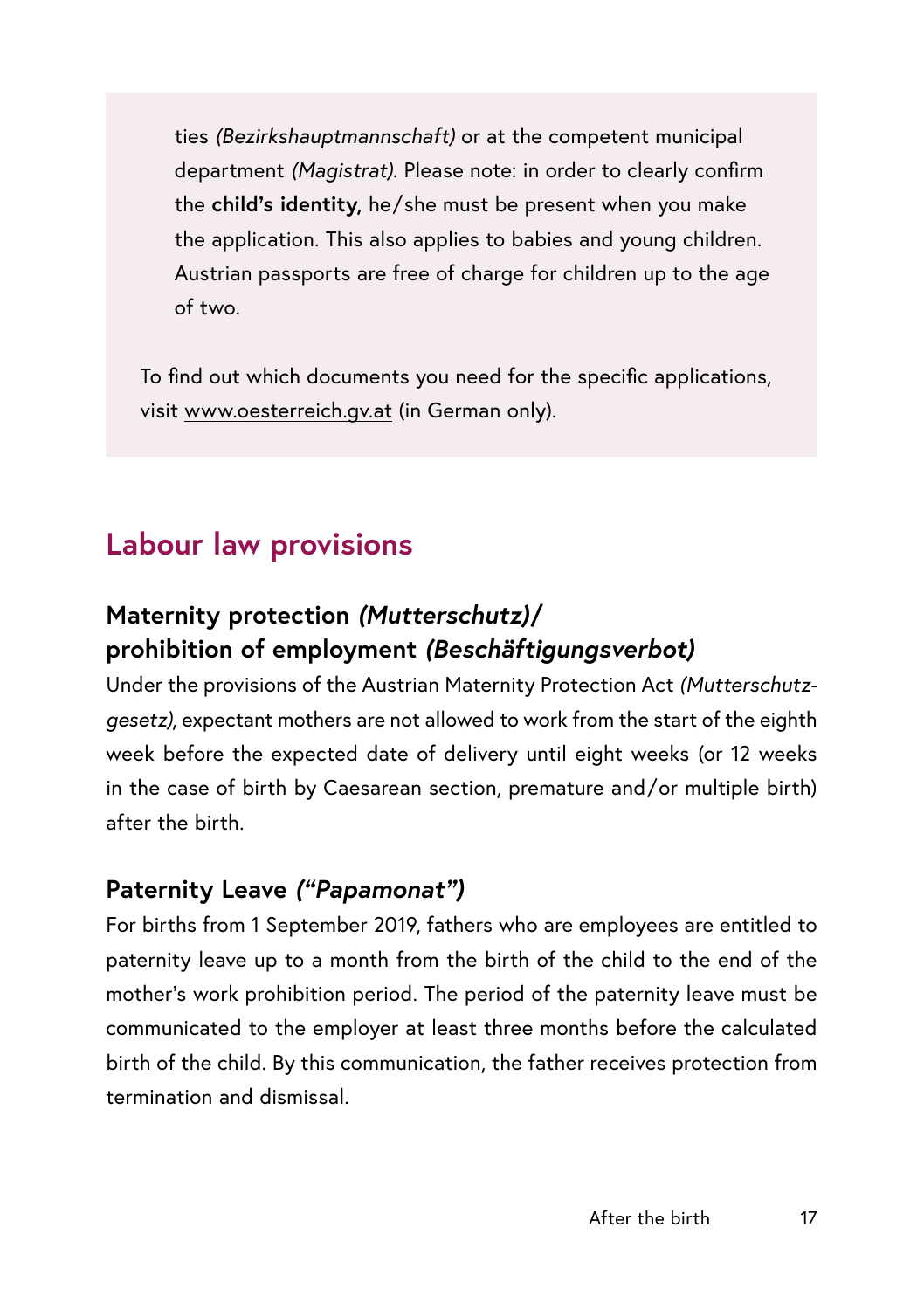# **Parental leave** *(Elternkarenz)*

Parental leave is a temporary period of leave from work that may be taken until the child's second birthday. **Parental leave generally begins after the maternity protection period** *(Mutterschutzfrist)* **has ended or follows the period of parental leave taken by the other parent.**

#### **Exception:**

If the other parent is not entitled to parental leave, the employed parent may also take **parental leave at a later date.** In this case, the employer must be informed of the start and duration of the parental leave no later than three months before the parental leave is due to begin.

Upon request, the employer must issue the employee with confirmation of the start and duration of the parental leave, signed by both employer and employee.

#### **Who is entitled to parental leave?**

The following persons are **entitled to parental leave:**

- employees (including apprentices)
- homeworkers
- civil servants *(Beamte)* and contractual employees *(Vertragsbedienstete)* of the federal or state government

#### **Notification deadlines for parental leave**

#### **Mother**

If the mother takes parental leave first, she must inform her employer no later than on the last day of the protection period *(Schutzfrist)* whether she would like to take parental leave and if so, for how long. If the mother does not take parental leave until a later date – following the father's period of parental leave – she must notify her employer of the start of her parental leave no later than three months before the father's parental leave is due to end (preferably in writing and by registered letter).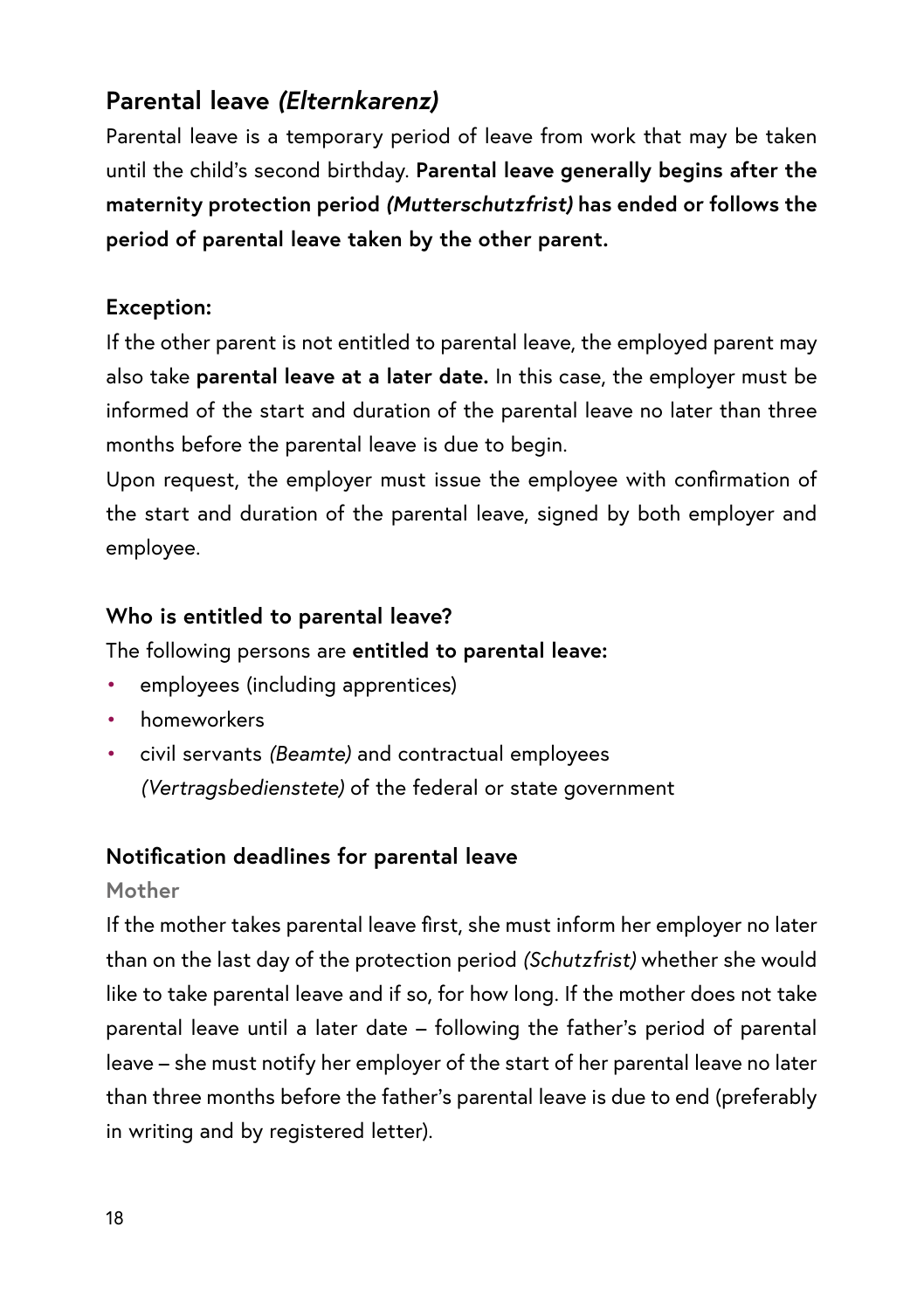

#### **Father**

If the father takes parental leave first, he must inform his employer of the start and duration of his parental leave no later than eight weeks after the birth. If the father does not take parental leave until a later date – following the mother's period of parental leave – he must notify his employer of the start of his parental leave no later than three months before the mother's parental leave is due to end (preferably in writing and by registered letter).

#### **Sharing parental leave**

Parental leave can be shared between parents up to two times. A period of parental leave must last for at least two months. Parents cannot take parental leave at the same time (exception: the first time that the parent caring for the child changes, the parental leave periods may overlap for one month).

#### **Protection against termination and dismissal**

If you start your parental leave later, your protection against termination and dismissal begins no sooner than four months before your parental leave is due to start.

You are protected against termination and dismissal while you are on parental leave and for a period of four weeks after it has ended.

#### **Postponed parental leave** *(aufgeschobene Karenz)*

Both parents have the option to postpone three months of their parental leave until the child's seventh birthday (or until the child starts school, if this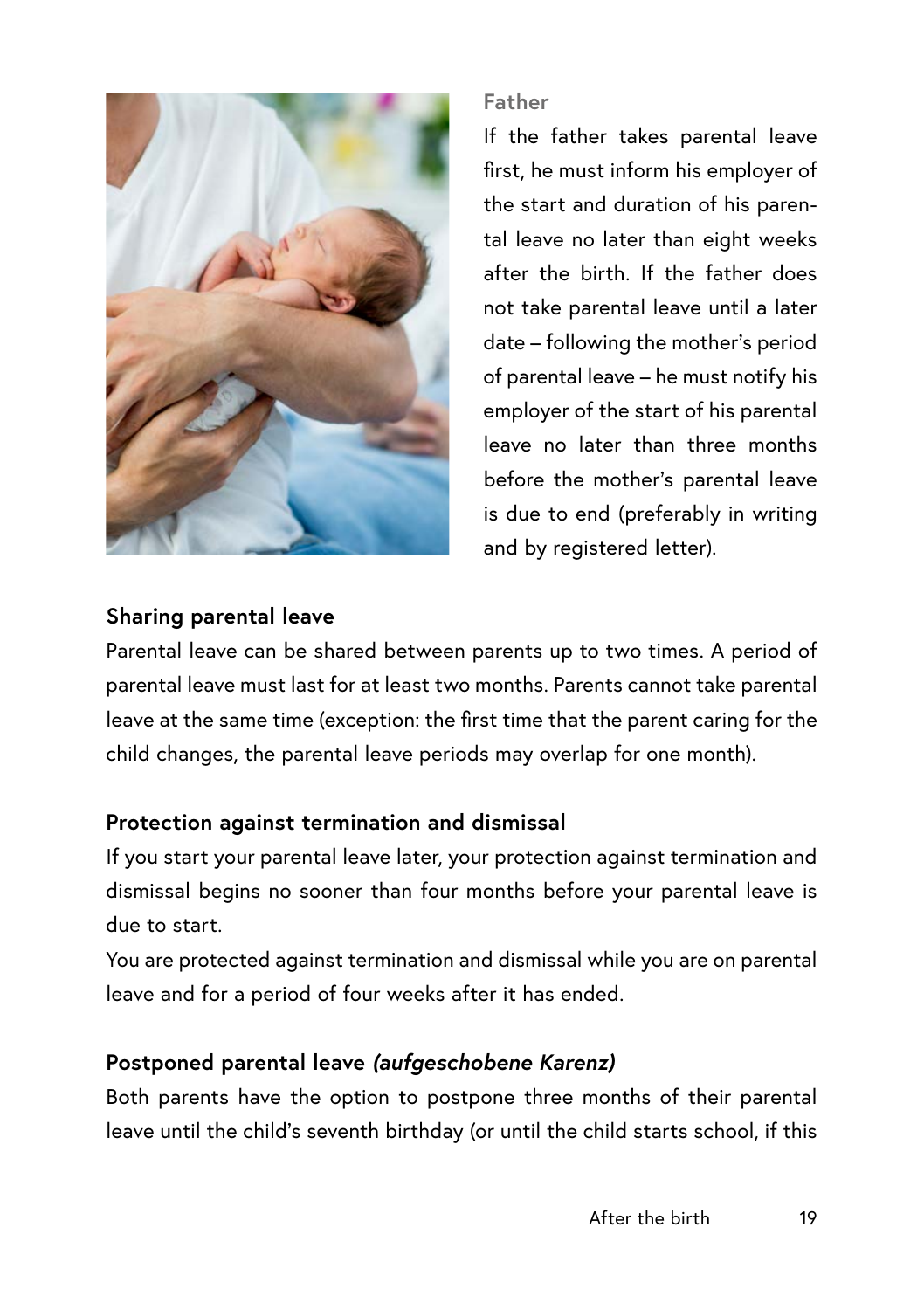is later). This must be agreed with your employer. In order to be entitled to parental leave, you must live in the same household as the child.

#### **Parental leave and child care allowance** *(Kinderbetreuungsgeld)*

During parental leave, you will not receive a wage or salary. However, you can apply for the child care allowance during this period (for the length of time for which you choose to receive the allowance).

The duration of parental leave is unrelated to the duration of entitlement.

For more information about parental leave, visit the website of the Federal Ministry of Labour, Social Affairs, Health and Consumer Protection at [www.sozialministerium.at](http://www.sozialministerium.at) (search for *Arbeitsrecht [labour law]).* Limited information is also available in English at www.sozialministerium.at/siteEN/



# **Parental part-time employment**  *(Elternteilzeit)*

After your parental leave has ended (or instead of parental leave), you are entitled to take up parental part-time employment. If you are an adoptive or foster parent, you have the same rights as birth parents. You can change or reduce your previous working hours.

**You generally have a statutory entitlement to parental part-time employment until your child's seventh birthday, or until he/ she**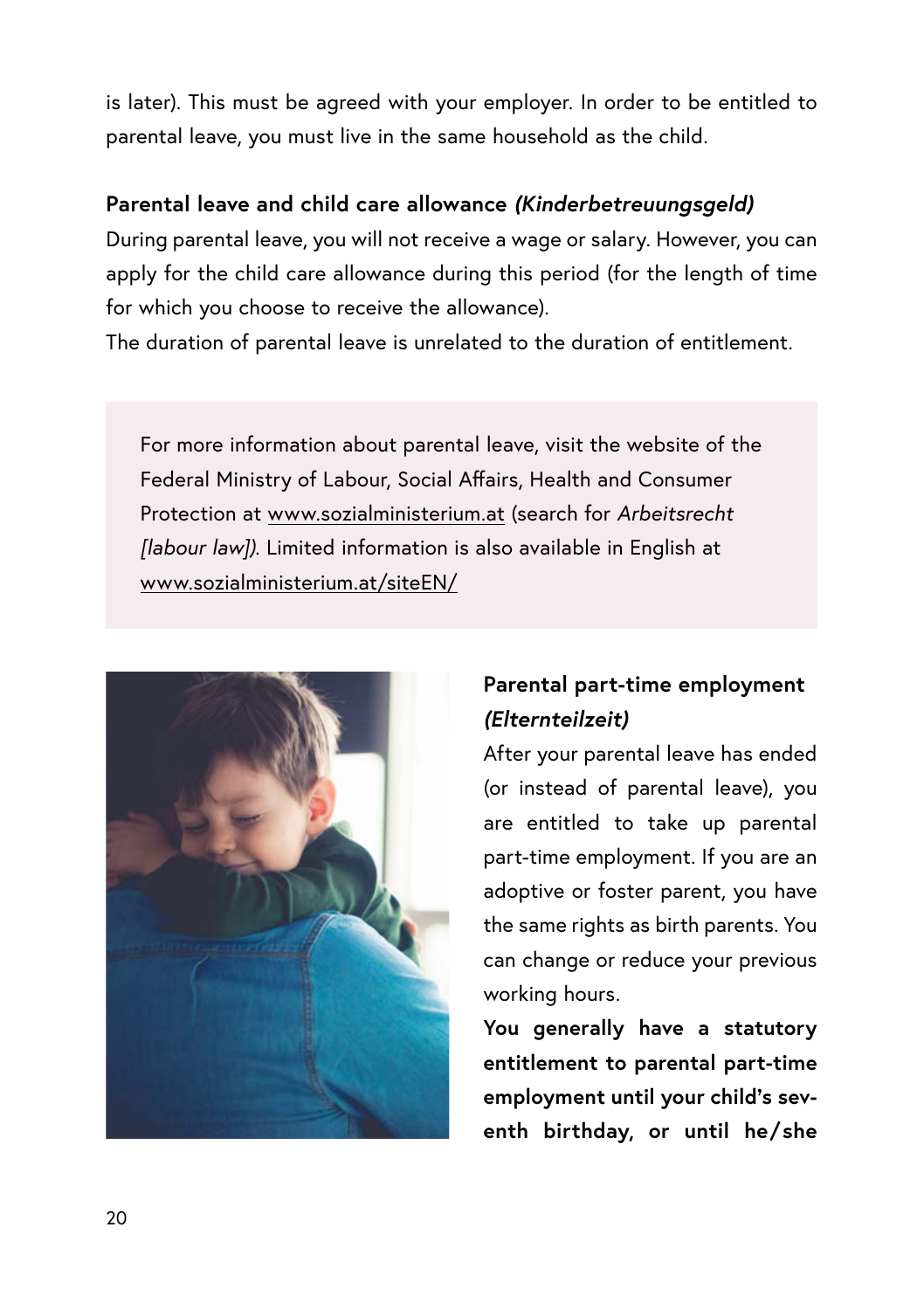# **starts school if this is later, depending on the size of the business you work for and on the length of time that you have been employed.**

If one parent is on parental leave, the other parent is not eligible for parental part-time employment. **However, both parents can take up parental parttime employment at the same time.**

You can make one request for your part-time employment to be modified (extension, extent, schedule) and one request for your part-time employment to be terminated early. Your employer can make one request for your part-time employment to be modified (extent, schedule).

#### **Who is eligible for parental part-time employment?**

You are eligible for parental part-time employment if you:

- are employed in a business with more than 20 employees.
- have been working in this business for three years without interruption,
- live in the same household as the child (or have custody of the child) and
- reduce your number of hours by at least 20 % of your original working hours, but to no fewer than 12 hours.

#### **Agreed parental part-time employment** *(vereinbarte Elternteilzeit)*

If you work in a business with fewer than 21 employees or if you do not fulfil the minimum employment period, you can reach an agreement with your employer on parental part-time employment until your child's fourth birthday. The period of part-time employment must last for at least two months. You must reduce your number of hours by at least 20 % of your original working hours, but to no fewer than 12 hours.

#### **Request for parental part-time employment**

If you want to take up or agree parental part-time employment, you must notify your employer in writing within specified time limits.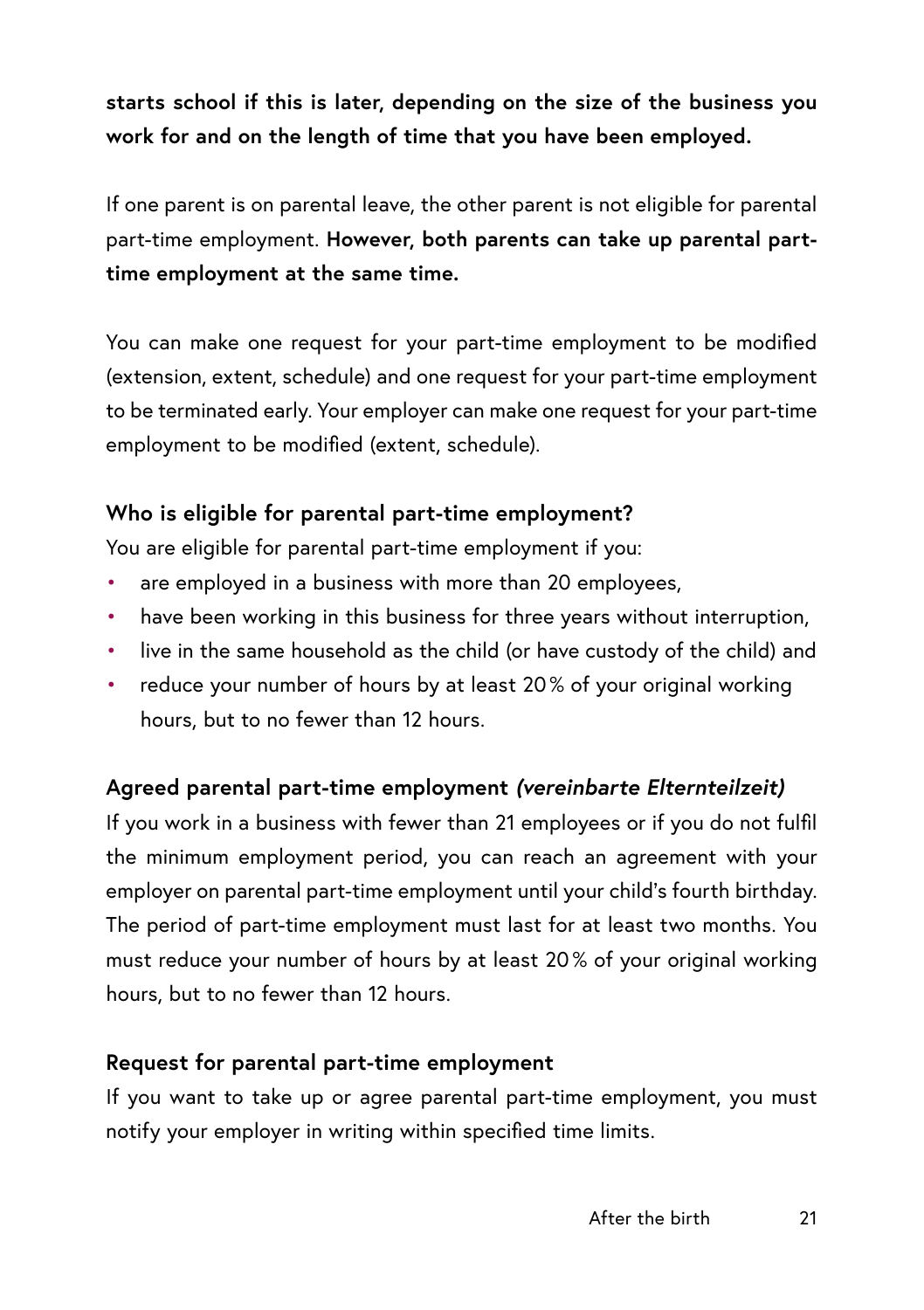# **Your written request for parental part-time employment must contain the following information:**

- the start of the part-time employment,
- the duration of the part-time employment (please note: the minimum duration is two months).
- the extent of the part-time employment (number of hours per week) and
- the scheduling of the part-time employment (start and end of your working day; which days you will work).

#### **Protection against termination and dismissal**

You are protected against termination and dismissal as soon as you have notified your employer of your intention to take up parental part-time employment, but no sooner than four months before you intend to commence part-time employment. This protection ends four weeks after your parental part-time employment has ended, but no later than four weeks after your child's fourth birthday. You are then protected from dismissal until your child's seventh birthday, or until he/ she starts school if this is later, as this would be classed as unfair dismissal (*Motivkündigung*, 'inadmissible motive for dismissal'). If you engage in any other employment or self-employment in addition to your parental part-time employment without your employer's consent, your employer can give notice of termination on the grounds of this other (self-)

For more information about parental leave, visit the website of the Federal Ministry of Labour, Social Affairs, Health and Consumer Protection at [www.sozialministerium.at](http://www.sozialministerium.at) (search for *Arbeitsrecht [labour law]).* Limited information is also available in English at [www.sozialministerium.at/siteEN/](http://www.sozialministerium.at/siteEN/)

employment within eight weeks of learning of this activity.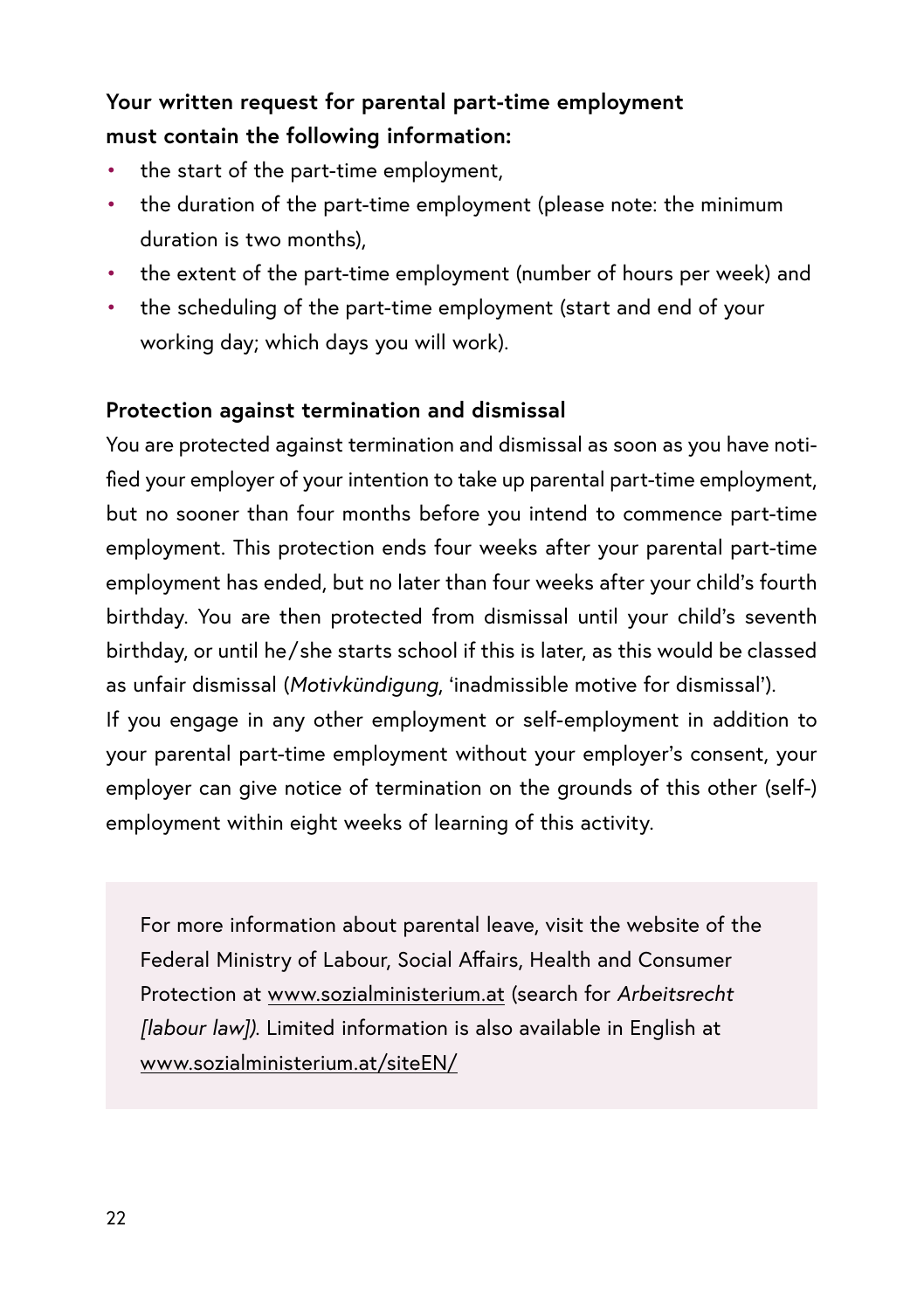# **Care leave** *(Pflegefreistellung)*

Employees are entitled to take paid care leave for a maximum duration of one week per working year.

#### **You are entitled to take care leave:**

- if you are required to care for a close relative living in the same household who has fallen ill or for a sick child, even if he/ she does not live in the same household
- if you are required to care for a child/ children because the usual caregiver is unable to do so
- if you stay with your sick child who has been admitted to hospital, provided that the child is under the age of ten

If you have used up the first week of care leave and a child under the age of 12 who lives in the same household (adopted child, foster child, stepchild) falls ill again in the same working year, you are entitled to another week of care leave.

For more information: Federal Ministry of Labour, Social Affairs, Health and Consumer Protection – call on **+43 1 71100 86 22 86** or visit [www.sozialministerium.at/siteEN/](http://www.sozialministerium.at/siteEN/)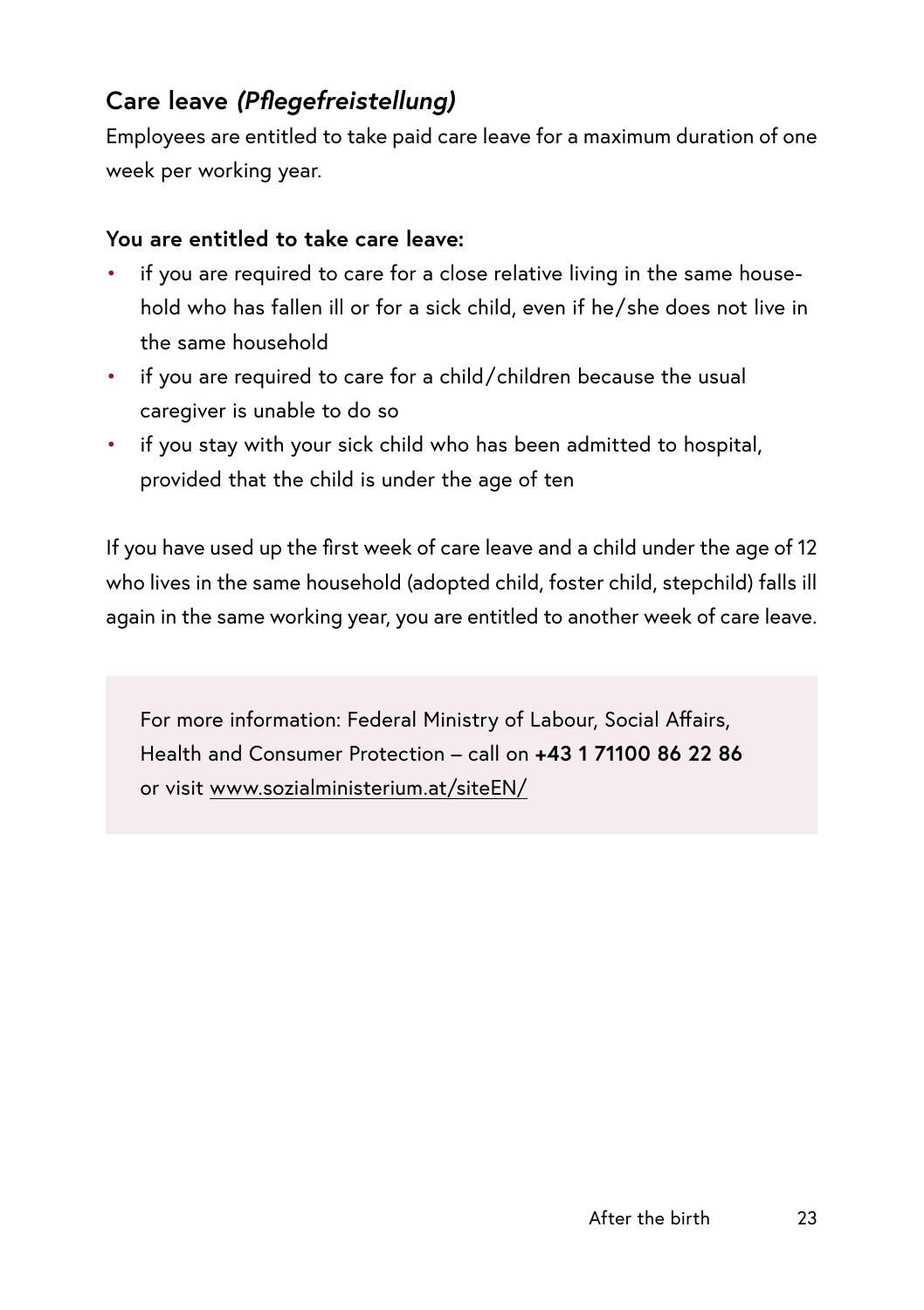<span id="page-25-0"></span>4 Financial benefits for families in Austria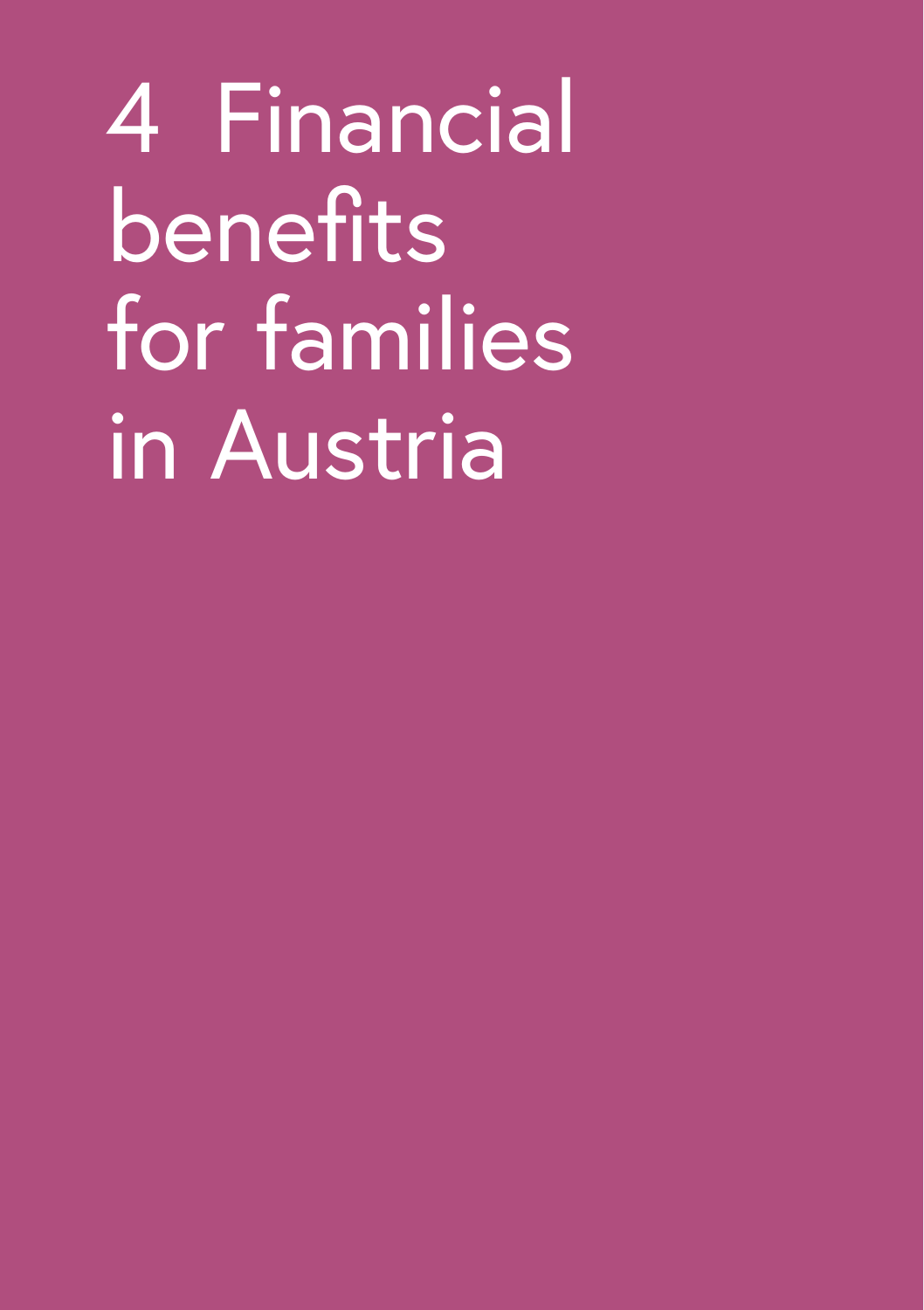# <span id="page-26-0"></span>**Benefits during pregnancy and after birth**

As a basic principle, pregnant women are *not allowed to work* in the eight weeks before their due date and for eight weeks (or 12 weeks in the case of premature birth, multiple birth or birth by Caesarean section) after the birth. Working women who are expecting a baby are generally entitled to financial support during the period of maternal protection *(Mutterschutz)*.

# **Maternity allowance** *(Wochengeld)***/ temporary help** *(Betriebshilfe)*

#### **Employees**

If you were in employment before your baby was born, you do not receive a salary from your employer during the maternal protection period, but you can apply to your health insurance institution for the maternity allowance.

The maternity allowance is roughly equivalent to your **average net income for the last three calendar months** prior to the prohibition of employment. Your holiday pay *(Urlaubsgeld)* and Christmas bonus *(Weihnachtsgeld)* are included in the calculations.

**Independent contractors** *(freie Dienstnehmerinnen)* are also entitled to receive the **maternity allowance.**

#### **Recipients of unemployment benefits**

Even if you were receiving unemployment benefits or other benefits from unemployment insurance at the start of the protection period *(Schutzfrist)*, you are entitled to the maternity allowance. This generally amounts to **180 % of the last benefit payment you received.**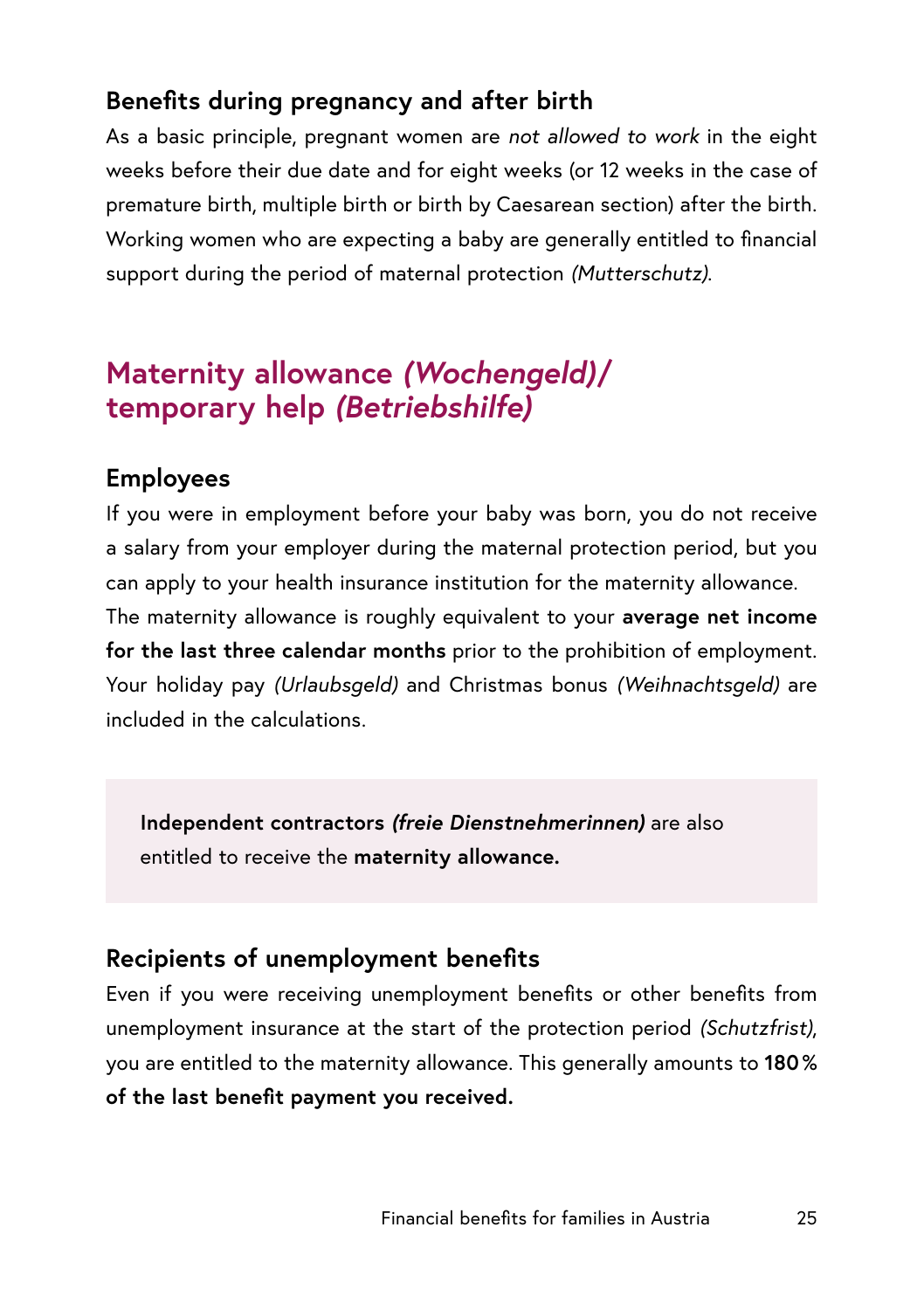If you are an employee or receive unemployment benefits or emergency assistance *(Notstandshilfe*), to apply for the maternity allowance you need:

- a medical certificate confirming your due date
- confirmation of your employment status *(Arbeitsbestätigung)* and salary *(Lohnbestätigung)* from your employer or confirmation from the Public Employment Service Austria *(AMS)* of the benefits you have received

# **Marginally employed workers** *(geringfügig Beschäftigte)*

If you are in marginal employment, you are only entitled to the maternity allowance if you have taken out your own insurance for marginal employment. In this case, you will receive a maternity allowance of **€ 9.30 per day** (as at 2019).

# **If there is another baby on the way**

If you are receiving the child care allowance and enter maternity protection again during this time, you will receive the maternity allowance for the new baby on the way if you were **entitled to the maternity allowance** for the previous birth (i.e. for the child for which you are currently receiving the child care allowance).

If, due to the impending birth of another child, the protection period begins while you are receiving the child care allowance (for the older child), you are entitled to a maternity allowance of the same level as this child care allowance.

# **Self-employed women and farmers**

If you are self-employed or a farmer, you are entitled to **temporary help** during the protection period. This means you will be provided with a person with appropriate training for the work to be performed. Under certain circumstances, you can instead receive a **maternity allowance of € 55.04 per day** (as at 2019).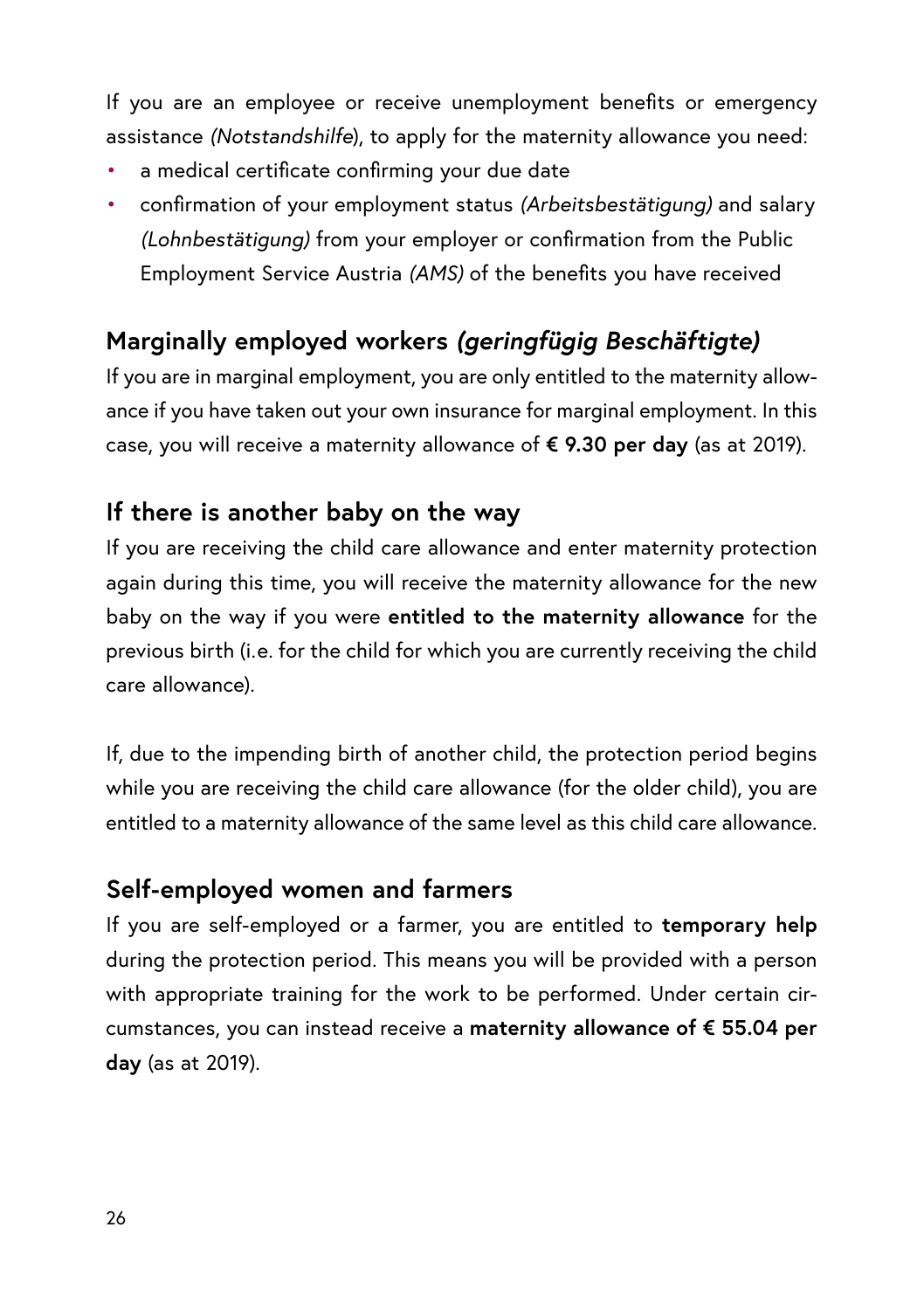# <span id="page-28-0"></span>**Child care allowance** *(Kinderbetreuungsgeld)*

In principle, you are entitled to the child care allowance **as soon as your baby is born.** If a woman is entitled to the maternity allowance *(Wochengeld)* or a benefit that is similar to the maternity allowance, the entitlement of both parents to the child care allowance will be suspended until the end of maternity allowance or a similar benefit of the same amount (this applies to both parents). If the maternity allowance after the birth is less than the child care allowance for the selected payment option, the child care allowance is only partially suspended and the difference is paid out.

If a mother is entitled to temporary help *(Betriebshilfe),* the child care allowance is suspended for both parents at the level of the maternity allowance for self-employed women.

The child care allowance is a financial benefit and independent of labour law entitlements such as parental leave. The duration of parental leave does not need to coincide with the period during which the child care allowance is received.

Under labour law, parental leave ends no later than the child's second birthday, regardless of the length of time for which you receive the child care allowance.

#### **To apply for the child care allowance, you generally need:**

- the original application form, completed in full
- a copy of the child's birth certificate
- proof that the first six Mother-and-Child Pass examinations have been carried out (photocopy)

**You can also apply online:** [www.meinesv.at](http://www.meinesv.at) [finanzonline.bmf.gv.at/fon](http://finanzonline.bmf.gv.at/fon)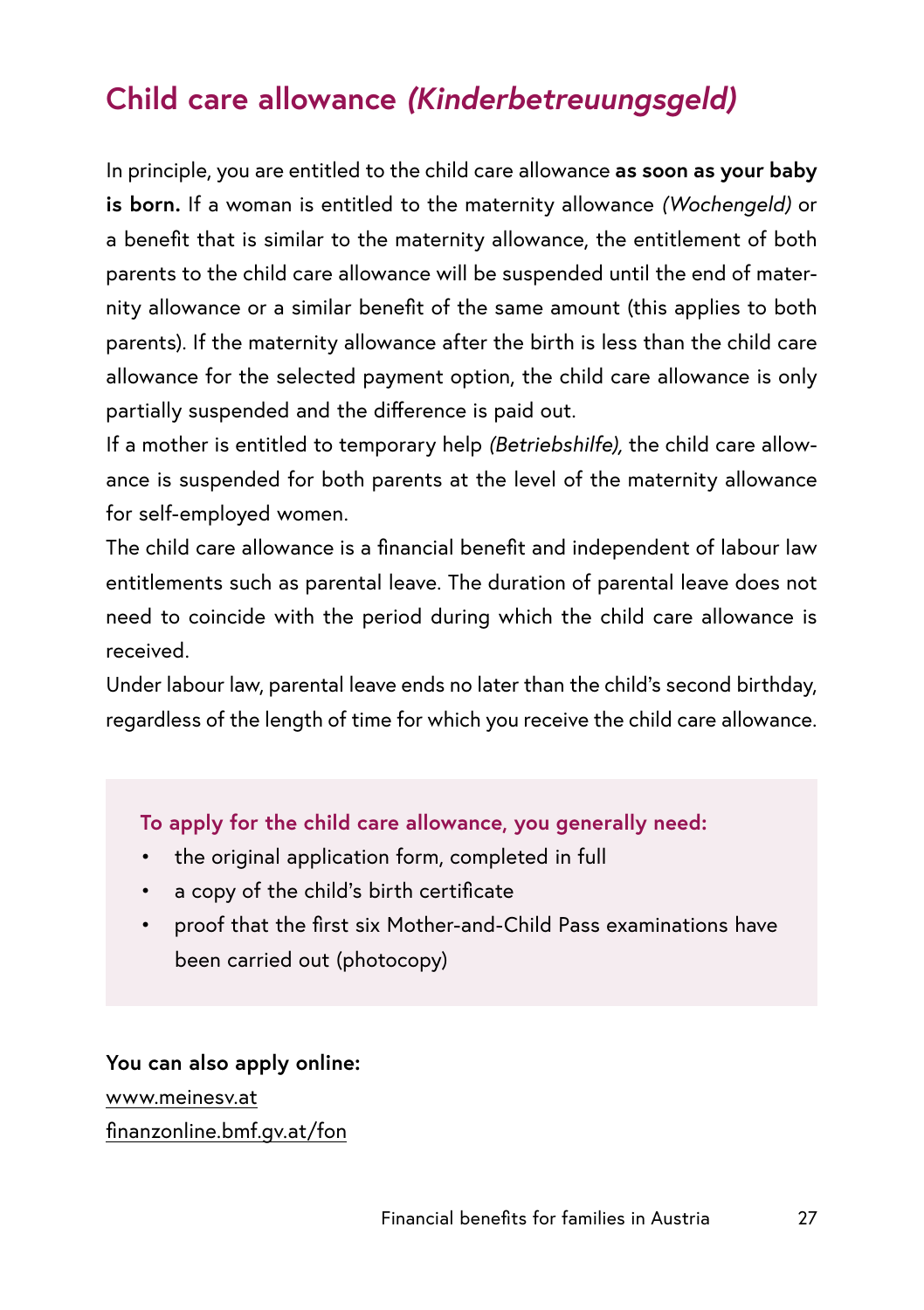Registration of birth or an application for the maternity allowance does not replace the application for the child care allowance.

#### **Please note:**

- In order to receive the child care allowance, you must submit an application.
- The competent institution is the health insurance institution from which you received the maternity allowance or with which you are or were last insured.
- If parents take it in turns to receive the child care allowance, the other parent must also complete his/ her own application and submit it to his/ her health insurance institution.
- You can apply for the child care allowance for up to 182 days retrospectively. If you use up remaining leave after receiving the maternity allowance, you should seek advice to clarify the date from which it is expedient for you to receive the allowance so that you do not exceed the additional income limit.
- Parental leave ends no later than your child's second birthday, regardless of the length of time for which you receive the child care allowance. Unless agreed otherwise, you are generally obliged to return to work on your child's second birthday. When you do so, please observe the additional income limits.

# **Allowance only for youngest child**

You are only entitled to the child care allowance for your youngest child. If another child is born while you are receiving the child care allowance, payments will end at the latest when the younger child is born. If a mother is again entitled to the maternity allowance, temporary help or a benefit that is sim-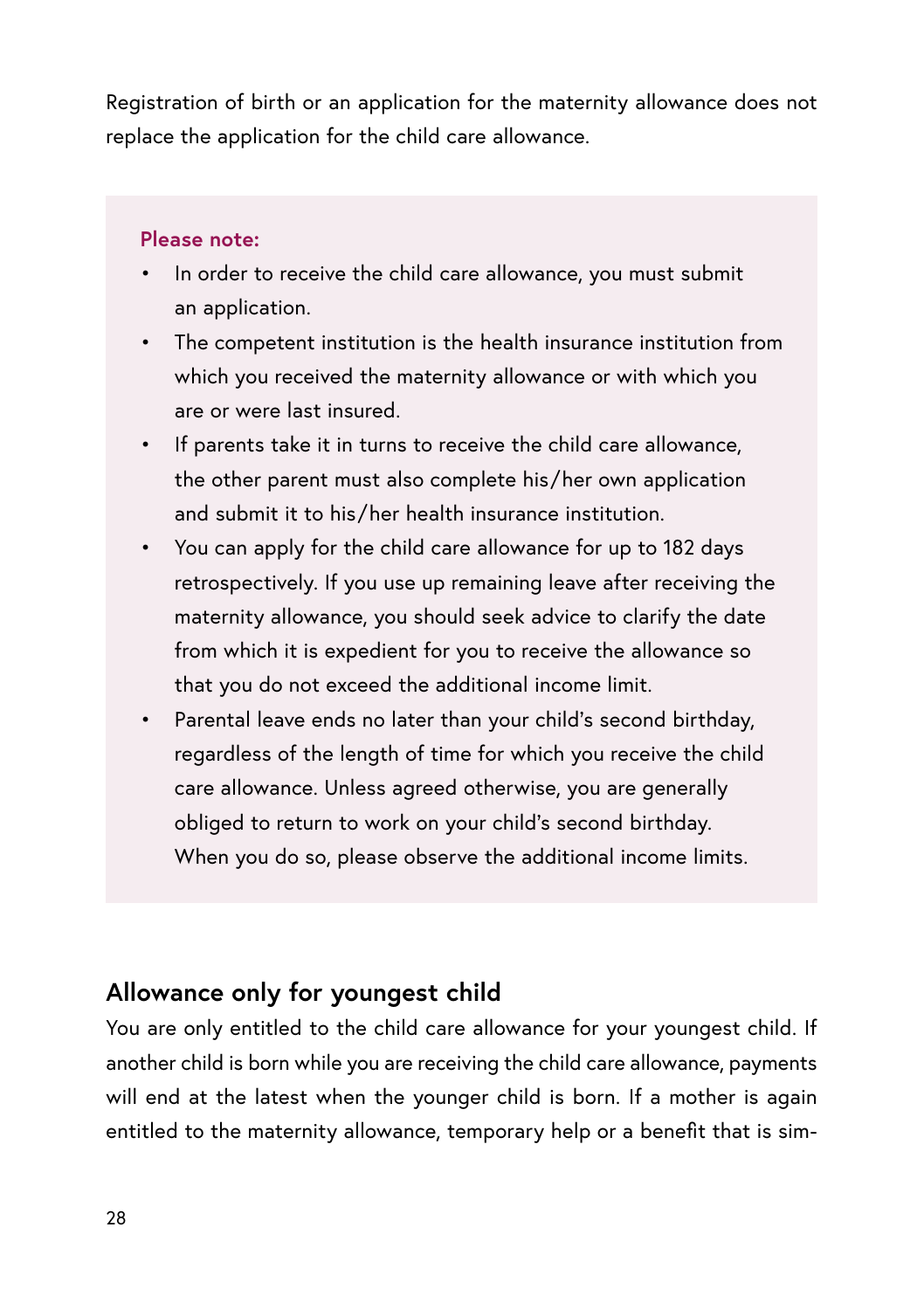

ilar to the maternity allowance, her entitlement to the child care allowance will generally be suspended as soon as she is entitled to receive the maternity allowance, a similar benefit or temporary help at the level of this benefit until the birth of the new baby. A father's entitlement to the child care allowance is not suspended during this period (from the date on which the mother is once again entitled to the maternity allowance or temporary help until the birth of the new baby).

## **Who is eligible?**

Birth parents, adoptive parents and foster parents are entitled to the child care allowance. Parents can take it in turns to receive the allowance.

#### **To be eligible for the child care allowance:**

- You must be entitled to and receive the family allowance *(Familienbeihilfe)* for the child.
- Your habitual residence, and that of your child, must be in Austria.
- You and the child must live permanently (for at least 91 days) in the same household and have the same main residence.
- The first ten Mother-and-Child Pass examinations must be carried out.
- Your income must not exceed the additional income limit.
- If you are not an Austrian citizen, you must be legally resident in Austria and hold a residence permit card under the Austrian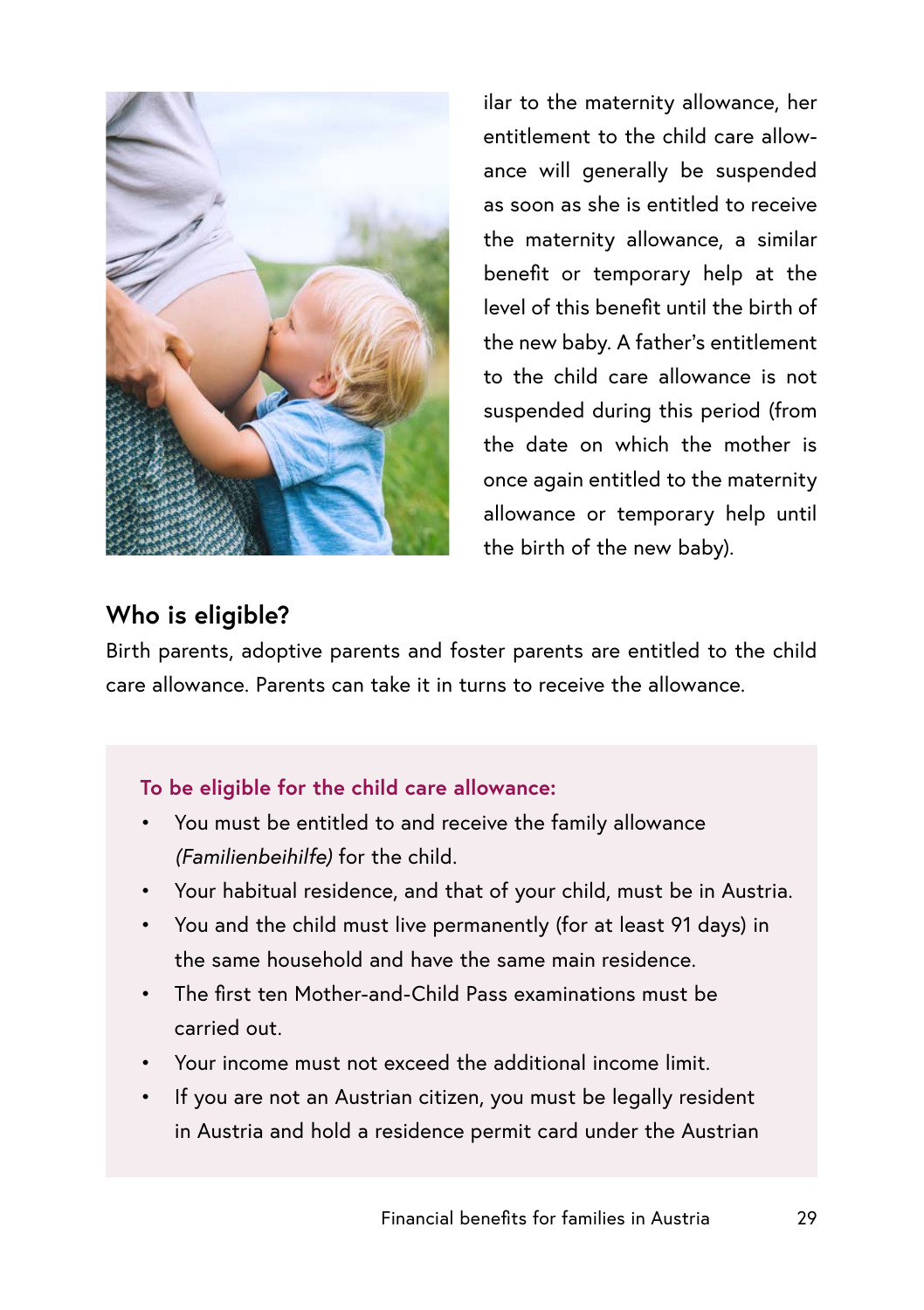Settlement and Residence Act (NAG-Karte or EU registration certificate *[EU-Anmeldebescheinigung]*) or you must fulfil certain requirements under asylum law.

• For parents living separately from each other, the parent making the application must have primary custody of the child *(Heim 1. Ordnung)* and receive the family allowance.

Detailed information can be found in the brochure on the child care allowance, "Kinderbetreuungsgeld", produced by the Federal Chancellery – Division Families and Youth (in German only). If you have any general questions, please contact the Child Care Allowance Helpline on **0800 240 014** (calls are free within Austria). If you have specific questions, please contact your health insurance institution when you apply for the child care allowance.

You can also find more information on our website at www.women-families-youth.bka.gv.at

#### **Child care allowance – two systems**

When making the initial application, a parent chooses one of two systems. This decision is also binding on the other parent and can generally no longer be changed after the application has been made.

The following two systems are available: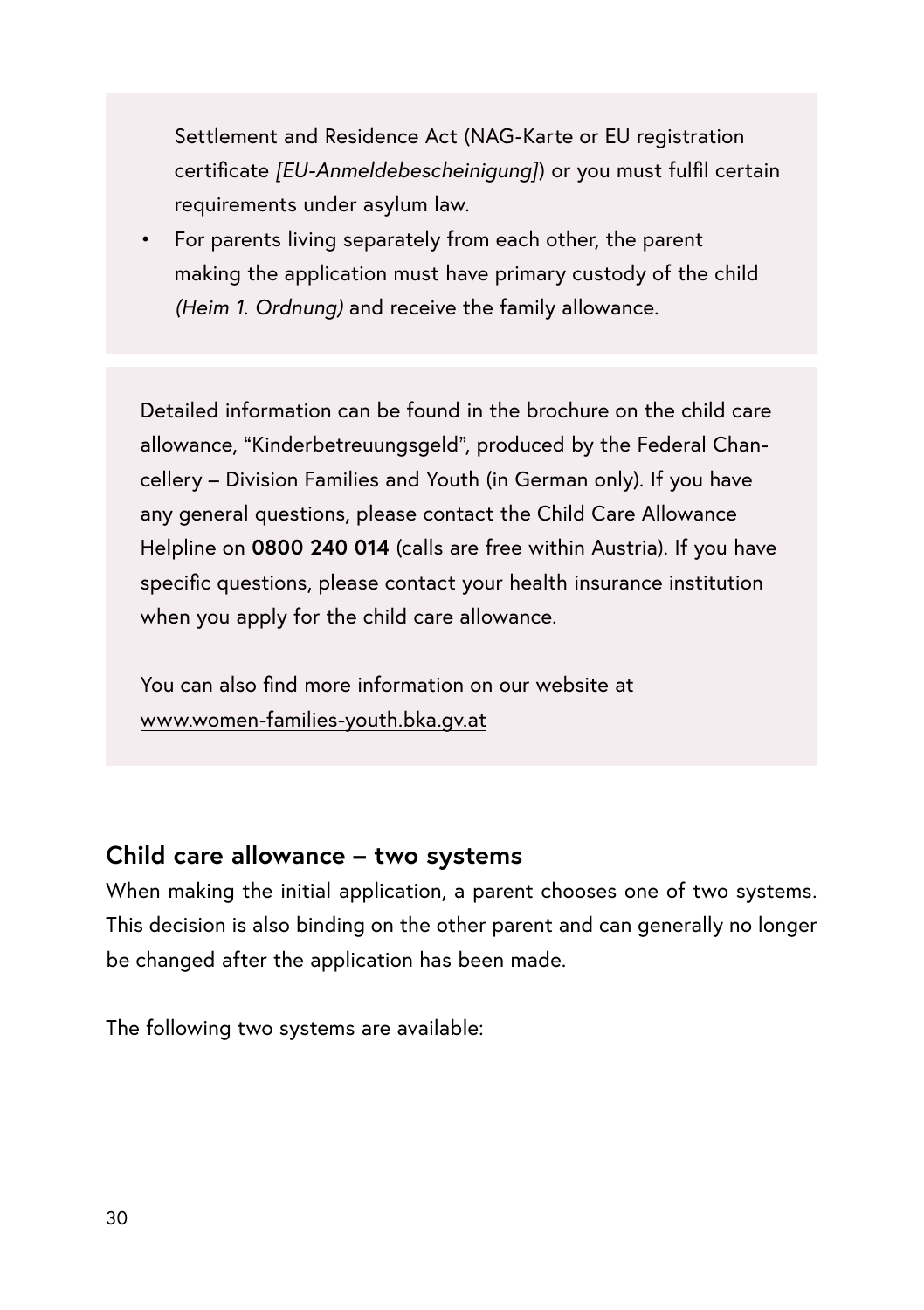# **Child care allowance account (flat-rate system)**  *(Kinderbetreuungsgeld-Konto [Pauschalsystem])*

The **period** for which the child care allowance is received as an account can be selected within a predefined framework:

- **Allowance received by one parent:**  365 to 851 days (approx. 12 to 28 months) directly after the birth of the child
- **Allowance received by both parents:** 456 to 1,063 days (approx. 15 to 35 months) directly after the birth of the child

If the child care allowance is received for 365 days (by one parent) or 456 days (by both parents) after the birth, the allowance is  $\epsilon$  33.88 per day. If the child care allowance is received for the maximum period of receipt of 851 days (by one parent) or 1,063 days (by both parents) after the birth, the allowance is € 14.53 per day. The longer the child care allowance is received for, the lower the daily amount. The amount received therefore depends on the duration that you select.

20 % of the total duration of eligibility selected for each child is reserved for the other parent and cannot be transferred (this amounts to 91 days if the shortest option is chosen).

**Multiple births/ multiple birth supplement** *(Mehrlingszuschlag)* In the case of multiple births, the flat-rate child care allowance (account) increases by 50 % of the relevant daily amount for each additional baby born in a multiple birth.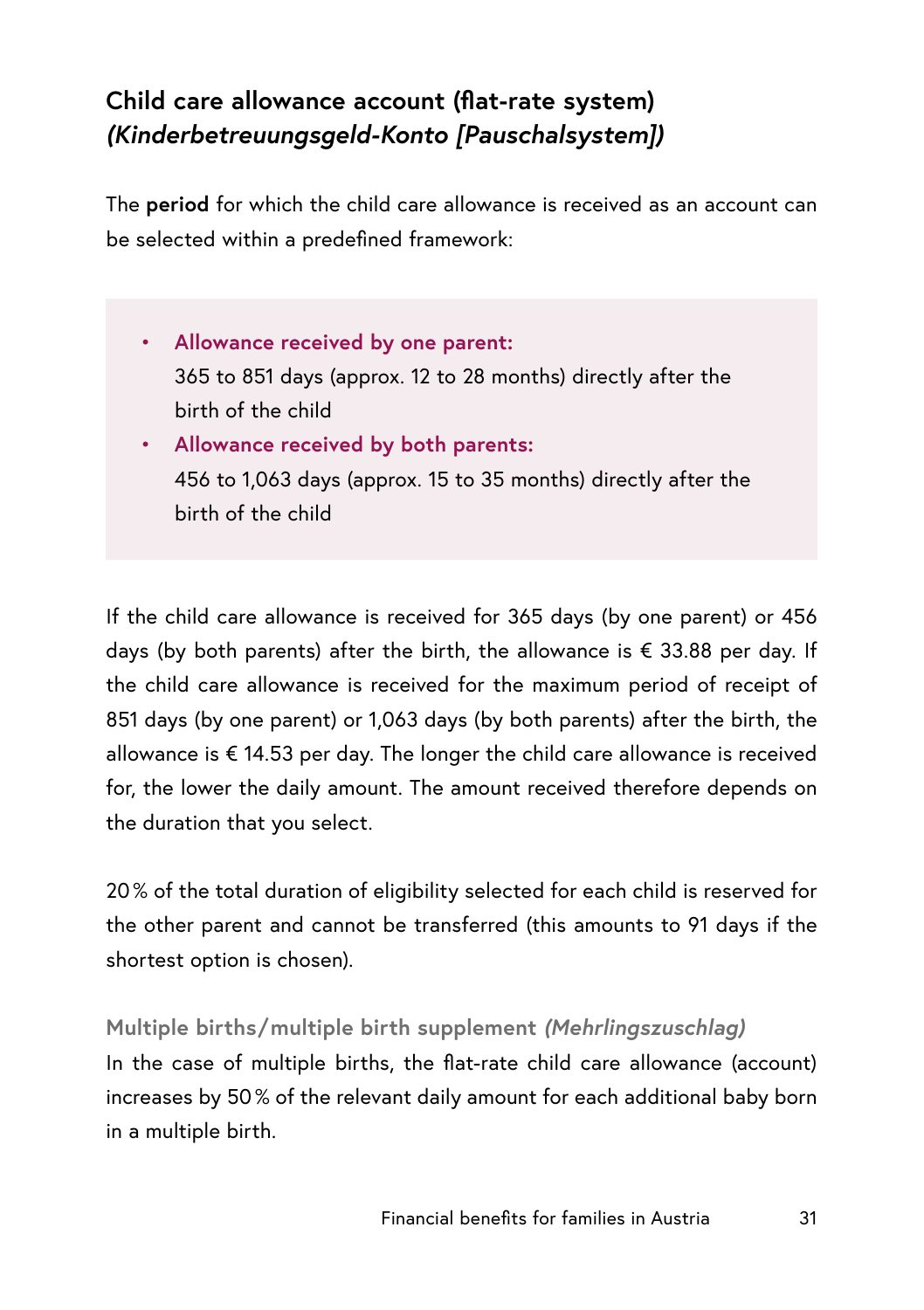# **Income-related child care allowance**  *(einkommensabhängiges Kinderbetreuungsgeld)*

#### **Period of receipt:**

- **Allowance received by one parent:**  up to 365 days directly after the birth of the child
- **Allowance received by both parents:**  up to 426 days directly after the birth of the child

#### **Amount received:**

- 80 % of the maternity allowance (the notional maternity allowance for fathers), up to  $\epsilon$  2,000 per month. If, when the amount of the child care allowance is determined, the daily amount falls below € 33.88 per day, you can apply to receive the child care allowance of € 33.88 per day if all other eligibility criteria are met.
- In addition, a **favourability calculation** *(Günstigkeitsrechnung)* is always performed using the tax assessment from the calendar year before the baby was born. The daily amount may increase as a result of this calculation, but it will not be reduced.

If you opt for the income-related child care allowance, you will not receive the **multiple birth supplement.**

To be eligible for the income-related child care allowance, you must have been engaged in employment or self-employment that was subject to compulsory social insurance (health and pension insurance) in Austria in the 182 days prior to the birth/ maternity protection period and must not have received any benefits from unemployment insurance during this period, such as unem-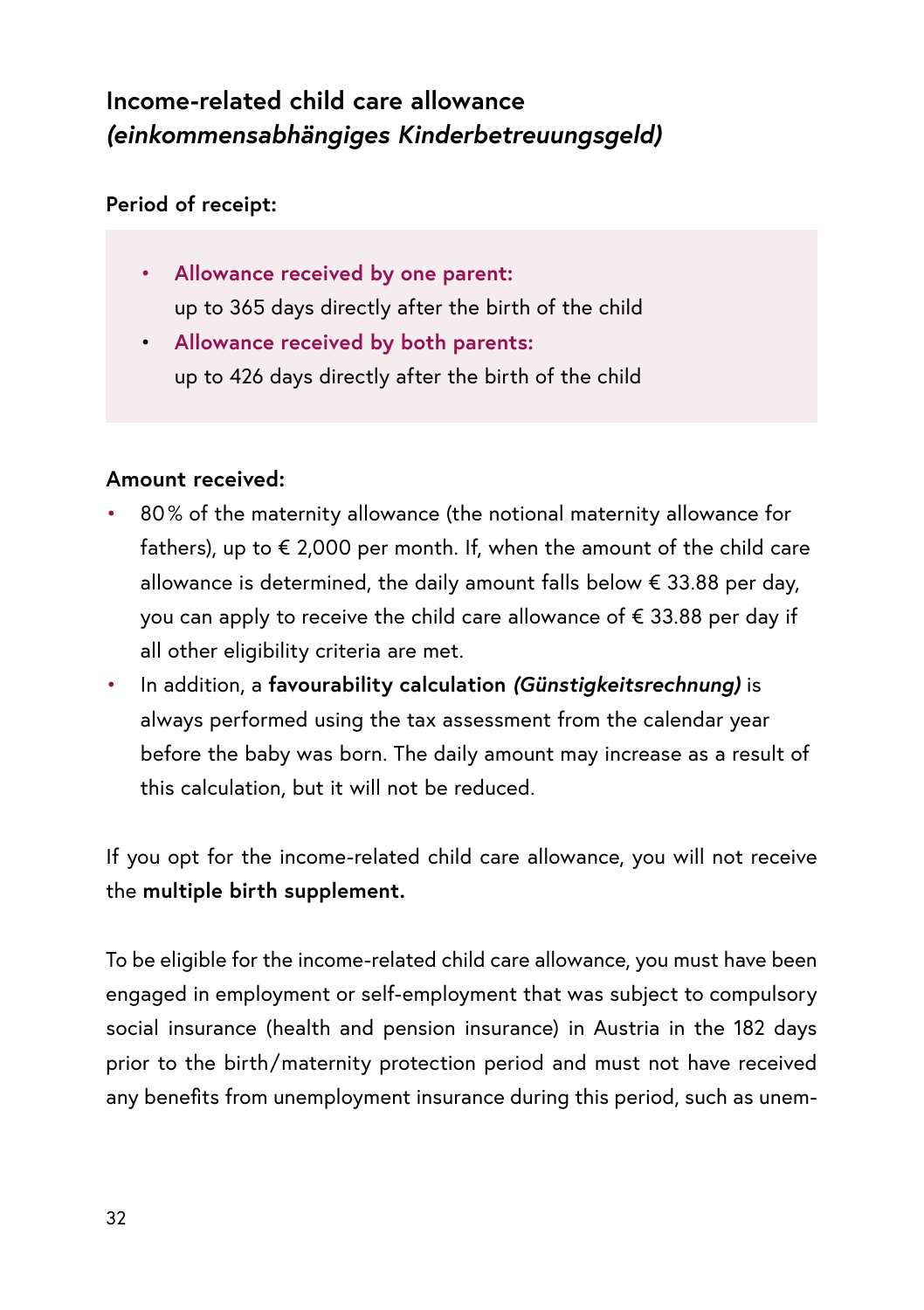ployment benefits *(Arbeitslosengeld),* emergency assistance *(Notstandshilfe)*  or continuing education benefits *(Weiterbildungsgeld).*

Details on the eligibility criteria for the income-related child care allowance can be found in the brochure on the child care allowance, "Kinderbetreuungsgeld" (in German only).

To help you choose the most suitable option, you can use the free child care allowance calculator (Kinderbetreuungsgeld-Rechner, in German only) on the website of the Federal Chancellery – Division Families and Youth at [www.frauen-familien-jugend.bka.gv.at](https://www.frauen-familien-jugend.bka.gv.at)

#### **Taking turns**

- Parents can take it in turns to receive the child care allowance and can switch up to two times (more often in cases of hardship). This can result in a maximum of three blocks; each block must last at least 61 days (minimum period of payment receipt).
- If parents take it in turns to receive the child care allowance, the maximum period of payment receipt can be extended by 91 to 212 days, depending on the option selected.
- In general, it is not possible for both parents to receive the child care allowance at the same time. **Only exception:** the first time that the parent caring for the child changes, the parents may receive the child care allowance for up to 31 days at the same time. In this case, the overall eligibility period will be reduced by the number of days for which both parents received the child care allowance.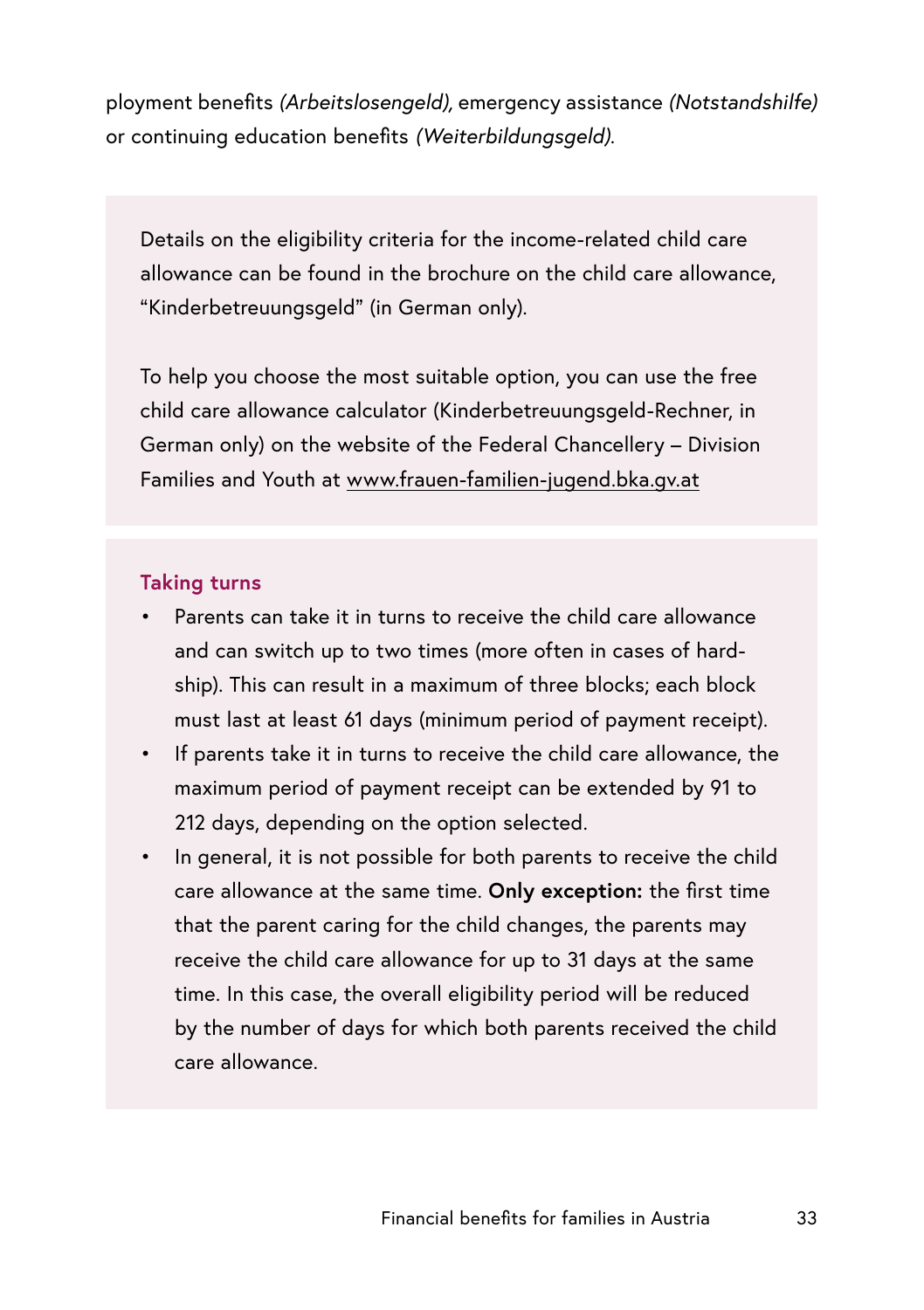

## **Partner bonus** *(Partnerschaftsbonus)*

If both parents share the payment period for the child care allowance almost equally (50:50 to 60:40), they are entitled to a partner bonus in the form of a one-off payment of € 500 per parent. This is designed to encourage parents to share child care as equal partners.

#### **Mother-and-Child Pass examinations**

To receive the full amount of the child care allowance, five examinations of the mother-to-be and the first five examinations of the child must have been carried out – regardless of whether you opt for the child care allowance account or the income-related child care allowance. When you apply for the child care allowance, you must send a copy of proof that the five examinations during pregnancy and the first examination of the newborn baby have been carried out. Proof of the remaining examinations must be submitted before the child is 15 months old, otherwise the child care allowance is reduced by € 1,300 per parent.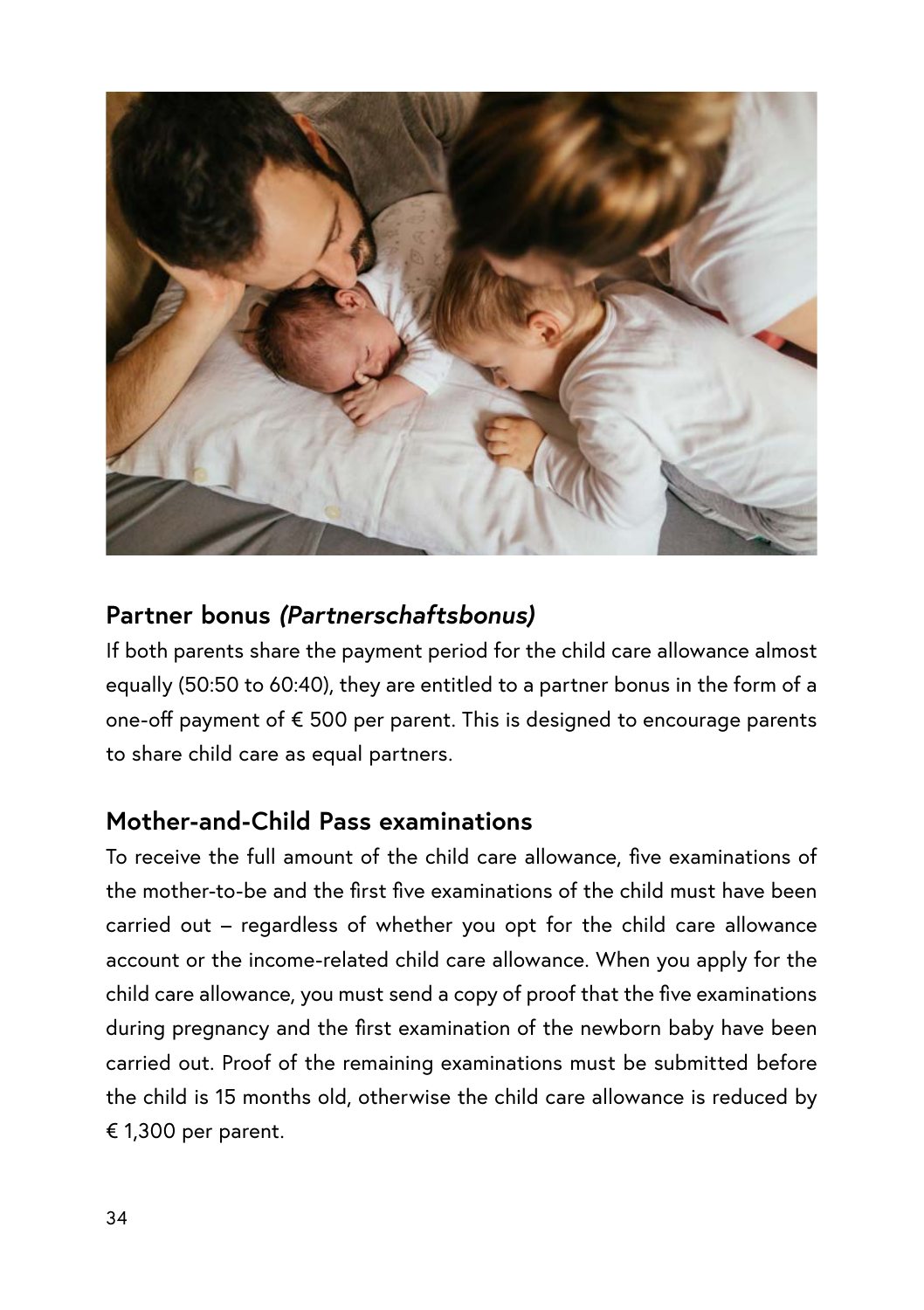# **Hardship regulation** *(Härtefallregelung)* **for single parents**

In certain hardship cases, single parents can extend the period for which they receive the child care allowance by up to 91 days beyond the selected period of receipt (for one parent).

## **Health insurance** *(Krankenversicherung)*

While you are receiving the child care allowance, both you and your child are covered by health insurance. As a rule, the other parent can be insured through your insurance *("mitversichert").*

If you have agreed a period of parental leave with your employer that is longer than the period for which you will receive the child care allowance, you must arrange to be insured through your spouse/ partner or take out your own insurance once you are no longer receiving the child care allowance.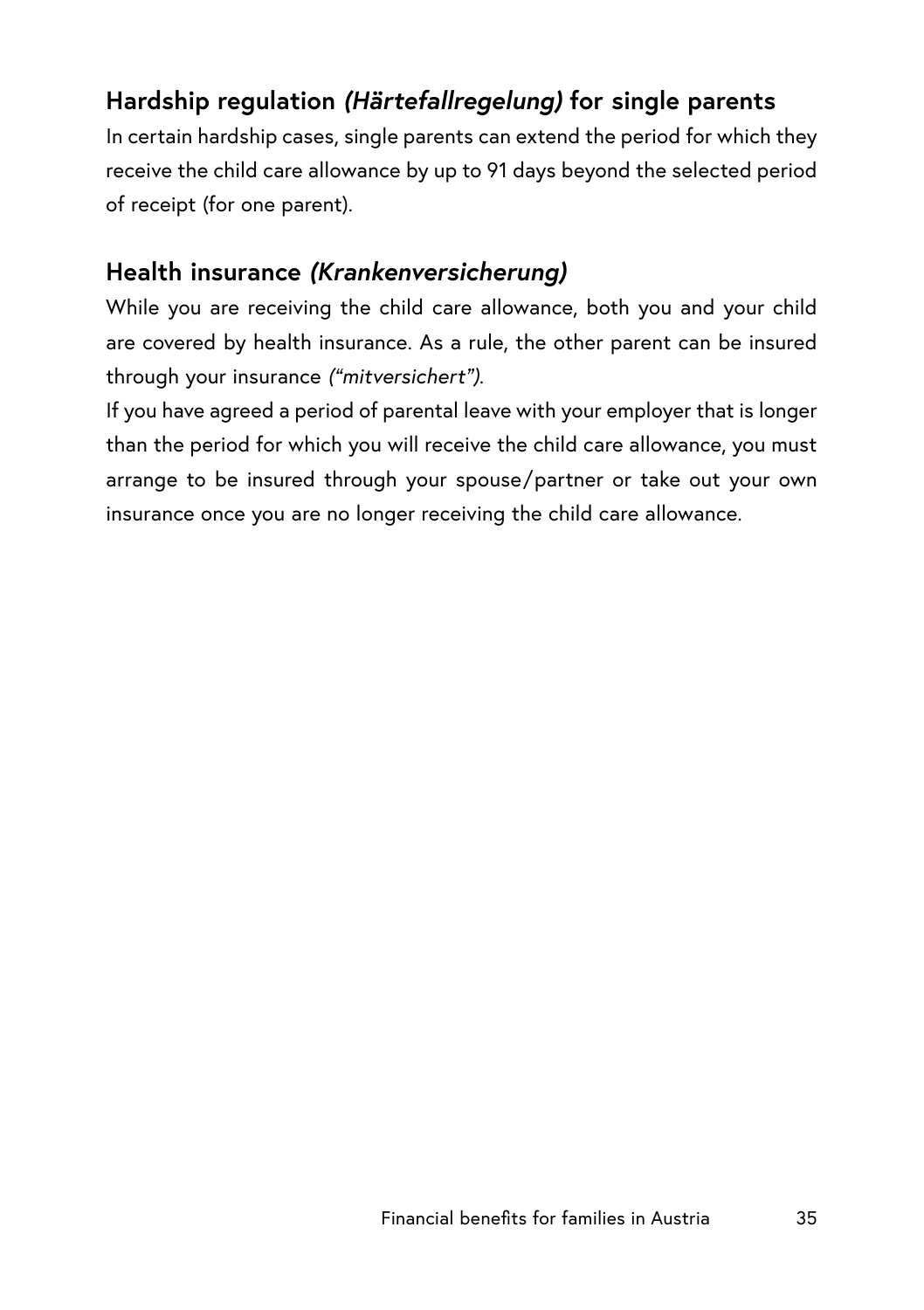| Overview of<br>the child care<br>allowance (CCA)      | Child care allowance account<br>456 to 1,063 days<br>directly after the birth of the<br>child (at least 20% of the total<br>period is reserved for the other<br>parent and cannot be transferred) | Income-related child care allowance<br>426 days<br>directly after the birth of the child<br>(at least 61 days are reserved<br>for the other parent cannot be<br>transferred)                                                                                                                |
|-------------------------------------------------------|---------------------------------------------------------------------------------------------------------------------------------------------------------------------------------------------------|---------------------------------------------------------------------------------------------------------------------------------------------------------------------------------------------------------------------------------------------------------------------------------------------|
| Amount of CCA<br>per day                              | € 33.88 to € 14.53                                                                                                                                                                                | 80% of maternity allowance; other-<br>wise 80% of notional maternity<br>allowance; in addition, a favourability<br>comparison (Günstigkeitsvergleich)<br>is performed using the tax assess-<br>ment from the calendar year before<br>the birth; at least € 33.88 up to a<br>max. of € 66.00 |
| Maximum period<br>of receipt:<br>one parent           | 365 to 851 days (approx. 12 to 28<br>months) directly after the birth of<br>the child                                                                                                             | 365 days (approx. 12 months)<br>directly after the birth of the child                                                                                                                                                                                                                       |
| Maximum period<br>of receipt:<br>both parents         | 456 to 1,063 days (approx. 15 to<br>35 months) directly after the birth<br>of the child                                                                                                           | 426 days (approx. 14 months)<br>directly after the birth of the child                                                                                                                                                                                                                       |
| Minimum period of<br>receipt per block                | 61 days                                                                                                                                                                                           | 61 days                                                                                                                                                                                                                                                                                     |
| <b>Employment or</b><br>self-employment<br>necessary? | no                                                                                                                                                                                                | (self-)employment subject to<br>compulsory health and pension<br>insurance required for at least the<br>182 calendar days prior to the birth/<br>maternity protectiont                                                                                                                      |
| Permitted addi-<br>tional income per<br>calendar year | 60% of the income of the relevant<br>calendar year, at least € 16,200                                                                                                                             | € 6,800 (equates to roughly<br>14 times the marginal earnings<br>threshold; as of 01.01.2020:<br>€ 7,300); receiving benefits from<br>unemployment insurance at the<br>same time is not permitted                                                                                           |
| Supplement per<br>multiple per day                    | plus 50% of the selected daily<br>amount                                                                                                                                                          | no supplement                                                                                                                                                                                                                                                                               |
| Additional<br>allowance on top<br>of the CCA          | max. 365 days (consecutive) at<br>€ 6.06 per day                                                                                                                                                  | no additional allowance                                                                                                                                                                                                                                                                     |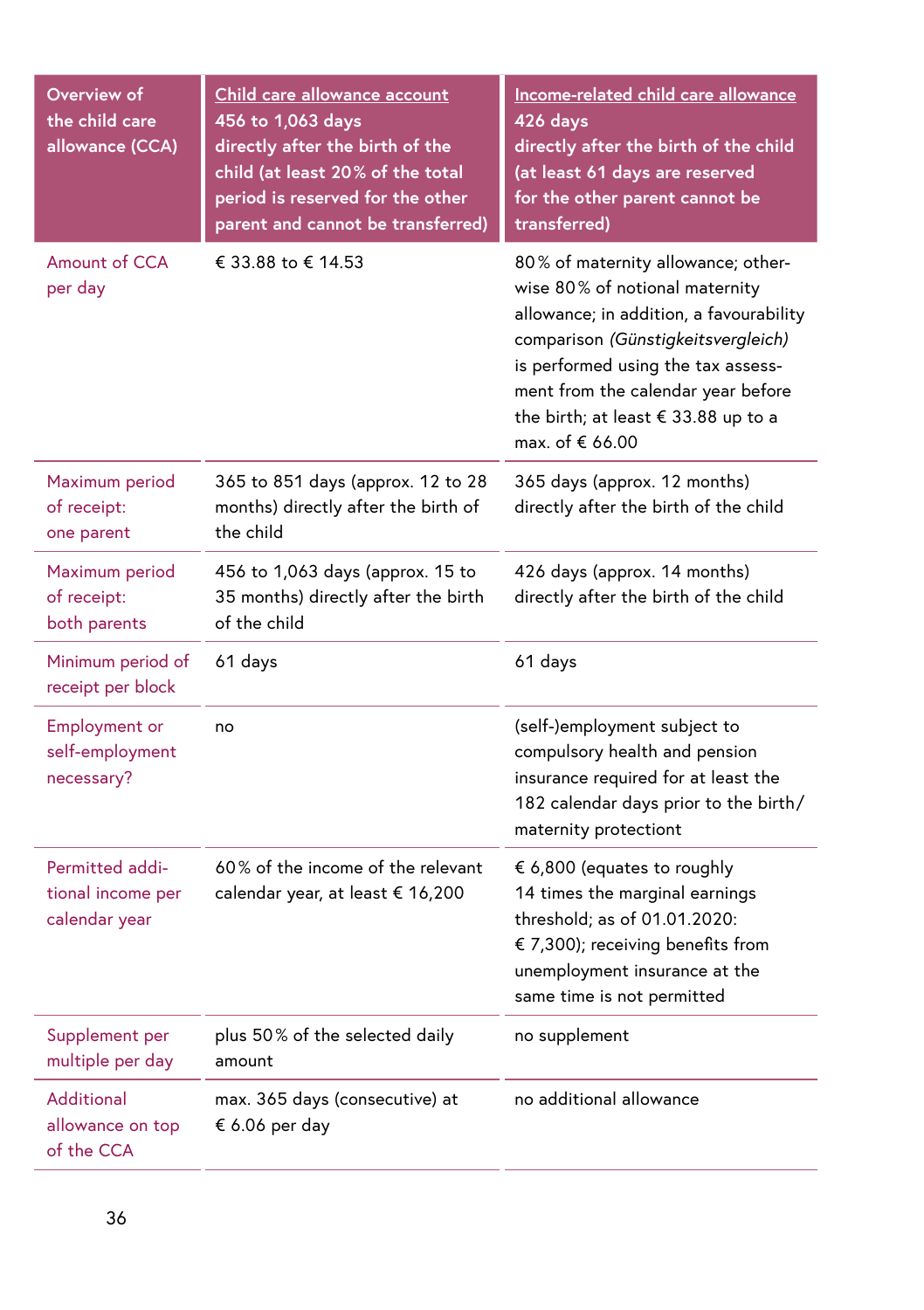| Overview of<br>the child care<br>allowance (CCA)                        | Child care allowance account<br>456 to 1,063 days<br>directly after the birth of the<br>child (at least 20% of the total<br>period is reserved for the other<br>parent and cannot be transferred) | Income-related child care allowance<br>426 days<br>directly after the birth of the child<br>(at least 61 days are reserved<br>for the other parent cannot be<br>transferred) |
|-------------------------------------------------------------------------|---------------------------------------------------------------------------------------------------------------------------------------------------------------------------------------------------|------------------------------------------------------------------------------------------------------------------------------------------------------------------------------|
| Special case:<br>extension of<br>payments for a<br>parent in hardship   | 91 days                                                                                                                                                                                           | no hardship case extension                                                                                                                                                   |
| Possible for both<br>parents to receive<br>the CCA at the<br>same time? | max. 31 days (at first changeover),<br>reducing the eligibility period by<br>this number of days                                                                                                  | max. 31 days (at first changeover),<br>reducing the eligibility period by this<br>number of days                                                                             |
| Partner bonus<br>possible?                                              | yes - if both parents receive the<br>child care allowance for roughly<br>the same length of time                                                                                                  | yes – if both parents receive the<br>child care allowance for roughly the<br>same length of time                                                                             |

## **Additional income on top of child care allowance**

You can continue to work while receiving the child care allowance provided that your income does not exceed a certain limit. There are clearly defined additional income limits for each child care allowance system.

## **Flat-rate child care allowance (child care allowance account)**

#### **General additional income limit:**

While you are receiving the flat-rate child care allowance, you may earn up to an additional **€ 16,200** (even if your individual additional income limit is below this figure).

#### **Individual additional income limit:**

If your **individual additional income limit** is over € 16,200, you are allowed additional earnings up to your individual additional income limit: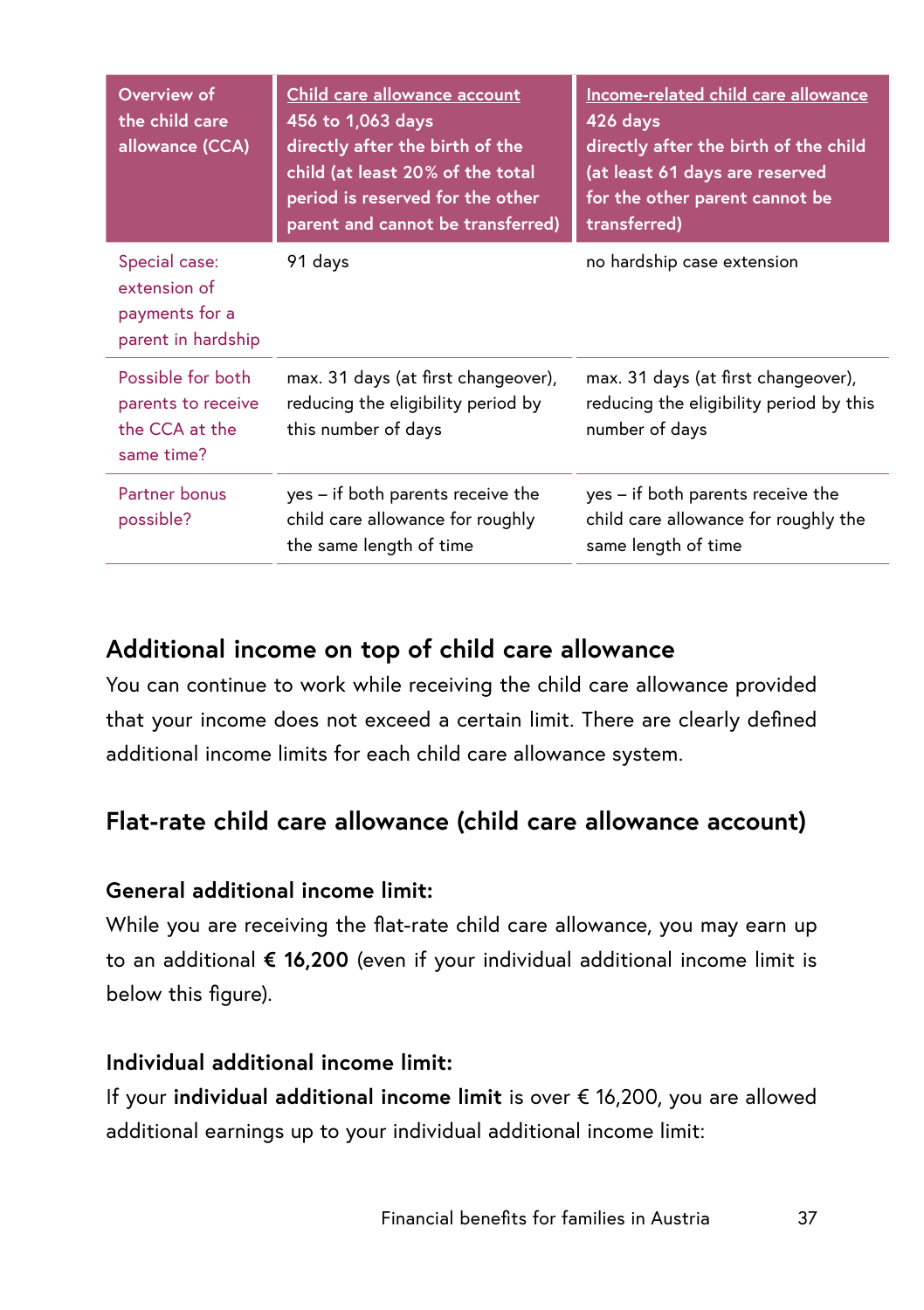Your individual additional income limit is **60 % of your income from the relevant calendar year before your baby was born** and is calculated using the tax assessment from the calendar year before the birth of the baby in which you did not receive the child care allowance (restricted to up to three calendar years ago). Tax-free income (exception: unemployment insurance benefits) is not regarded as additional income.

If parents take it in turns to receive the child care allowance, individual additional income is calculated separately for each parent.

#### **Exceeding the additional income limit**

If you exceed the permitted additional income limit, you will not have to repay more than the amount by which you exceeded the limit (incremental regulation).

To calculate your individual additional income limit and current additional income, you can use the online child care allowance calculator on the website of the Federal Chancellery – Division Families and Youth at [www.frauen-familien-jugend.bka.gv.at](https://www.frauen-familien-jugend.bka.gv.at) (in German only).

## **Income-related child care allowance**

While you are receiving the income-related child care allowance, you must not earn over **€ 6,800** per calendar year (as of 01.01.2020: **€ 7,300**) and must not receive any unemployment insurance benefits, including continuing education benefits *(Weiterbildungsgeld)*, for example.

#### **Exceeding the additional income limit**

If you exceed the permitted additional income limit of € 6,800 per calendar year (as of 01.01.2020: € 7,300), you will not have to repay more than the amount by which you exceeded the limit.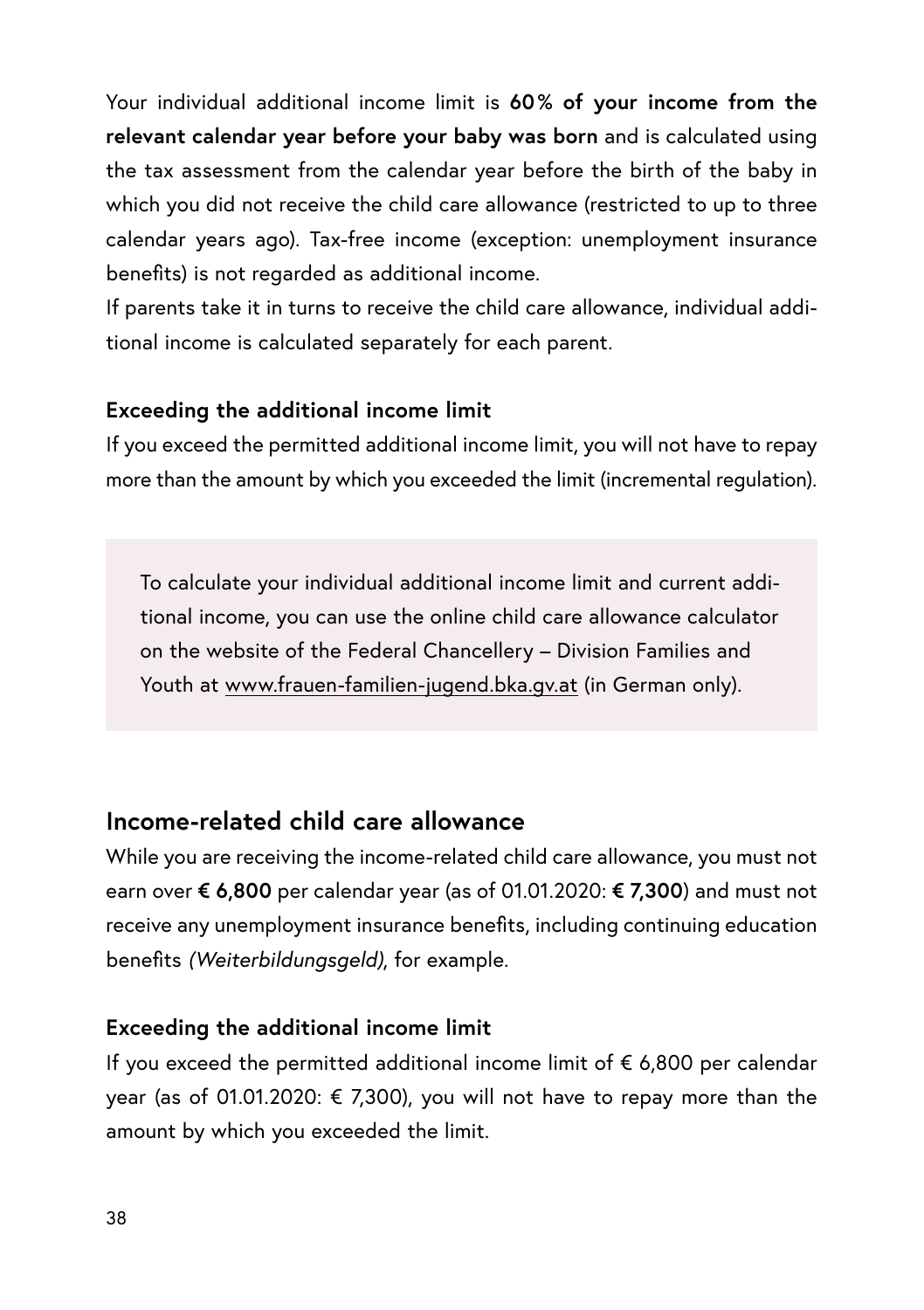# **Additional assistance on top of flat-rate child care allowance**

If you have a low income – whether you are a single parent or live with a spouse/ partner – you can apply for additional assistance *(Beihilfe)* of approx. € 180 per month on top of child care allowance. This assistance is granted for a maximum of 365 days from the date of application.

#### **Additional income limit**

In this case, single parents must not earn more than an additional € 6,800 per calendar year (as of 01.01.2020: € 7,300).

If you live with a spouse or partner, the parent receiving additional assistance must not earn more than € 6,800 (as of 01.01.2020: € 7,300) and the other parent/partner must not earn more than  $\epsilon$  16,200 per calendar year.

If you exceed the permitted additional income limit only slightly (by no more than 15 %), you will not have to repay more than the amount by which you exceeded the limit. If you or your spouse/ partner exceed one of the two permitted additional income limits by more than 15 %, you will have to repay the entire additional assistance received in the calendar year in question to the health insurance institution.

The health insurance institution may reclaim the money not just from the parent who received it but also from the other parent or partner or, under certain circumstances, from third parties.

For more information about the child care allowance, please consult our brochure on the child care allowance, "Kinderbetreuungsgeld" (in German only), contact the Child Care Allowance Helpline on **0800 240 014** or visit the website of the Federal Chancellery – Division Families and Youth at [www.women-families-youth.bka.gv.at](http://www.women-families-youth.bka.gv.at)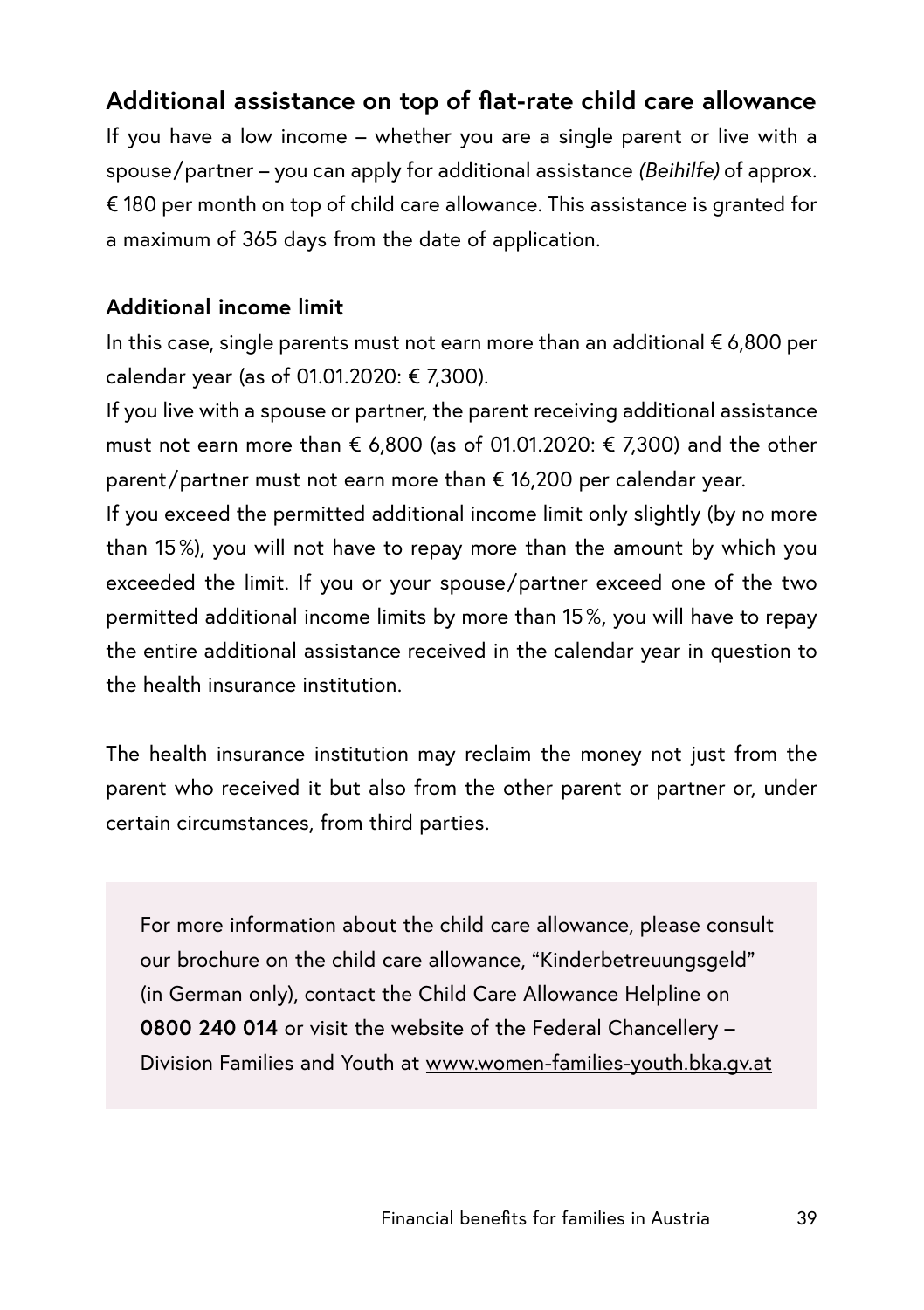# **Family time bonus** *(Familienzeitbonus)*



Working fathers who take time off work immediately after the birth of a baby to focus intensively and exclusively on looking after their family are eligible for a family time bonus of **€ 22.60 per day** (approx. € 700 in total). This bonus will be taken into account if the father subsequently receives the child care allowance. The father will have health and pension insurance coverage while he is receiving the family time bonus.

#### **Eligibility criteria**

- You must be entitled to and receive the family allowance *(Familienbeihilfe)* for the child.
- For 182 calendar days immediately prior to receiving the bonus, you must have been continuously engaged in employment or self-employment in Austria that was subject to compulsory health and pension insurance (marginal employment is not sufficient).
- You cannot have received any unemployment insurance benefits, such as unemployment benefits *(Arbeitslosengeld)*, emergency assistance *(Notstandshilfe)* or continuing education benefits *(Weiterbildungsgeld)*, in the relevant period before receiving the family time bonus.
- You must permanently share a household with the other parent and the child and be registered at the same main residence.
- Your centre of vital interests must be in Austria.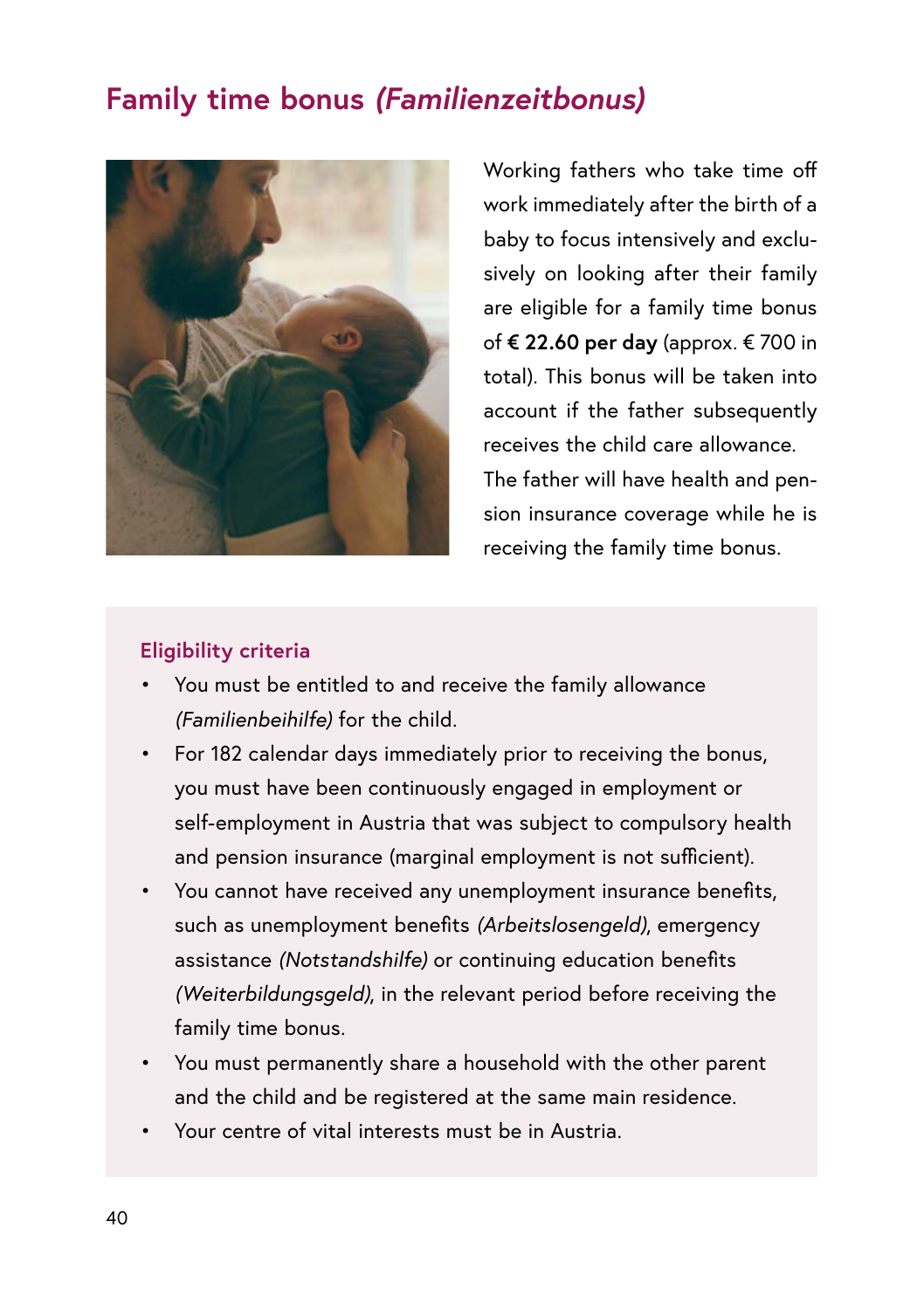- If you are not an Austrian citizen, you must be legally resident in Austria or meet certain requirements under asylum law.
- You must take family time without interruption, within a period of 28 to 31 days (the family time bonus cannot be paid for a period of less than 28 days) and within a fixed time frame of 91 days after the birth. Family time includes special leave during which your salary is suspended, for example, or the start of early parental leave in the civil service *(Frühkarenzurlaub)*. Paternity leave *("Papamonat")* is also family time if all criteria as set out by the Family Time Bonus Law *(Familienzeitbonusgesetz)* are fulfilled. Paid holiday or sick leave do not constitute an interruption and so you are not entitled to a family time bonus for periods such as these.
- The receipt of the family time bonus must occur within the family time.
- You must return to work as soon as the family time has ended.

#### **Application:**

You must submit your application to the relevant health insurance institution within 91 days of the baby's birth (counting the day on which the baby was born). You must specify the duration of the family time when you apply; this is then binding.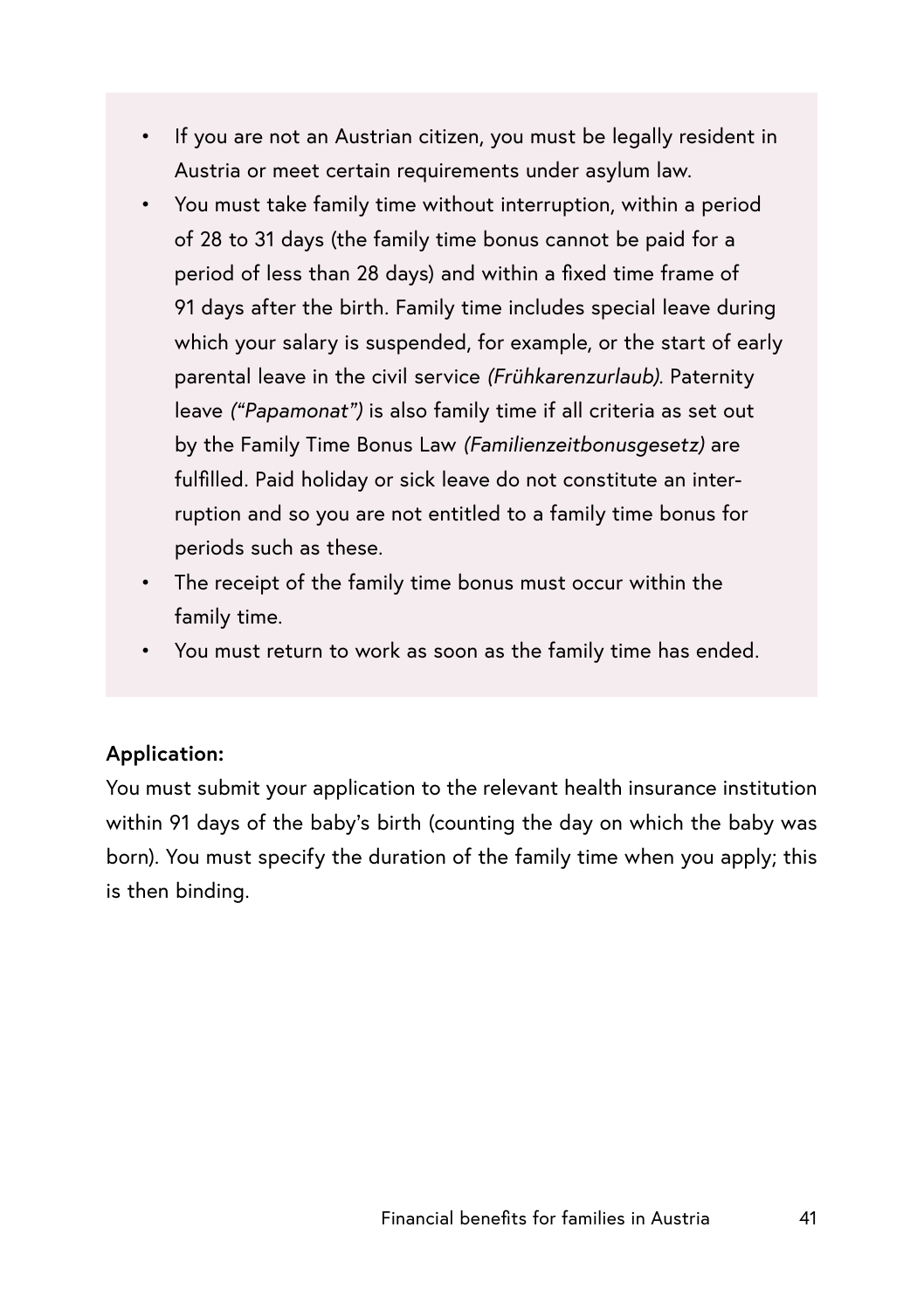# **Family allowance** *(Familienbeihilfe)* **and child tax credit** *(Kinderabsetzbetrag)*

In general, **parents are entitled to the family allowance for their children until the child reaches the age of 18,** regardless of the parents' income, if the centre of their interests is in Austria and the child is a permanent resident of Austria. The mother has primary entitlement to the family allowance on the basis of an express legal directive.

If you are a **non-Austrian citizen**, you and your child must be legally resident in Austria under Sections 8 and 9 of the Austrian Settlement and Residence Act *(Niederlassungs- und Aufenthaltsgesetz)* or under Section 54 of the Austrian Asylum Act *(Asylgesetz).*

#### **No application required for family allowance if baby born in Austria**

As of 2015, you no longer need to apply for the family allowance for a new baby, i.e. fill in an application form or contact the tax office, if your baby was born in Austria. The tax office acts on its own initiative: once all eligibility and payment requirements have been met, the family allowance is paid automatically when a baby is born and you will be notified accordingly.

If any data or documents are missing, you will receive a letter from the tax office with specific queries to be answered.

#### **Application for family allowance in other cases**

If your baby was not born in Austria, you can apply for the family allowance electronically via FinanzOnline or using the **Beih 100 form** at the **tax office for your place of residence**. The **child tax credit** *(Kinderabsetzbetrag)* of **€ 58.40 per child per month** will be paid into your bank account with the family allowance. You do not need to apply for this separately.

The amount of the family allowance you receive depends on the age and number of your children. It is paid monthly.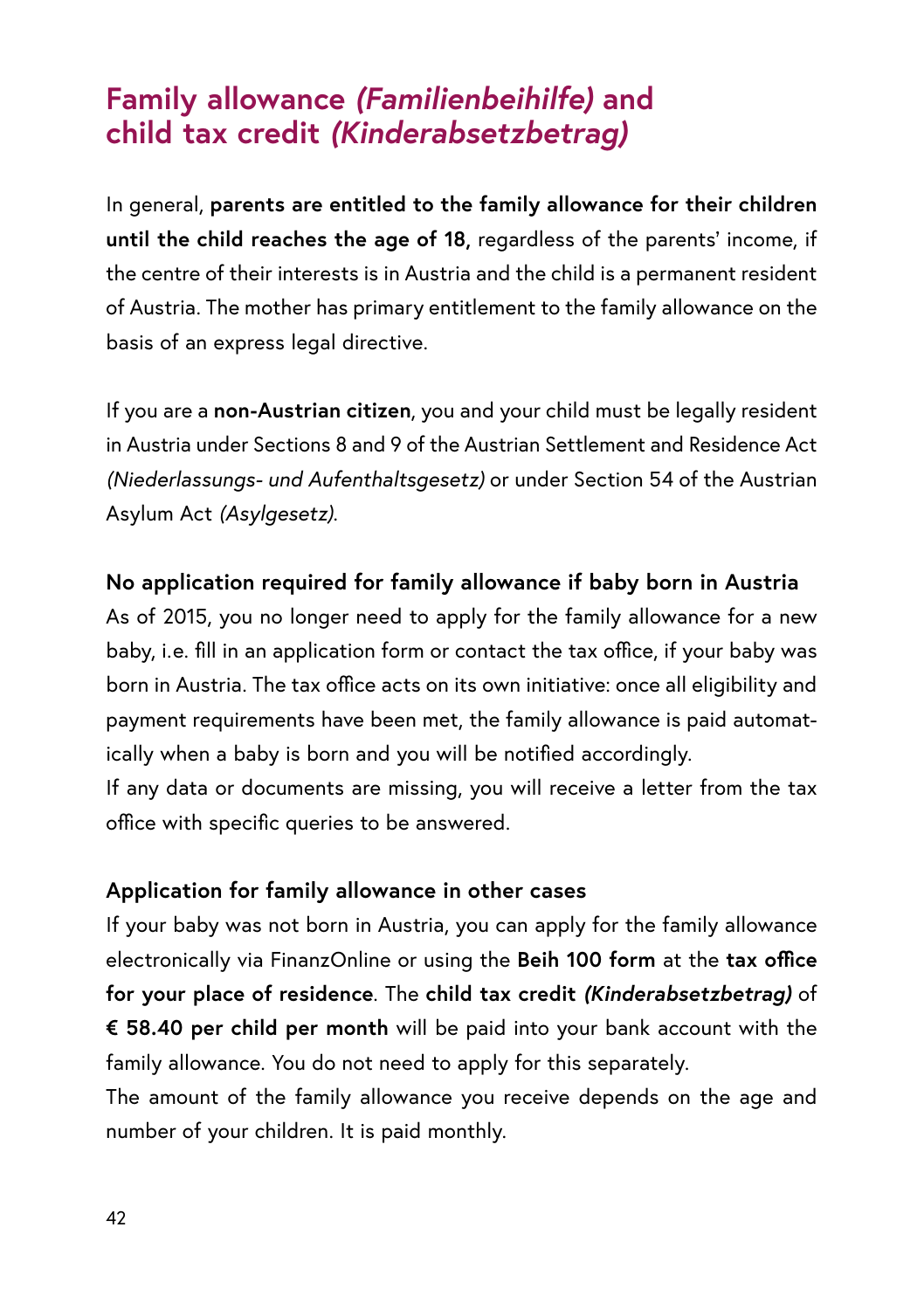#### **The family allowance was increased by a further 1.9 % on 1 January 2018.**

| Family allowance rates since 1 January 2018 | Amount   |
|---------------------------------------------|----------|
| From birth                                  | € 114.00 |
| From 3 years                                | € 121.90 |
| From 10 years                               | € 141.50 |
| From 19 years                               | € 165.10 |

| Sibling supplement per child since 1 January 2018 | Amount  |
|---------------------------------------------------|---------|
| 2 children                                        | € 7.10  |
| 3 children                                        | € 17.40 |
| 4 children                                        | € 26.50 |
| 5 children                                        | € 32.00 |
| 6 children                                        | € 35.70 |
| 7 children or more                                | € 52.00 |
|                                                   |         |

|  | Increased family allowance (for children with severe disabilities) | € 155.90 |
|--|--------------------------------------------------------------------|----------|
|--|--------------------------------------------------------------------|----------|

## **Family allowance rates for children who are permanent residents of the EU/EEA or Switzerland**

In cross-border cases within the EU/EEA and Switzerland, special European regulations apply to the receipt of family benefits.

These rules stipulate that employed or self-employed parents are entitled to family benefits in the country in which they work (employment country principle). If two countries apply because the parents work in different countries, then the country of residence applies. The country that is both the country of employment and the country of residence of families has priority in granting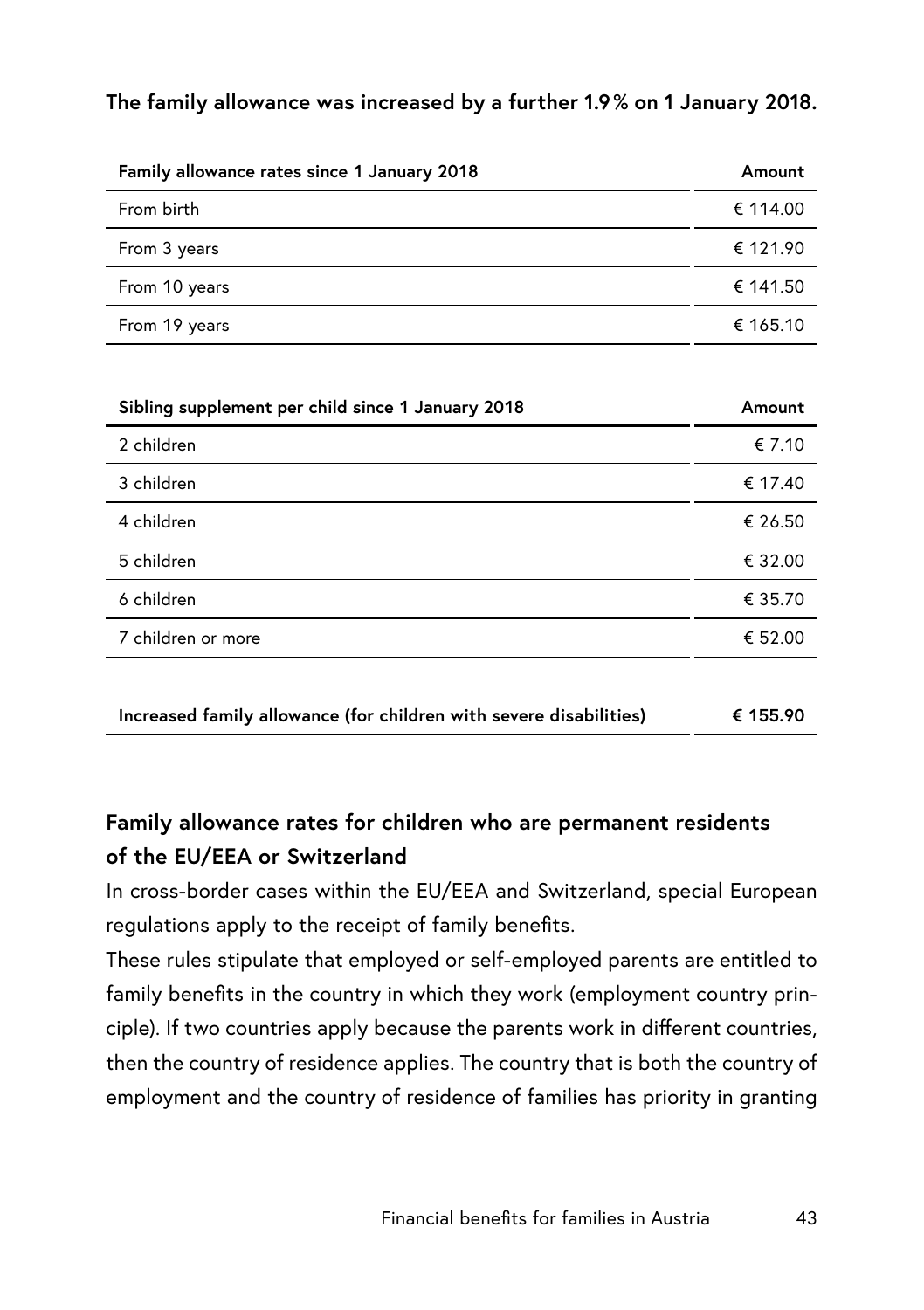the family benefits. Countries that are only countries of employment do not have the same priority.

As of 1 January 2019, family allowance rates for children who are permanent residents of another EU member state, a contracting party to the EEA agreement or Switzerland are adjusted to the cost of living in the country where the child lives.

#### **School start allowance** *(Schulstartgeld)*

A school start allowance of **€ 100** is paid with the family allowance for September for every child aged between 6 and 15.

#### **Family allowance for children over the age of 18**

In general, the family allowance can continue to be received for children over the age of 18 who are in vocational training **until they are 24.** In certain cases, it can be received for young adults up to the age of 25.

Family allowance cannot generally be received for military conscripts or people performing voluntary social service in lieu of military service.

If the child has its own income, this can under certain circumstances reduce or even rule out the entitlement to family allowance. From the year in which a child turns 20, their taxable income may not exceed € 10,000 per year. If the amount of  $\epsilon$  10,000 is exceeded, the amount by which the income exceeds the threshold must be paid back.

#### **Family allowance for children with severe disabilities**

If a child has a severe disability (50% disability or likely to be permanently unable to work), an **increased monthly amount of € 155.90** is paid on top of the general family allowance. In this case, an application (form Beih 3) must be submitted to the tax office for your place of residence.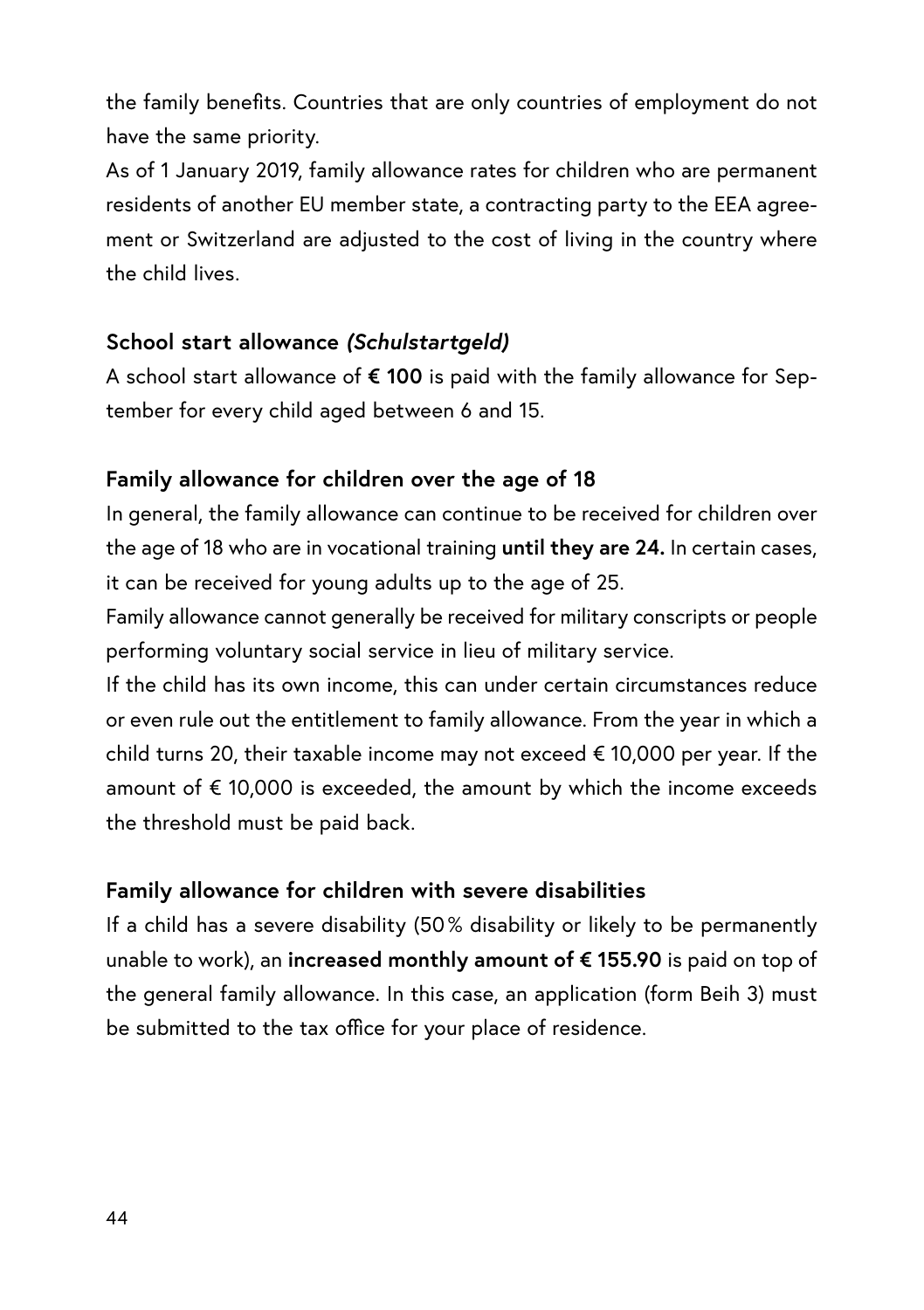Detailed information on all aspects of the family allowance, all rates and a family allowance calculator can be found on the website of the Federal Chancellery – Division Families and Youth at [www.frauen-familien-jugend.bka.gv.at](http://www.frauen-familien-jugend.bka.gv.at) (in German). Information is also available in English at [www.women-families-youth.bka.gv.at](http://www.women-families-youth.bka.gv.at)

# **Benefits for school pupils and apprentices**

The Federal Chancellery – Division Families and Youth provides the **following benefits** for all school pupils (or schools) and apprentices:

#### **School textbook programme**

The **school textbook programme provides school pupils** with the educational materials they need **free of charge**, taking financial pressure off their parents. All school pupils who attend a school in Austria are eligible for this programme. The textbooks required are ordered from the schools' textbook budget. The books, which become the property of the school pupils, are purchased by the schools and handed out at the beginning of the school year. With the introduction of interactive and multimedia digital e-books *(E-Books plus)* in 2018–2019, digitized learning is extended further.

#### **Free travel on public transport**

**Funding** is provided for school pupils and apprentices for whom the Austrian family allowance is received **to use public transport to travel between their place of residence in Austria and their school or place of training up to the age of 24.**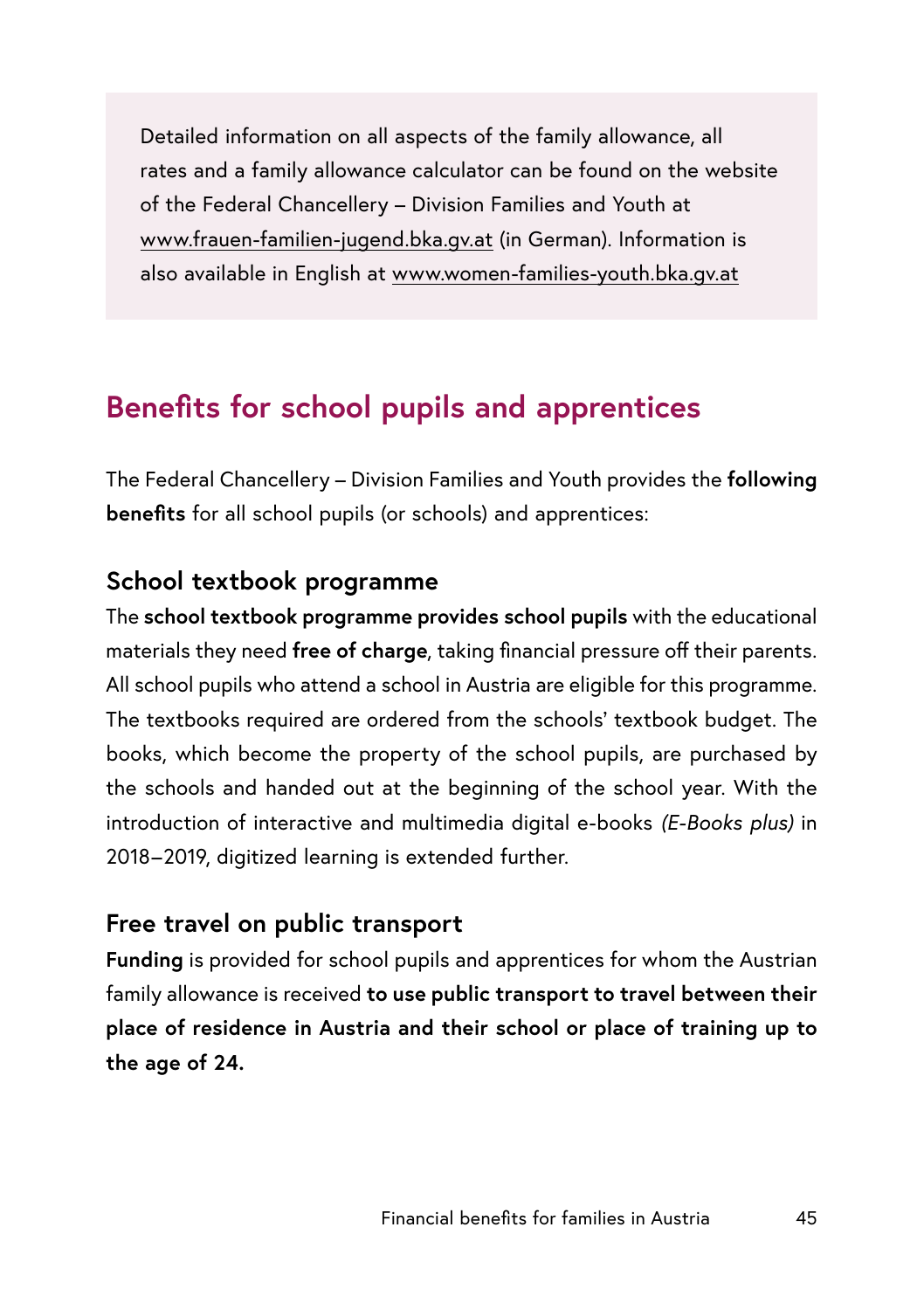The free travel permit *(Freifahrausweis)* can be obtained directly from the local public transport association *(Verkehrsverbund)* or from its issuing offices for a flat-rate **contribution of € 19.60**.

If the public transport association requires school pupils or apprentices to apply for the permits so that it can process the free travel, it supplies application forms to the schools or distributes them directly.



Instead of the free travel permit, school pupils, apprentices and participants in the voluntary social year can also purchase a **network ticket** that is valid for the relevant transport association region (e.g. the TOP-Jugendticket available from *VOR*, the Eastern region transport association) if their home or school/ place of training is located in this transport association region. This requires a small surcharge to be paid; the price of the upgraded ticket is set by the public transport association.

More information is available on the website of the relevant public transport association. Links to the public transport associations can be found on the website of the Federal Chancellery – Division Families and Youth at [www.frauen-familien-jugend.bka.gv.at](http://www.frauen-familien-jugend.bka.gv.at) (in German).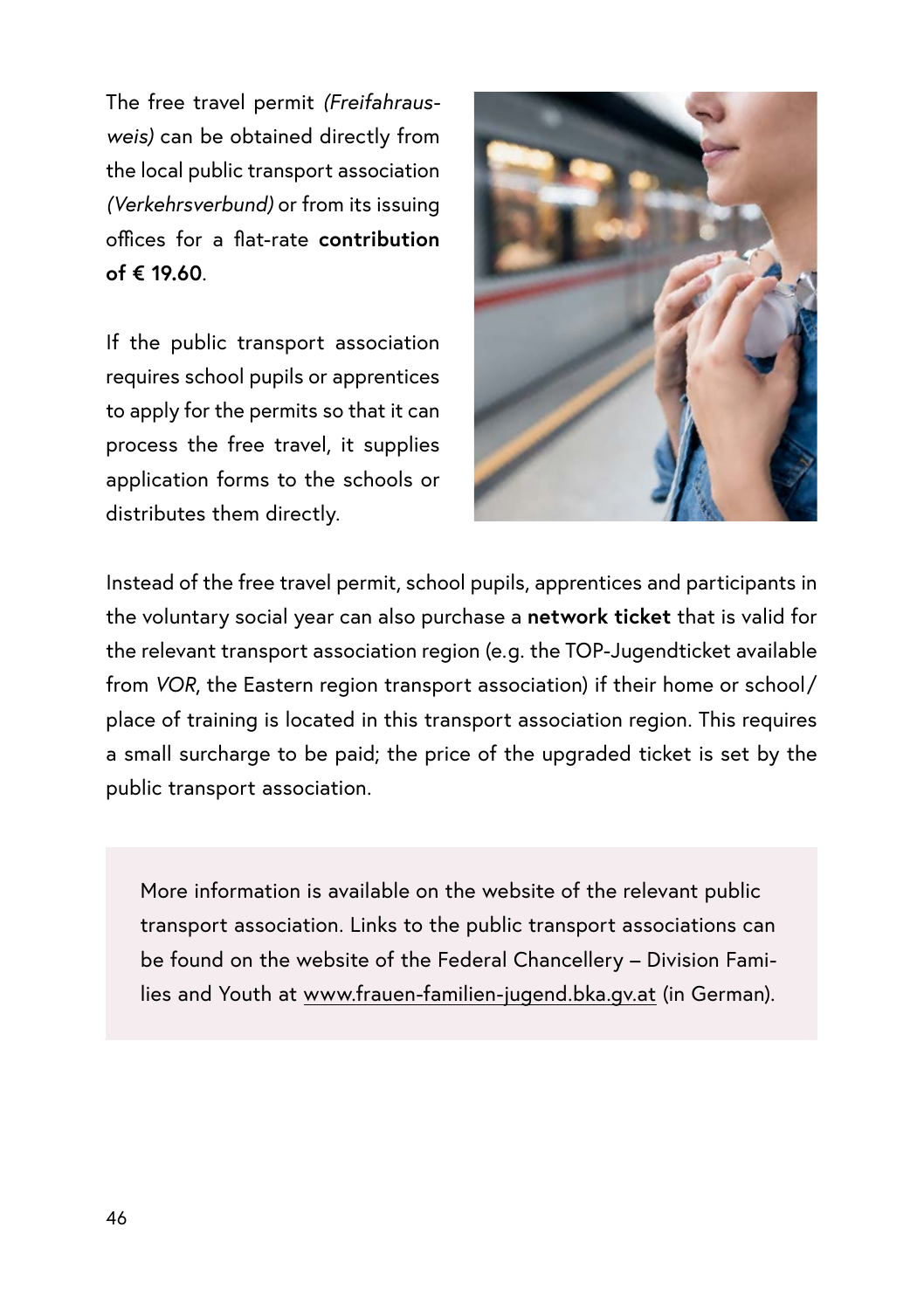# **School buses – free travel for school pupils in the form of occasional services** *(Gelegenheitsverkehr)*

If there is no public transport available, **school buses** are organised in cooperation with municipalities or school authorities and are funded by the Federal Chancellery. These school buses are used if no public transport is available for school pupils who live at least two kilometres from the school, or if the waiting times would be too long. Since the 2006/07 school year, schools have also had the option to obtain funding for an additional bus service at the end of after-school care in the afternoon. This funding is provided by the Federal Chancellery – Division Families and Youth. Again, school pupils pay a **flat-rate contribution of € 19.60** per school year.

# **School travel allowance** *(Schulfahrtbeihilfe)*

If school pupils cannot take advantage of free travel due to a lack of public transport, they can apply for a school travel allowance if they live at least two kilometres from the school. The school travel allowance is also available for children with disabilities who live closer to the school. This travel allowance is also available if the school curriculum includes a compulsory work placement and school pupils have to travel to this placement every day for a certain period of time. Depending on the route and number of journeys, the school travel allowance is **between € 4.40 and € 19.70 per month.**

# **Travel allowance for apprentices** *(Fahrtenbeihilfe für Lehrlinge)*

If no free travel is available for apprentices who have to travel between their home and place of training on at least three days per week, they can apply for a travel allowance for a route of at least two kilometres in one direction. Here too, there is no minimum distance for apprentices with disabilities.

Depending on the length of the route, the travel allowance for apprentices is either **€ 5.10 or € 7.30 per month.**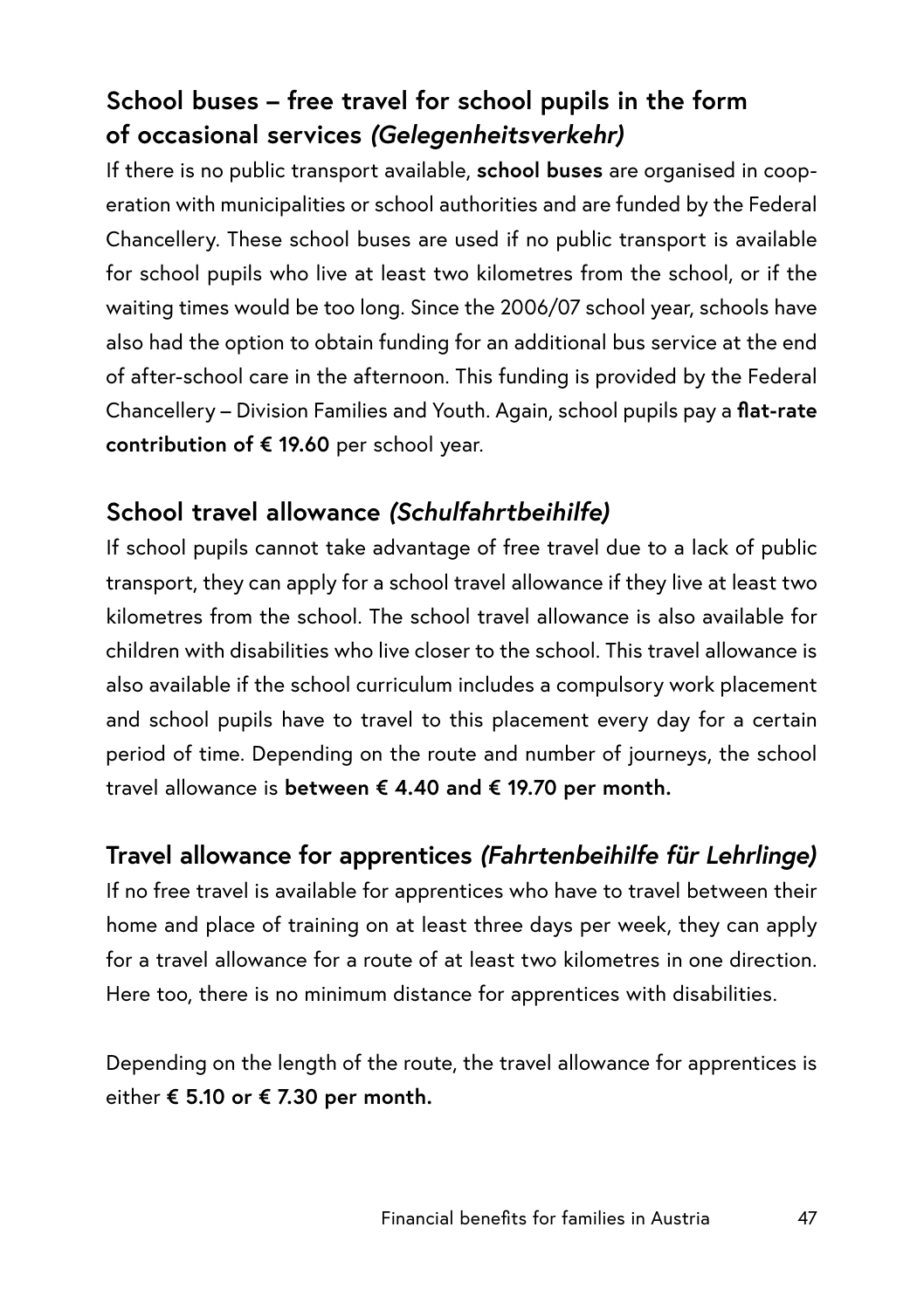# **Home travel allowance** *(Heimfahrtbeihilfe)* **for school pupils and apprentices**

School pupils who attend a school in a place other than their place of residence and stay in a secondary residence (e.g. boarding school) at or near the school on school days can apply for a home travel allowance for journeys between their place of residence and the secondary residence. The same applies to apprentices who undertake their apprenticeship in a place other than their place of residence and stay in a secondary residence for the duration of their training.

Depending on the distance between the main and secondary residence, this travel allowance amounts to **between € 19 and € 58 per month.** If public transport is available, the price of the network ticket for the relevant public transport association is used as the basis for calculating the travel allowance.

The relevant application forms **Beih 85** (für school pupils) und **Beih 94** (for apprentices) are available from the tax office or on the Federal Ministry of Finance website at [www.bmf.gv.at](http://www.bmf.gv.at) (in German only).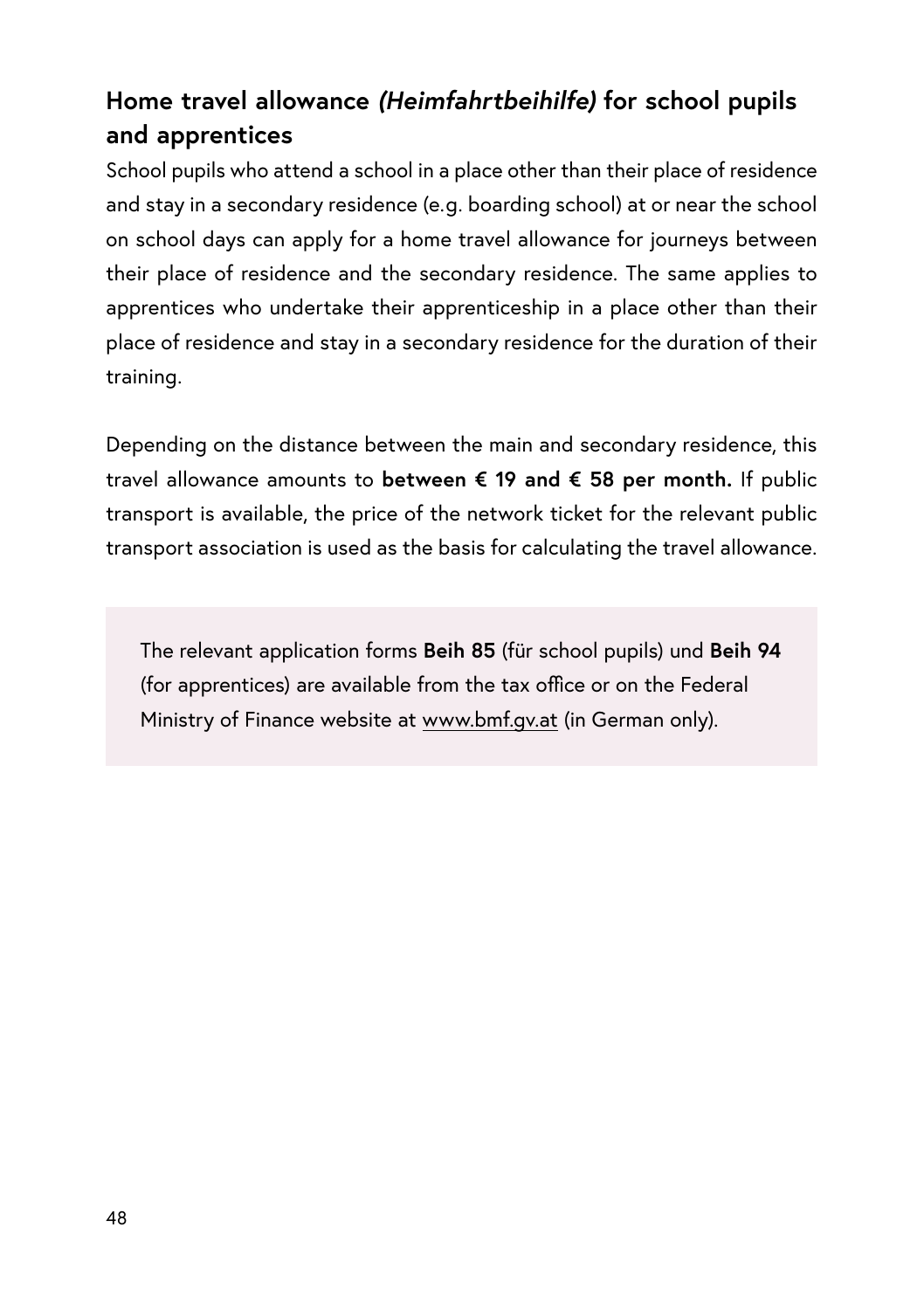# **Tax benefits for families**

You can claim various financial benefits when you file your employee tax assessment *(Arbeitnehmerveranlagung)* or income tax return *(Einkommensteuererklärung).*

## **Additional child supplement** *(Mehrkindzuschlag)*

The additional child supplement is granted in addition to the family allowance for the third and each additional child and amounts to **€ 20 per child per month**. However, the family income for the previous year must not exceed the annual amount of € 55,000.

You can also submit your tax return or application for employee tax assessment via FinanzOnline: [finanzonline.bmf.gv.at/fon](http://finanzonline.bmf.gv.at/fon)

## **Family Bonus Plus** *(Familienbonus Plus)*

The Family Bonus Plus is a new type of tax relief for families in Austria that was introduced in 2019. It is a tax deduction that reduces the tax burden on tax-paying families by up to € 1,500 per child per year for children up to 18 and € 500 per child per year for children over 18 in education and training.

#### **Eligibility criteria:**

You can only claim the Family Bonus Plus for a child for whom the **family allowance** *(Familienbeihilfe)* is received. If you do not live in the same household as the child, you must be entitled to **tax credits for child support payments**  *(Unterhaltsabsetzbetrag).*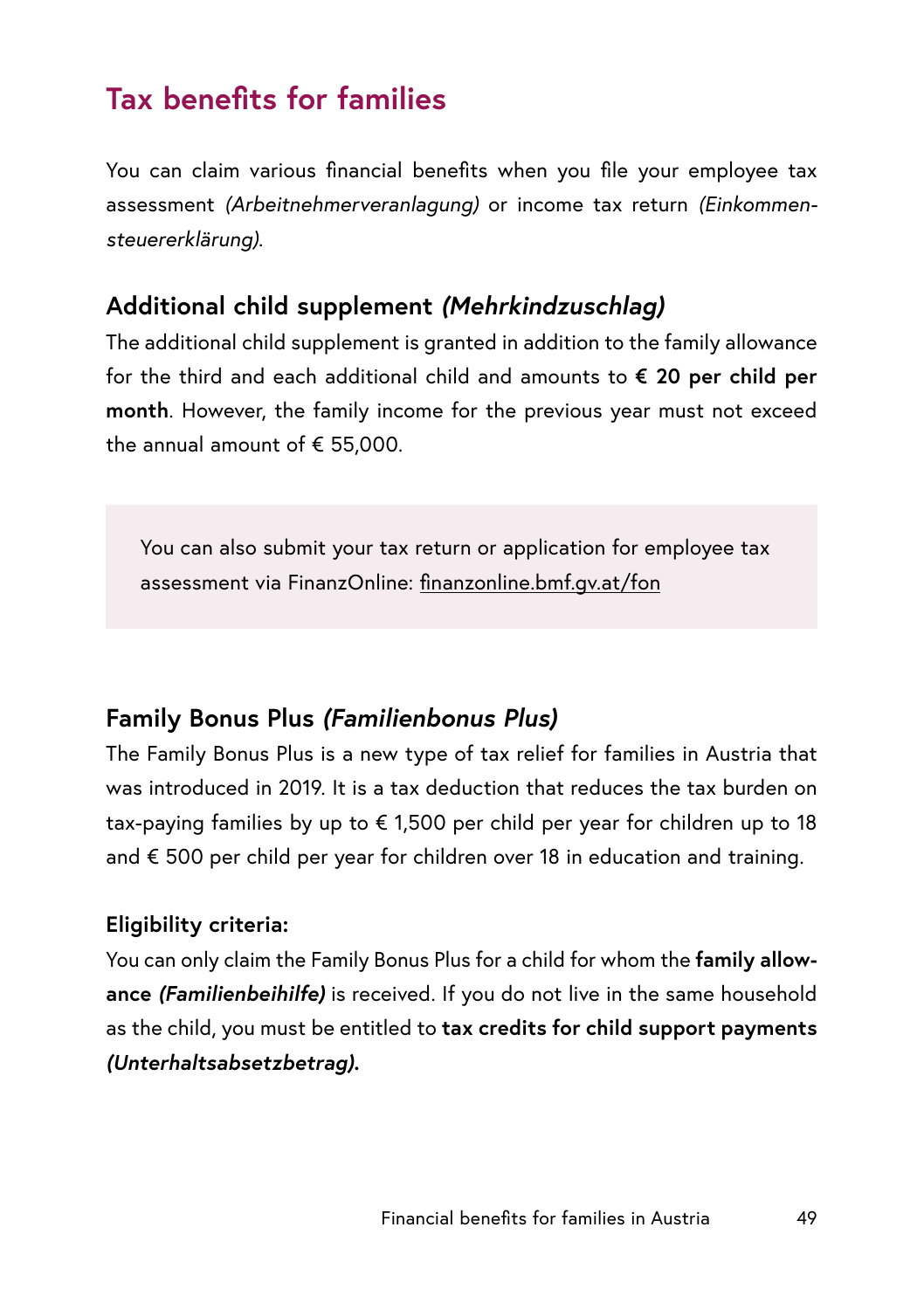You can either apply for the Family Bonus Plus through your employer via the payroll process (using form E30) or claim it retrospectively in your tax return/ employee tax assessment (using form E1/L1k).



#### **Sharing the Family Bonus Plus:**

If both parents have a taxable income, either parent can apply for the full amount of the Family Bonus or both parents can each apply for half. If parents live separately and the parent who does not live in the household regularly pays support for the child, the Family Bonus Plus can be divided equally between both parents; otherwise, only the parent who receives the family allowance is entitled to the Family Bonus Plus. If one parent has no income and/or does not pay tax, the other parent can receive the full Family Bonus Plus.

If one parent pays for the majority of child care costs (more than half the costs and at least  $\epsilon$  1,000), the parents can apply – only in the tax assessment – for the Family Bonus to be divided in a ratio of 9:1. This regulation is valid until 2021. The Family Bonus Plus reduces the burden on tax-paying parents who are supporting and caring for their children, and replaces the previous child tax allowance *(Kinderfreibetrag)* and tax deductibility of child care costs.

# **Child tax allowance (***Kinderfreibetrag,* **abolished in 2018)**

The child tax allowance **reduces the taxable basis.** If only one parent claims the child tax allowance, it is **€ 440 per child per year.** If both parents claim the tax allowance, each parent is entitled to **€ 300** per year (2016–2018 figures).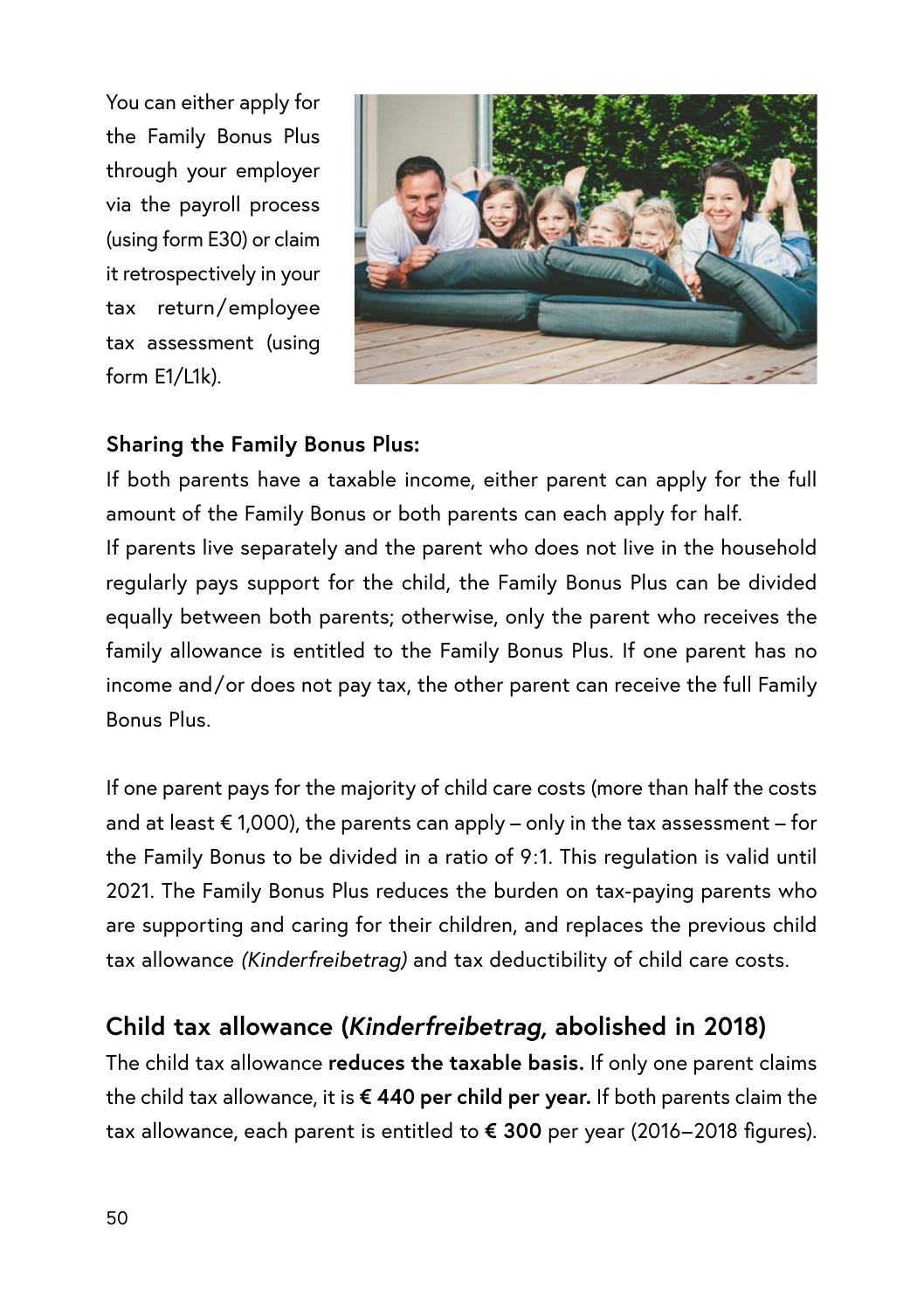To be able to claim the child tax allowance, the parent must be eligible for the child tax credit *(Kinderabsetzbetrag)* or tax credits for child support payments *(Unterhaltsabsetzbetrag)* for the children in question for at least seven months in the calendar year. You can apply for the child tax allowance via your employee tax assessment (form L1k) or income tax return (form E1), stating the child's insurance number.

# **Tax deductibility of child care costs (abolished in 2018)**

**Child care costs** for children under 10 are tax-deductible up to an amount of € 2,300 per child per year. The child care must be provided in an institution (nursery, crèche, after-school club, etc.) or by an educationally qualified person (e.g. childminder). You can claim for child care costs via your employee tax assessment (form L1k) or income tax return (form E1) and can apply retrospectively for a maximum of five years.

# **Supplementary child benefit** *(Kindermehrbetrag)* **for low-income parents**

If the level of income tax (before all tax-deductible amounts have been deducted) is less than € 250, the **difference between € 250 and the income tax /wage tax** must be refunded as a **supplementary child benefit.**

To be able to claim the supplementary child benefit, you must be eligible for the sole-earner tax credit *(Alleinverdienerabsetzbetrag)* or single-parent tax credit *(Alleinerzieherabsetzbetrag).*

If you receive unemployment benefits *(Arbeitslosengeld)* /minimum benefits *(Mindestsicherung)* or benefits from the basic services programme *(Grundversorgung)* for at least 11 months (330 days), you are not eligible for the supplementary child benefit.

The supplementary child benefit can only be taken into account at the end of the calendar year as part of the employee tax assessment or income tax return.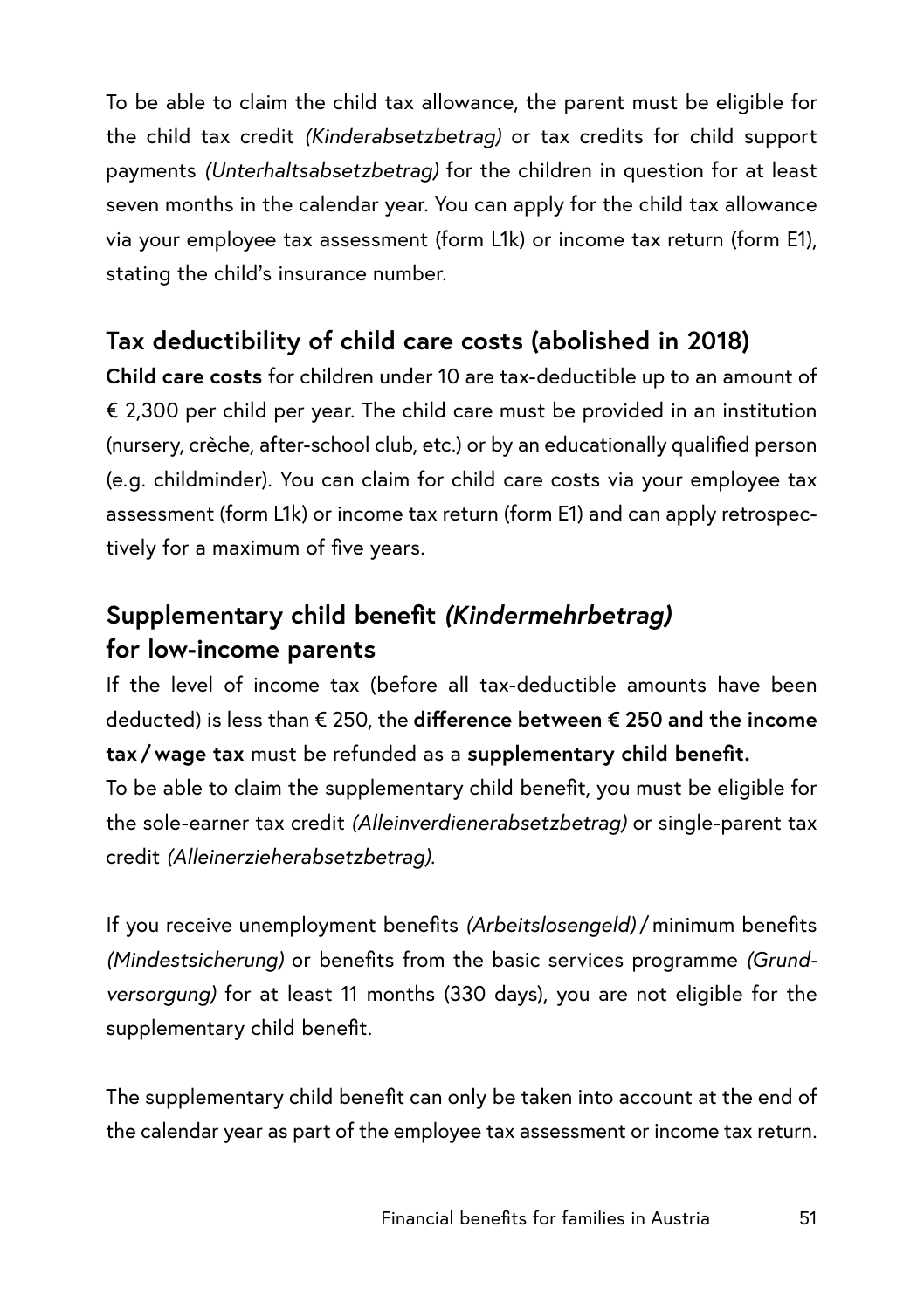# **Family Bonus Plus and the supplementary child benefit for children who are permanent residents of the EU/EEA or Switzerland**

For children in other EU countries (and in the EEA and Switzerland), the amount of Family Bonus Plus and the supplementary child benefit is adjusted in line with the costs of living in these countries.

More information about the Family Bonus Plus and a calculator that you can use to calculate how much you will save can be found on the Federal Ministry of Finance website at [english.bmf.gv.at](http://english.bmf.gv.at)

Contact the Citizens' Service at the Federal Ministry of Finance by phone on **+43 50 233 765** or the tax office hotline on **+43 50 233 233.**

#### **Sole-earner tax credit** *(Alleinverdienerabsetzbetrag)*

Sole earners, i.e. tax payers who have at least one child and live with their spouse, cohabiting partner or registered partner for more than six months in a calendar year, are eligible for the sole-earner tax credit if one spouse/ partner is entitled to the child tax credit *(Kinderabsetzbetrag)* for at least seven months in the calendar year and the other spouse/partner earns no more than € 6,000 per year.

The annual **tax credit** amounts to **€ 494 for one child, € 669 for two children, and increases by € 220 for the third and each additional child.** The spouse's/partner's taxable income must not exceed € 6,000 per calendar year; this figure includes the maternity allowance *(Wochengeld),* which is tax-free.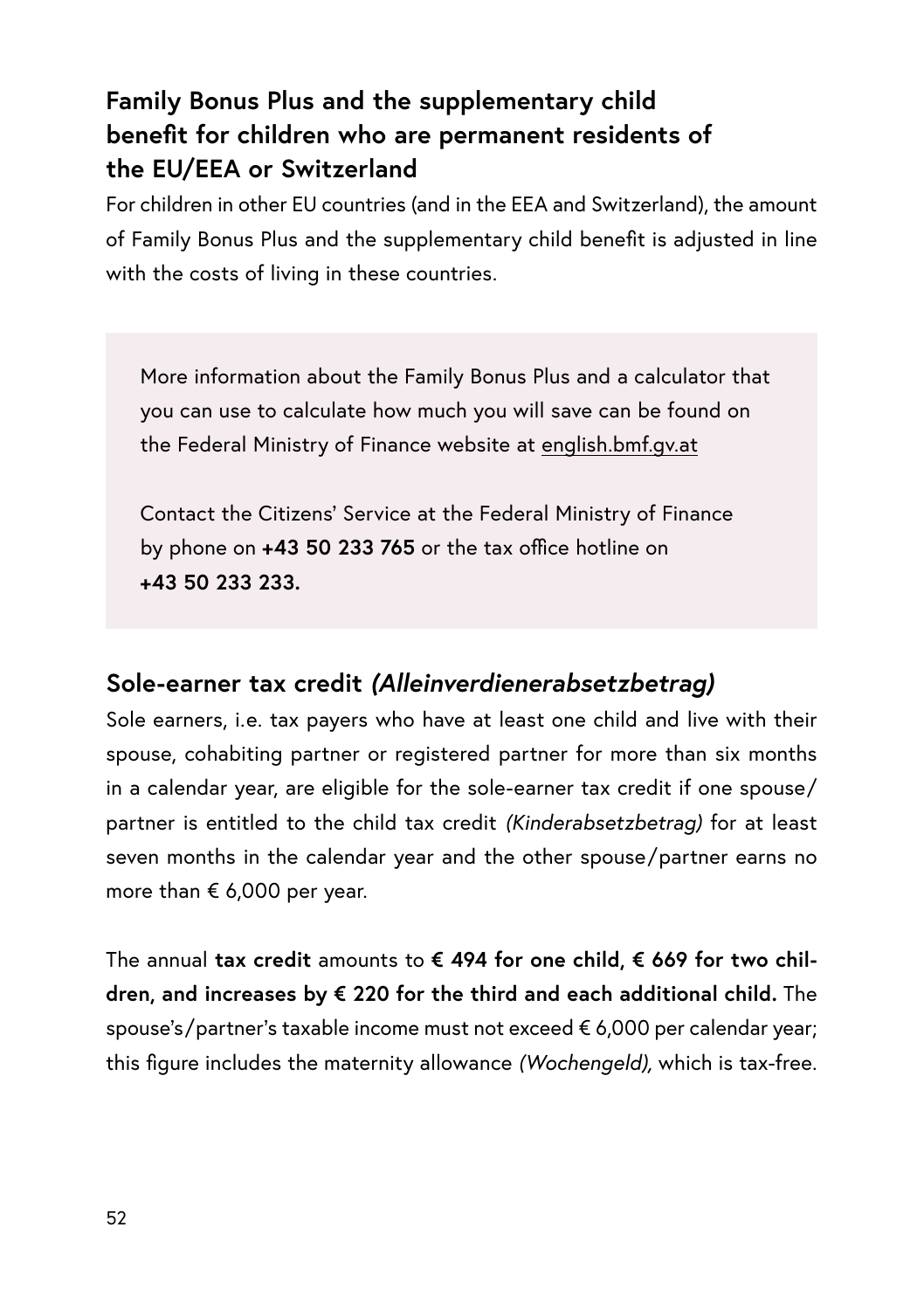

The sole-earner tax credit can be taken into account in your salary by your employer (form E30) or you can claim it from the tax office when you file your employee tax assessment or income tax return for the previous calendar year.

If you are a sole earner and had no taxable income in the calendar year in question (e.g. if you were on parental leave), you can apply to the tax office for the sole-earner tax credit when you file your employee tax assessment.

## **Single-parent tax credit** *(Alleinerzieherabsetzbetrag)*

Single parents, i.e. tax payers who have at least one child and do not live with a spouse/ partner for more than six months and who receive the child tax credit *(Kinderabsetzbetrag)* for at least seven months in a calendar year, are eligible for the single-parent tax credit. The annual **tax credit** amounts to **€ 494 for one child, € 669 for two children, and increases by € 220 for the third and each additional child.**

The single-parent tax credit can be taken into account in your salary by your employer (form E30) or you can claim it from the tax office when you file your employee tax assessment or income tax return for the previous calendar year. If you are a single parent and had no taxable income in the calendar year in question (e.g. if you were on parental leave), you can apply to the tax office for the single-parent tax credit when you file your employee tax assessment.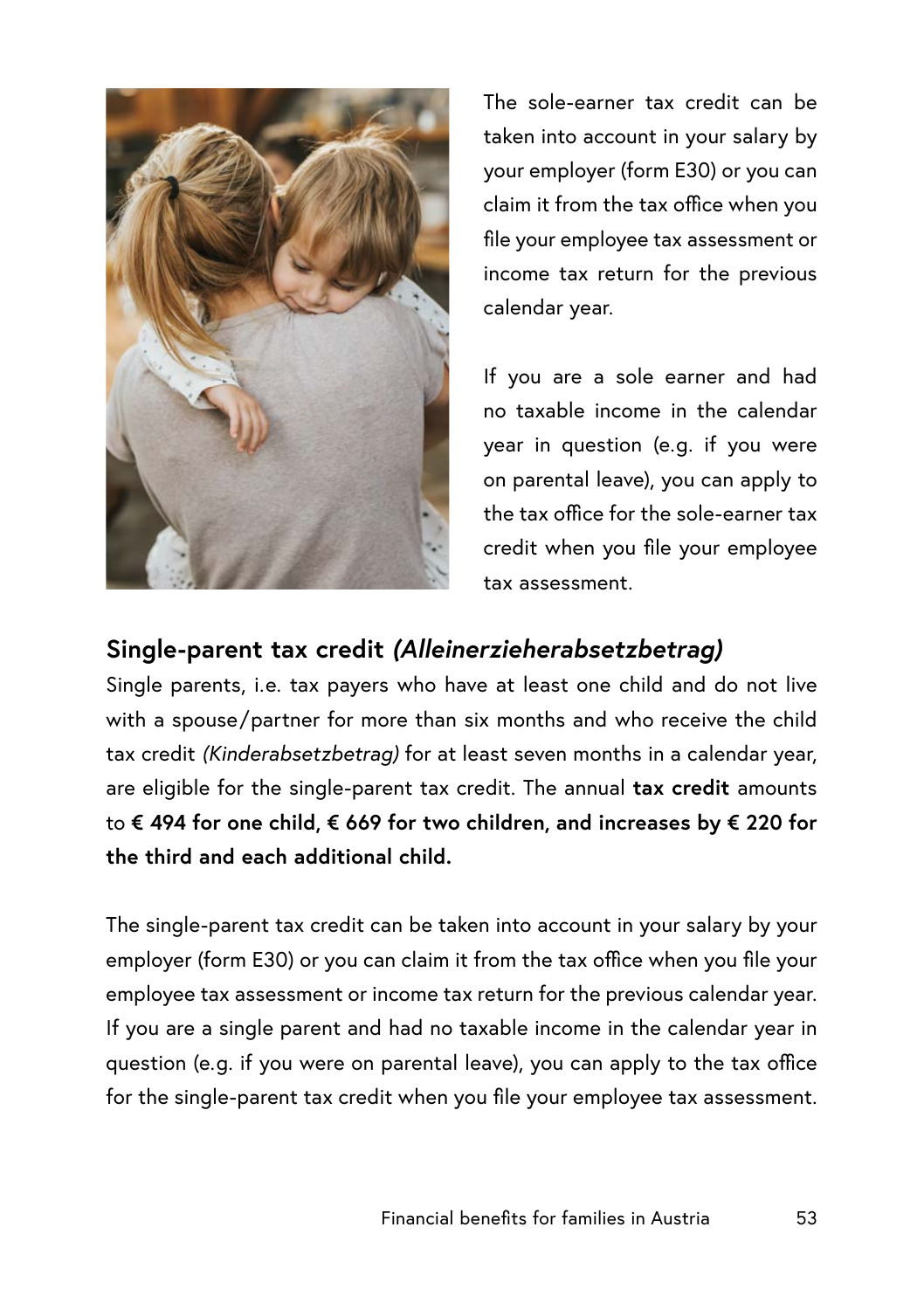# **Tax credits for child support payments**  *(Unterhaltsabsetzbetrag)*

If you can prove that you pay statutory child support (maintenance) for a child who does not live in your household, you are eligible for a monthly tax credit for child support payments of:

- $\epsilon$  29.20 for the first child
- $\cdot \in$  43.80 for the second child
- $\cdot \in$  58.40 for each additional child.

Tax credits for child support payments are only taken into account as part of the employee tax assessment or income tax return.

# **Employer contributions to child care costs**

Employers can make contributions to child care costs of **up to € 1,000 per child per year that are exempt from social security contributions and tax** if they are paid directly to the child care facility or in the form of vouchers.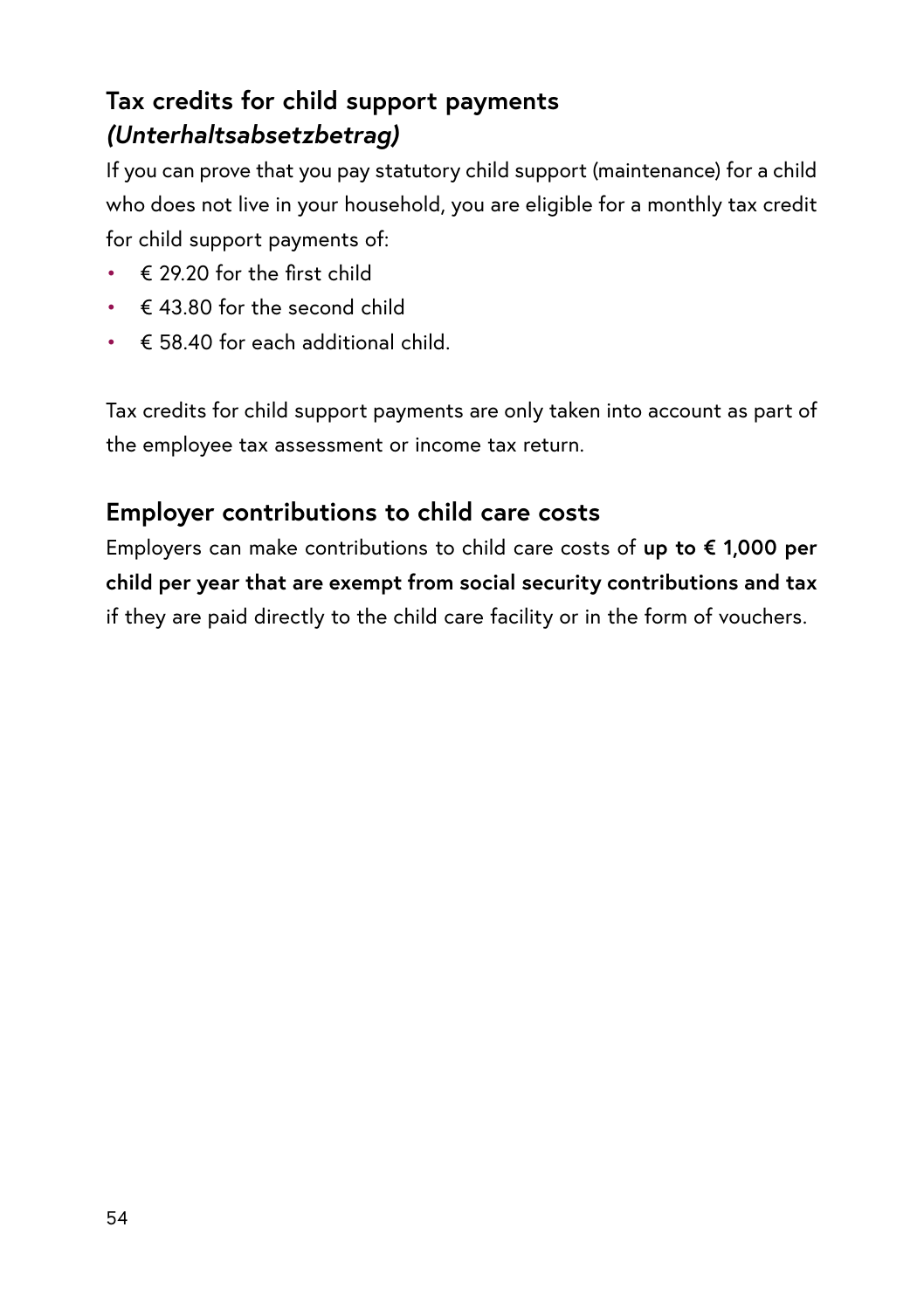# **Other benefits**

## **Pension insurance** *(Pensionsversicherung)*

#### **Taking child care periods into account in pension insurance**

Since 1 January 2005, mothers have also been entitled to apply for contribution periods in their pension insurance based not only solely on pension insurance contributions arising from employment but also on periods spent raising children (also referred to below as "child care periods"). Fathers may become eligible for these contribution periods if they can credibly demonstrate that they provided most of the child care themselves, that is, as a single parent or as a stay-at-home father in partnership with an employed mother.

A **maximum of four contribution years can be acquired in pension insurance**  per child (five years in the event of a multiple birth). Overlapping periods are credited just once. To calculate pension contributions from child care periods in 2019, a **monthly assessment basis** of **€ 1,864.78** is applied.

This regulation allows part of the 15 insurance years required for a minimum pension to be acquired from 1 January 2005 from child care periods: if there are at least two children who are born at a minimum interval of four years apart, four contribution years can be credited per child from the child care periods. The remaining seven contribution years must consist of employment or self-employment (this [self-]employment is equated with periods before and after 1 January 2005 of self-insurance spent caring for a disabled child and of self-insurance spent caring for close relatives, and periods of continuing insurance spent caring for a close relative entitled to a long-term care benefit from Stage 3 onward, periods of family hospice leave and periods of drawing the care leave allowance in the event of part-time care).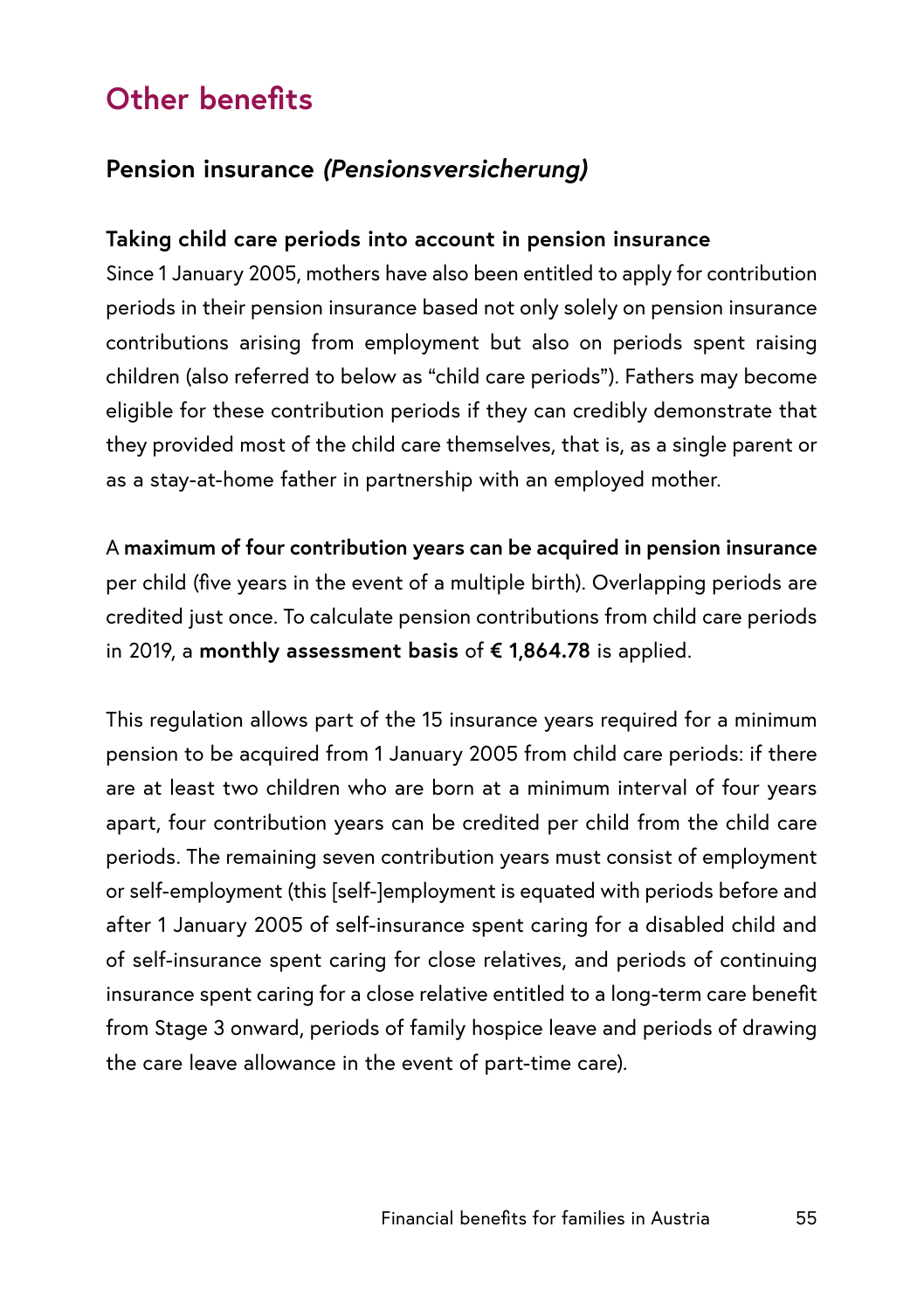For more detailed information on currently valid pension law, please contact the pension insurance institutions in your federal state. You can find the addresses on the Internet at this address: [www.sozialversicherung.at](http://www.sozialversicherung.at) (in German only).

#### **Pension splitting**

Pension splitting refers to the transfer of partial credits associated with child raising. For the first seven years after the birth of the child, the parent who is not primarily involved in child raising and is employed or self-employed can have up to 50 % of his or her partial credit transferred to the pension account of the parent who is primarily devoted to child raising. A maximum of 14 calendar years can be transferred.

The application must be submitted to the insurance institution responsible for the benefit (that is, the institution with which the employed or self-employed parent has his or her pension insurance) up till the child's tenth birthday.

You can obtain further information at this address: [www.pensionsversicherung.at](http://www.pensionsversicherung.at) (in German only)

## **Free self-insurance in pension insurance in cases involving the care of a disabled child**

Mothers or fathers with a disabled child for whom they also draw an increased family allowance and whose home care puts overwhelming demands on their ability to pursue employment or self-employment have the option of taking out voluntary self-insurance in pension insurance. Two thirds of the contributions for pension insurance are paid by the Family Burden Equalisation Fund and one third by the federal government until the child's 40th birthday at the latest.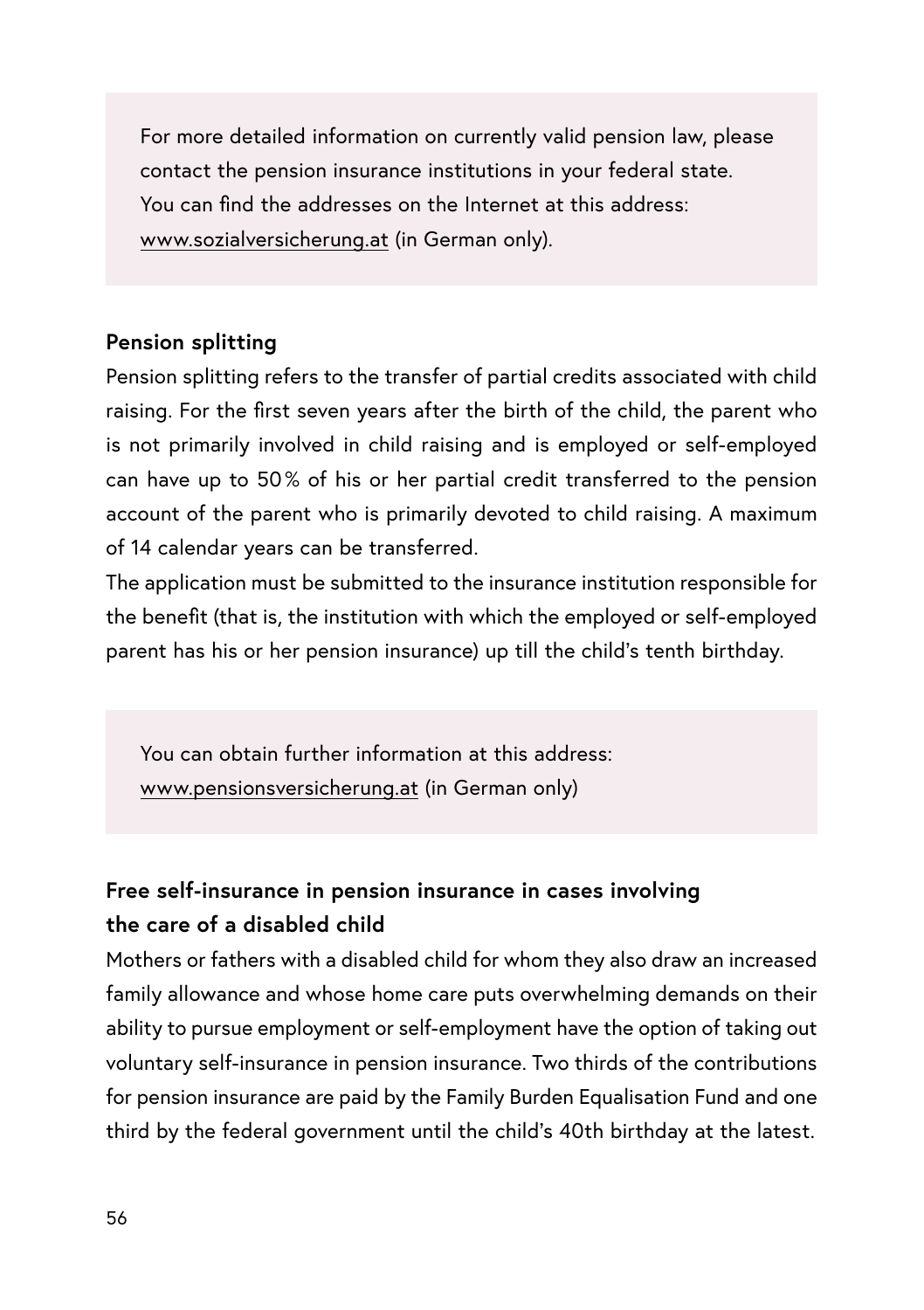Upon submitting an application, individuals who have met the requirements for this self-insurance at any time since 1 January 1988 may also claim selfinsurance retroactively. The maximum amount is 120 months.

The application must always be submitted to the pension insurance institution. You can find the addresses on the Internet at this address: [www.pensionsversicherung.at](http://www.pensionsversicherung.at) (in German only).

## **Health insurance**

## **Free self-insurance in health insurance in cases involving the care of a disabled child**

Individuals who devote themselves to caring for a disabled child and have no other means of obtaining health insurance coverage can **take out self-insurance entailing no contributions** provided they are in need of social protection with respect to health insurance. The contributions are fully paid by the Family Burden Equalization Fund until the child's 40th birthday at the latest.

# **Severance pay** *(Abfertigung)*

#### **Severance pay upon leaving employment due to a child's birth**

Employed persons are entitled to leave an employment relationship within certain deadlines due to a child's birth: either within the maternity protection period following the birth (maternity discharge) or at the latest, three months before the end of a period of parental leave. In the event of a maternity or paternity discharge, the person is entitled to **severance pay pursuant to the old Severance Pay Act** *(Abfertigungsgesetz)* if the employment relationship lasted for an uninterrupted period of five years. In this case,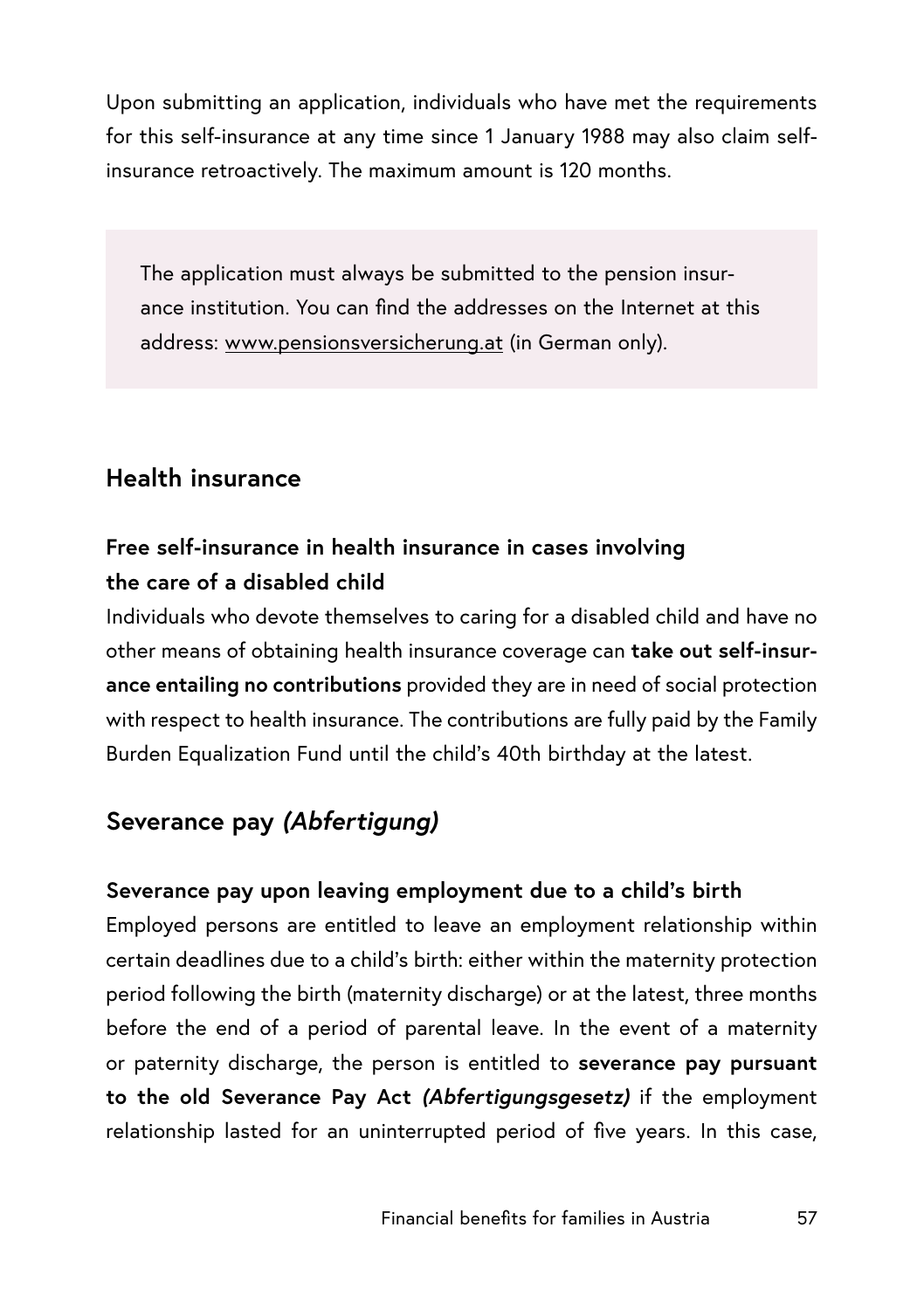the person receives half of the severance pay he or she would otherwise be entitled to, at most, however, three months' pay in the form of severance pay; leave periods pursuant to the Maternity Protection Act / Paternity Leave Act (*Mutterschutzgesetz/Väterkarenzgesetz*) are not taken into account for the severance pay under the old law.

For **employment relationships newly concluded after 31 December 2002** and for employment relationships for which the new severance pay system was agreed, the new Severance Pay Act *(Abfertigung neu)* applies. In this system, employees are entitled to severance pay on its merits from the corporate pension insurance fund regardless of the duration of the employment relationship and the way in which it was terminated. A loss of a severance entitlement cannot occur, in contrast to the old severance pay regime (*Abfertigung alt*). In the event of a maternity or paternity discharge within the above deadlines, there is a claim to provision of the new severance pay (in particular, a claim to payment thereof) provided the employee has amassed at least 36 contribution months by this point in time; leave periods in which the child care allowance was drawn are not counted for the contribution months required for a provision.

For more detailed information about the severance pay entitlement in the case of a maternity or paternity discharge, please contact the Austrian Federal Ministry of Labour, Social Affairs, Health and Consumer Protection either by calling the Citizens' Service team at that ministry free of charge on **+43 1 71 100 86 22 86** or by visiting the following website on the Internet: [www.sozialministerium.at](http://www.sozialministerium.at) (limited information is also available in English at [www.sozialministerium.at/siteEN/.](http://www.sozialministerium.at/siteEN/)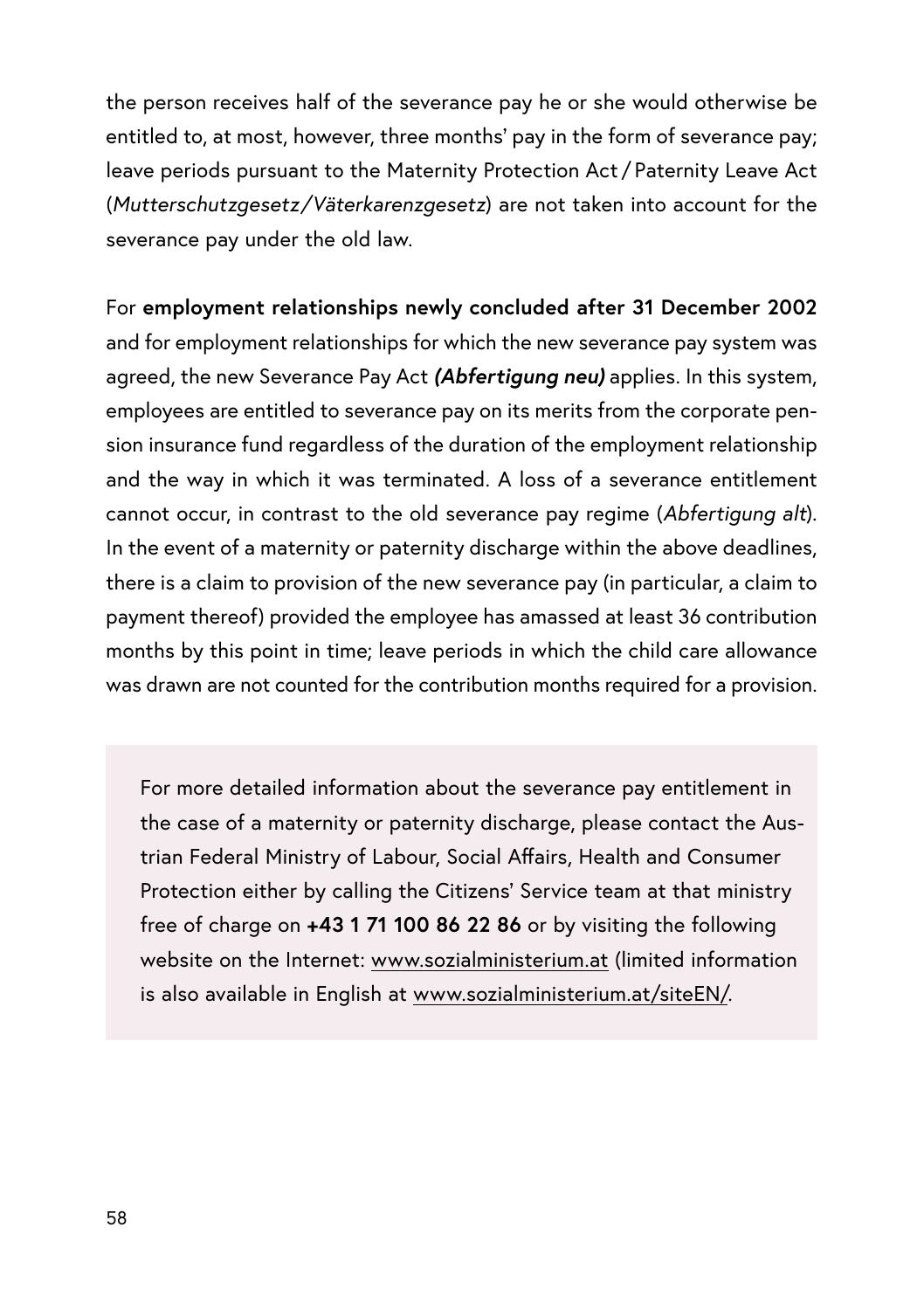5 In case of financial emergency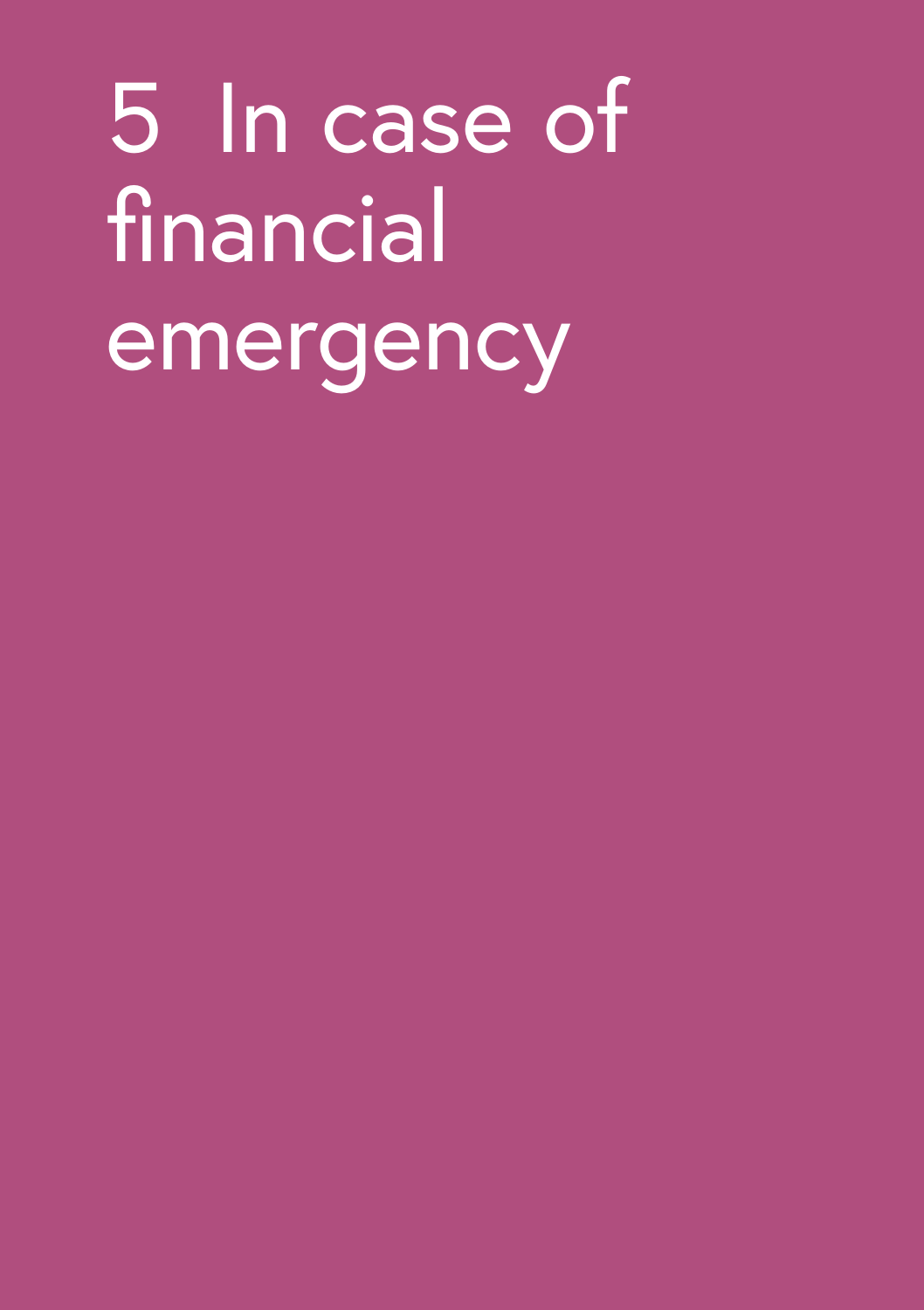The Federal Chancellery – Division Families and Youth can provide monetary assistance to families in special emergency situations.

## **Family Hardship Fund** *(Familienhärteausgleich)*

The Family Hardship Fund provides one-time interim assistance to families or mothers-to-be. Four conditions must be met:

- The applicant is an Austrian citizen (or a citizen of an EU Member State, a recognised refugee or stateless).
- The family allowance is being drawn for at least one child (or a pregnancy exists).
- An unavoidable event for which the applicant is not responsible led to the financial emergency, e.g. death, illness, disability, work disability, accident or natural disaster.
- The family or mother-to-be cannot cope with the emergency alone even after claiming the benefits or aid to which they or she is entitled under the law.

Only interim assistance can be granted. Ongoing maintenance payments to families cannot be made. No legal entitlement to benefits from the Family Hardship Fund exists.

You can find an application form for assistance from the Family Hardship Fund on the Internet at [www.frauen-familien-jugend.bka.gv.at](http://www.frauen-familien-jugend.bka.gv.at) (in German only).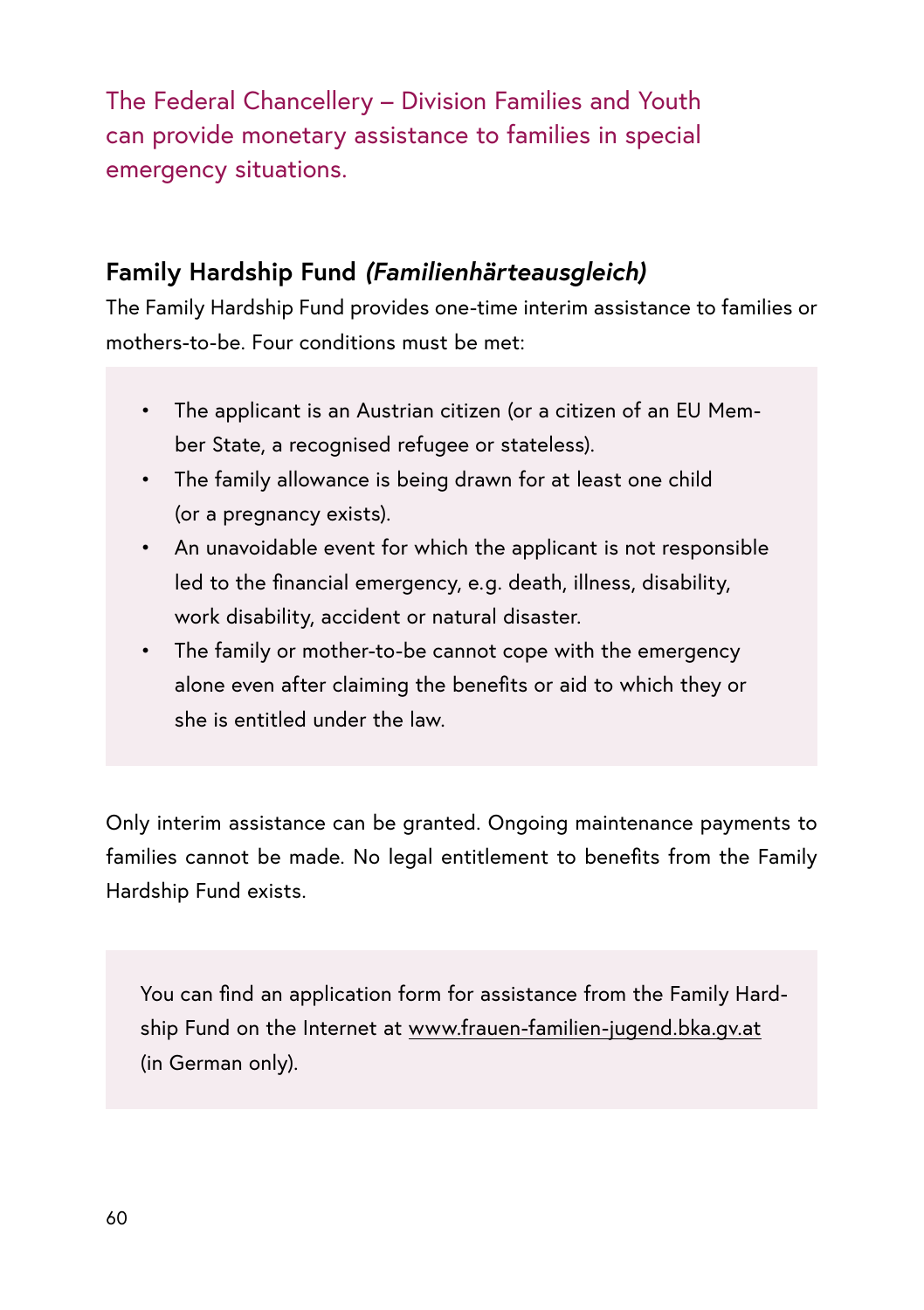Informal requests can also be sent to the Austrian Federal Chancellery – Division Families and Youth at this address:

#### **Bundeskanzleramt**

Sektion Familien und Jugend Abteilung V/4 – Familienhilfe Untere Donaustrasse 13–15 1020 Wien Austria [familienhilfe@bka.gv.at](mailto:familienhilfe@bka.gv.at)

You can receive further information from the Family Service by calling **0800 240 262**.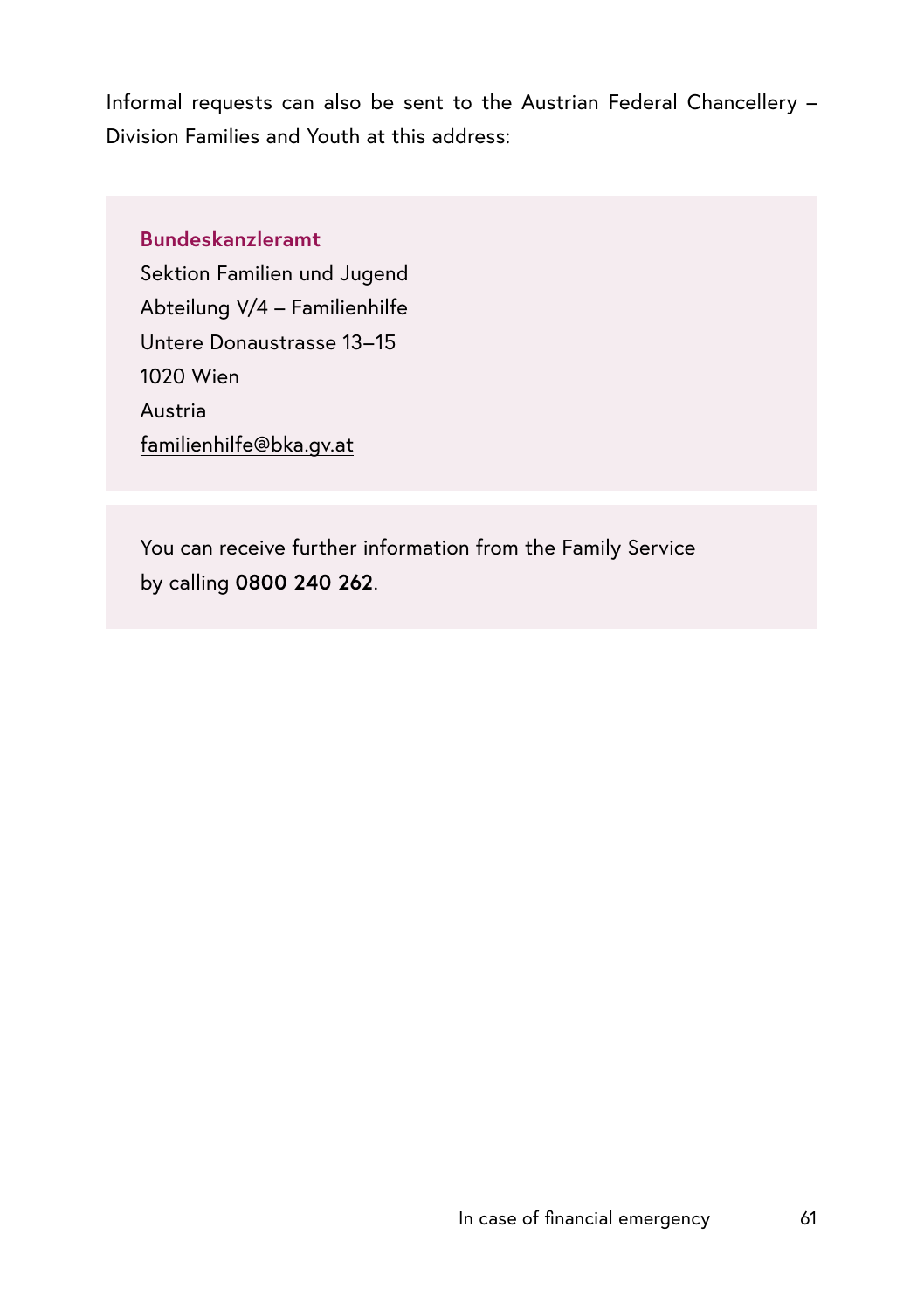# **Family Hospice Leave Hardship Fund**  *(Familienhospizkarenz-Härteausgleich)*

Employees and recipients of unemployment benefits and emergency assistance have the legal right to be released from work **to accompany and care for dying relatives or severely ill children.** They are covered by health and pension insurance for the duration of their family hospice leave.

Moreover, they are legally entitled to care leave benefits if they meet the corresponding requirements.

If the family fails to reach the minimum income level despite care leave benefits, a further supplement is obtainable from the Family Hospice Leave Hardship Fund.

You can download the application form needed to apply for both the care leave benefits and the family hospice leave supplement from the Internet at [www.frauen-familien-jugend.bka.gv.at](http://www.frauen-familien-jugend.bka.gv.at) (in German only).

You can also obtain information by phone on the eligibility criteria for the family hospice leave supplement by calling the Family Service on **0800 240 262**.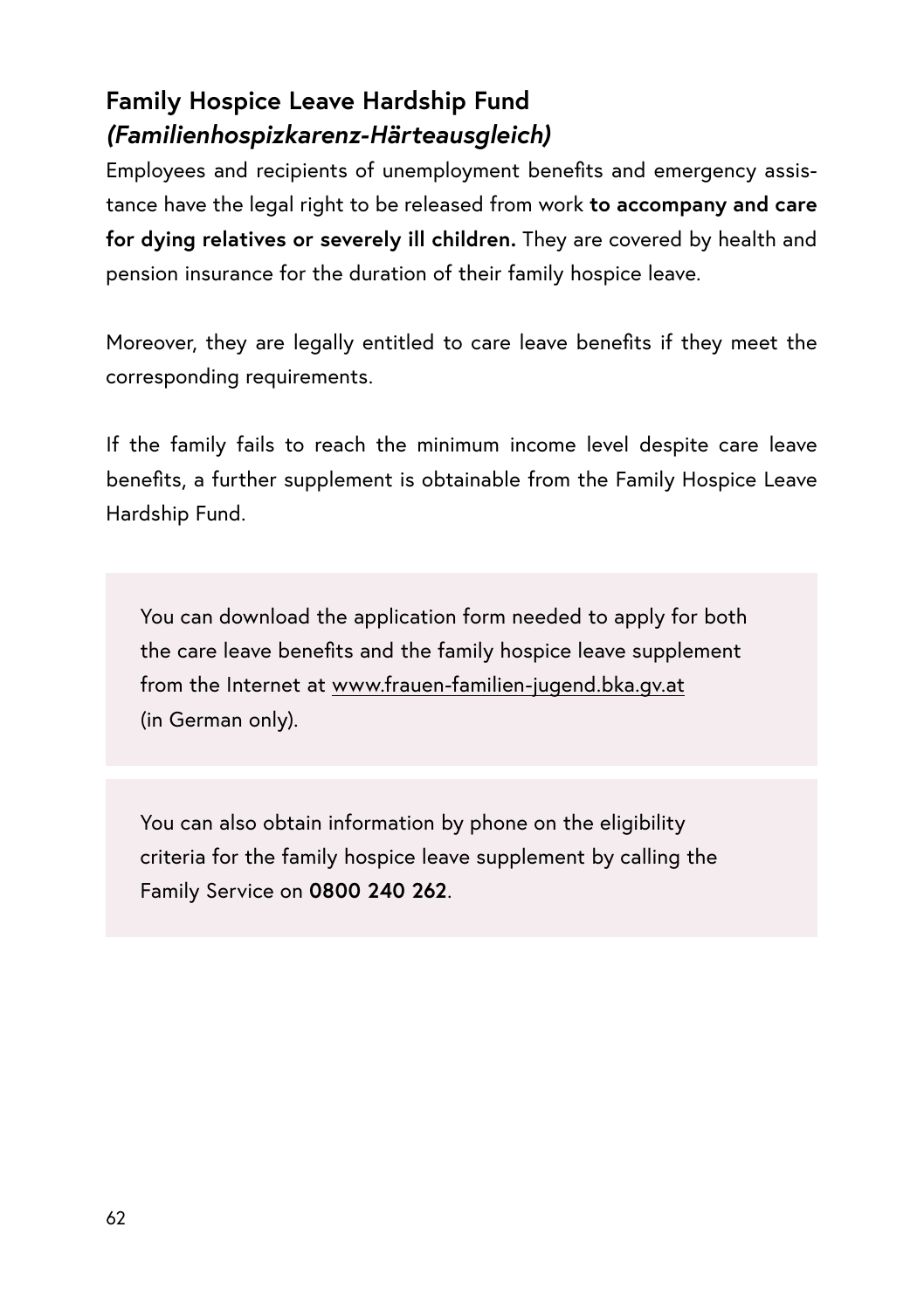# Youth

- -
- -
- 
- 
- 
- -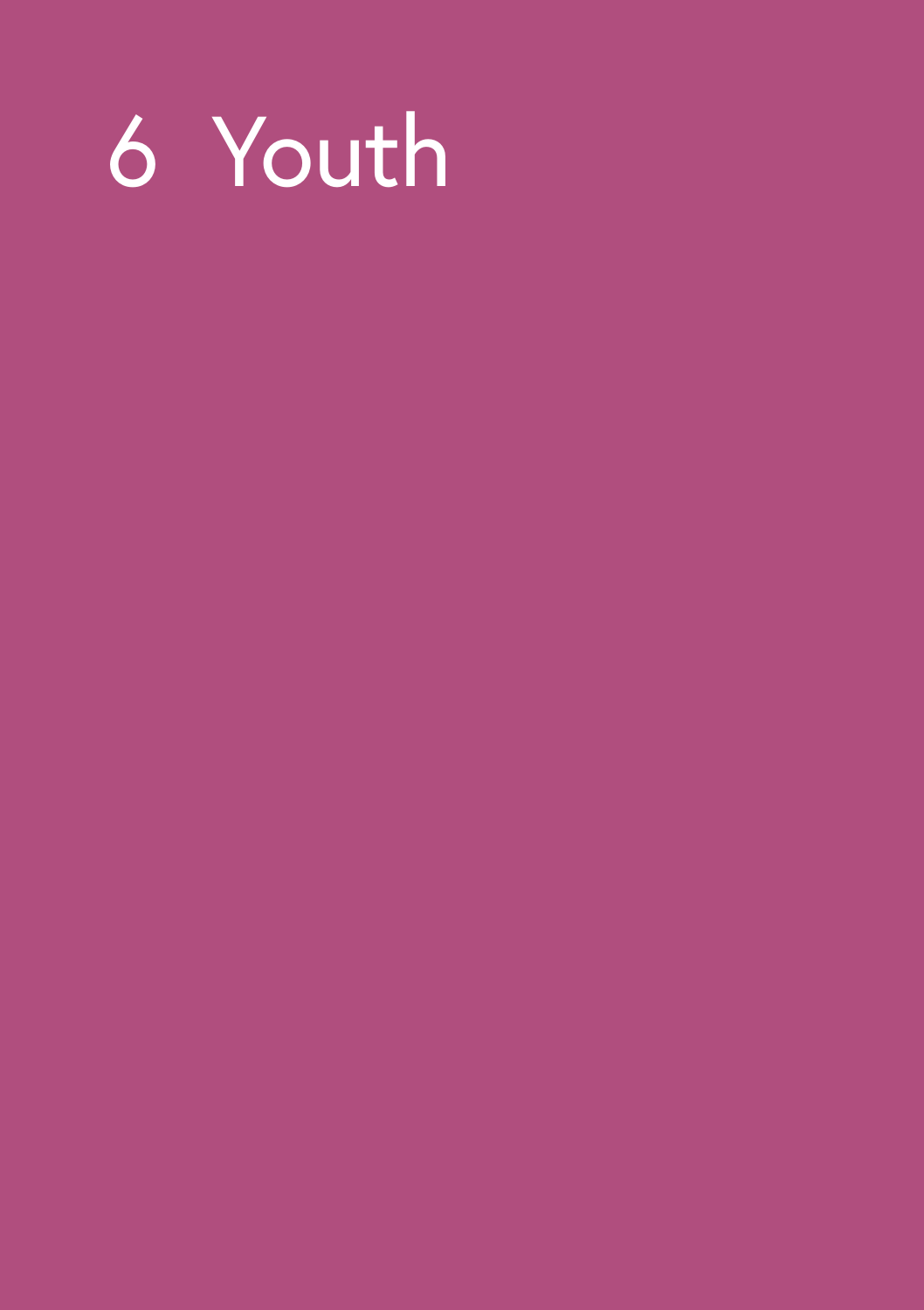## **Youth protection in Austria covers many areas**

- Time restrictions on going out
- Smoking and consumption of alcohol
- Media harmful to young people
- Overnight stays away from home
- Restricted areas for young people and much more

Youth protection is not **uniformly regulated** throughout Austria. All nine federal states have their own youth protection laws. For children and adolescents, the law in the federal state in which **they are currently located** applies.

Since 2019 almost uniform laws are in place throughout Austria regarding the purchase and consumption of tobacco and alcohol and regarding stay-out times. Throughout Austria smoking below the age of 18 is prohibited. The purchase and consumption of spirits under the age of 18 is also prohibited. For stay-out times, the following applies: The Youth Protection Laws define the maximum permissible framework. Guardians must define further limits within this maximum allowed framework. The individual circumstances and the maturity of the young persons must be taken into account.

You will find detailed information at [www.oesterreich.gv.at](http://www.oesterreich.gv.at) (in German only).

**Electronic media** are especially fascinating for adolescents but **also pose risks**.

You can find valuable tips on how children and parents can avoid possible dangers such as cyber mobbing, hidden costs or copyright infringement at [www.saferinternet.at](http://www.saferinternet.at) (in German only).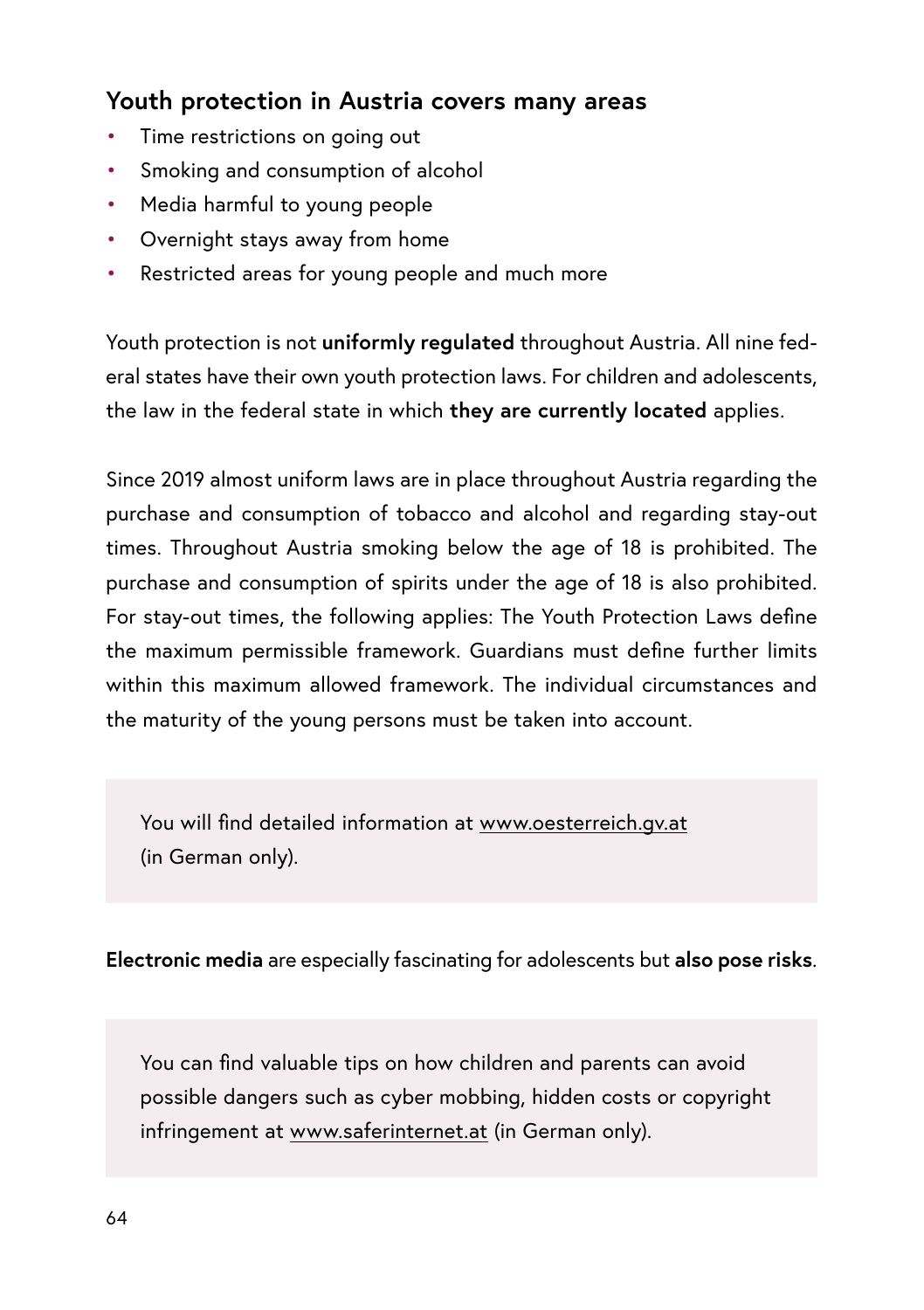The **Federal Office for the Positive Assessment of Digital Games** *(Bundesstelle für die Positivprädikatisierung von digitalen Spielen – BuPP)* offers parents and interested parties information on handling digital games in everyday family life.

You can find more detailed information at [www.bupp.at](http://www.bupp.at) (in German only).

# **Educational opportunities in Austria after compulsory schooling**

In Austria, pupils completing an Academic Secondary School Upper Cycle *(Allgemein Bildende Höhere Schule [AHS] Oberstufe)* obtain a comprehensive and in-depth general education and meet the entrance requirements for university-level education on passing the *Matura* examination. No direct professional qualifications are generally linked to an AHS qualification.

Pupils completing a College for Higher Vocational Education *(Berufsbildende Höhere Schule [BHS])* obtain an in-depth general education and also meet the entrance requirements for university-level education on passing the *Matura*  examination while at the same time completing vocational training in their given specialist field.

Pupils completing a School for Intermediate Vocational Education *(Berufsbildende Mittlere Schule [BMS])* obtain an expanded general education as well as concrete vocational qualifications in their given specialist field. Pupils who opt for dual training, i.e. an apprenticeship coupled with part-time vocational school, obtain very practically orientated training largely at a company and to a smaller extent at a vocational school. The training company teaches the apprentice the chosen occupation based on practical work. At the vocational school, the apprentices deepen their general knowledge and obtain basic background knowledge for their chosen occupation.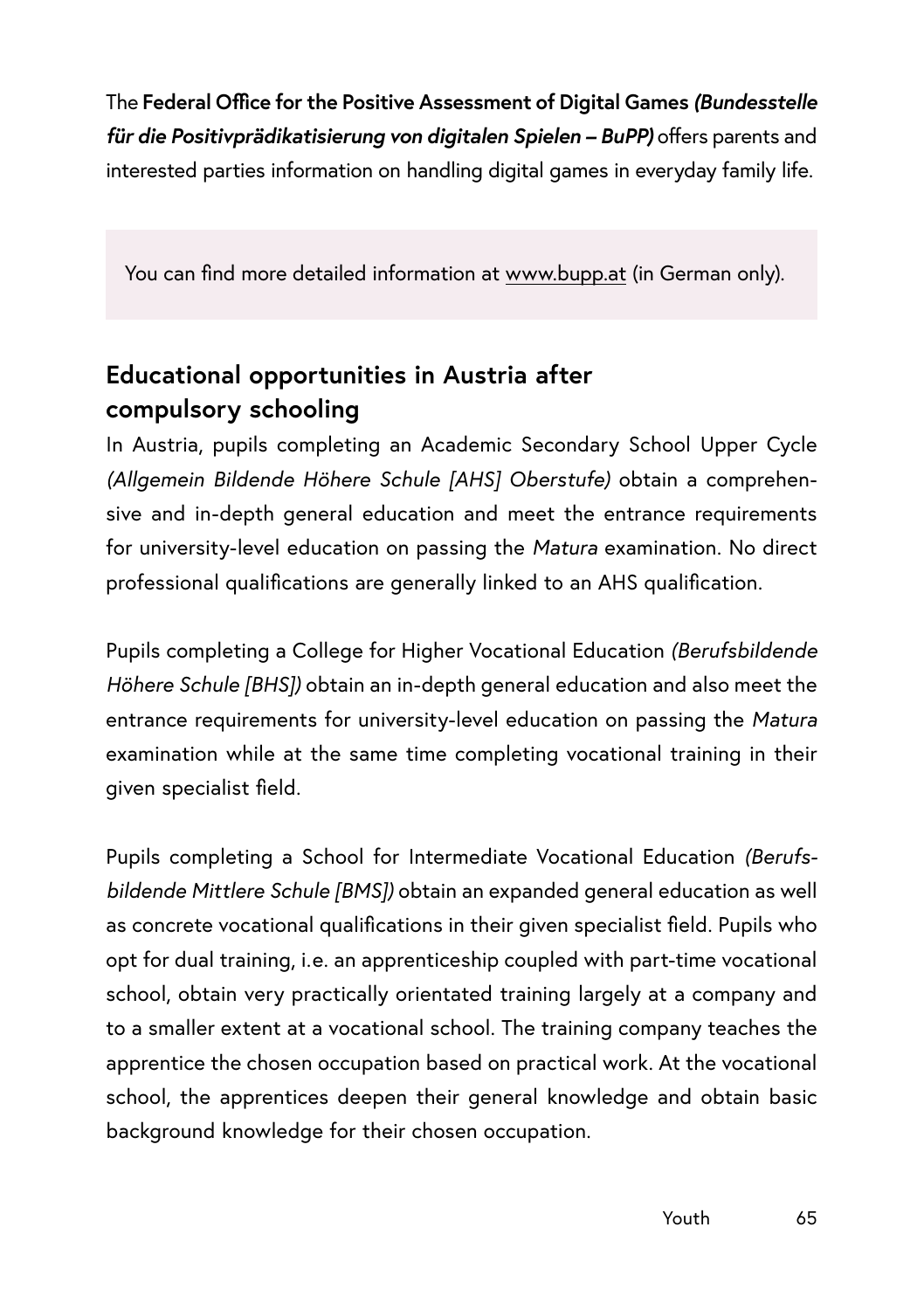You can find more detailed information at [www.ausbildungskompass.at](http://www.ausbildungskompass.at) (in German only).

### **Education Until 18**

Education and training are young people's keys to a secure future. Young people who complete only compulsory schooling run a much greater risk later of becoming unemployed. The income of people with minimal education often stays low their whole life long, even in retirement. The goal of the "Education Until 18" initiative of the Austrian federal government is to have all young people complete more than just compulsory schooling. In addition, this initiative is meant to help young people prepare even more effectively for the demands of the future.

Education Until 18 encompasses not just the duty to complete an education (*Ausbildungspflicht*) that has been set down in law since August 2016 but also provides the best possible support to young people and their guardians while optimising the range of offerings.

For more detailed information, please visit [ausbildungbis18.at/en](http://ausbildungbis18.at/en)

The **duty to complete an education** refers to the legal obligation young people have from the end of their compulsory schooling till they attain the age of 18 to attend a secondary school or to complete vocational training. This duty is not an extension of compulsory schooling because it cannot be satisfied merely by attending school.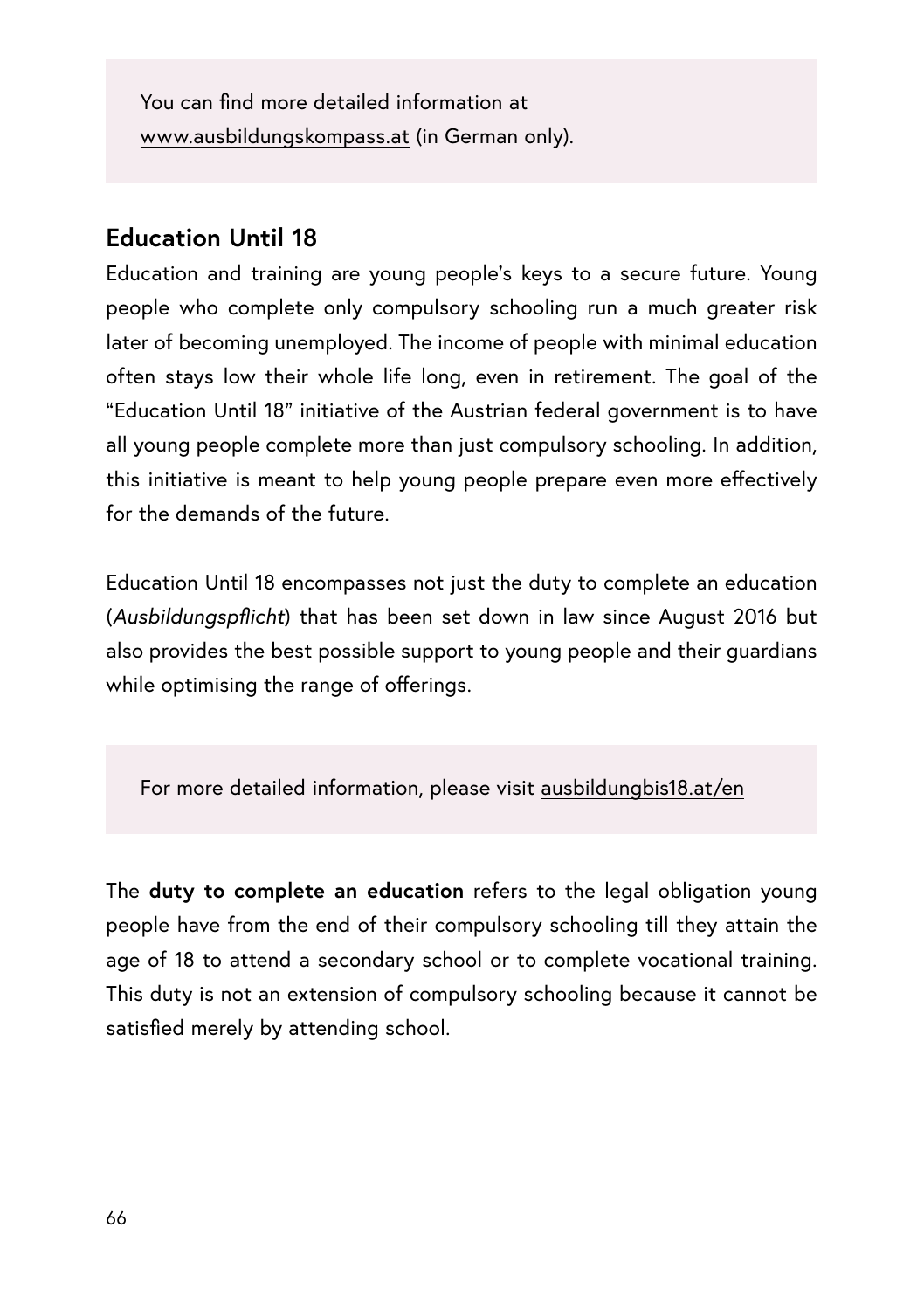# 7 Reconciliation of family and work

- - -
	- -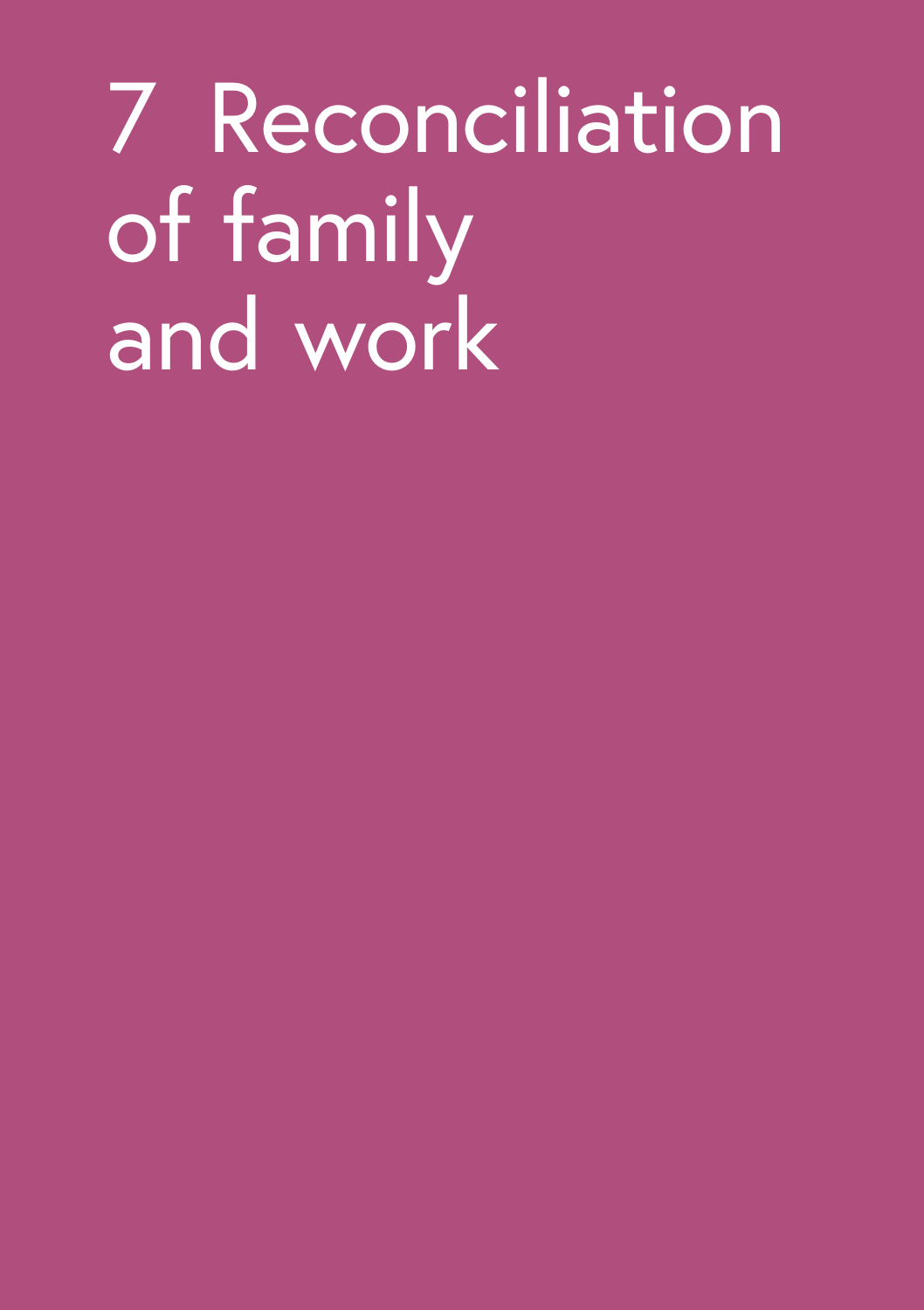The reconciliation of family and work is one of the most important challenges facing Austrian family policy makers. Family is a primary concern for young people but being successful in an occupation is also important to them.

The Federal Chancellery – Division Families and Youth funds a number of measures that help to improve the reconciliation of family and work. It established the **"Companies for Families"** network to make family friendliness a trademark of Austria. By joining this network, companies and communities make concrete contributions to family-friendly work and living environments. A centrepiece of the initiative is the **online platform**. It reports on success stories and offers a perfect place for exchanging views, networking and collaborating. Visit [www.unternehmen-fuer-familien.at/wege-zum-ziel-englisch](http://www.unternehmen-fuer-familien.at/wege-zum-ziel-englisch)

The increased use of modern management tools is another vital way to reconcile family and work more effectively. These tools include **audit services from Familie & Beruf Management GmbH**. Qualified auditors are in charge of the audit process and assist companies, regular universities, institutions of higher education as well as healthcare and nursing-care institutions in implementing family-friendly measures.

The *work-and-family* **audit** is a tailor-made tool for companies regardless of sector, size or legal and organisational form. In the audit process, companies are assisted in achieving business advantages based on family-friendly measures.

The *work-and-family* **audit for healthcare and nursing-care institutions** is tailored specifically to meet the reconciliation demands faced by these institutions. *The university-and-family* **audit** supports universities and institutions of higher education in making everyday university life more family-friendly.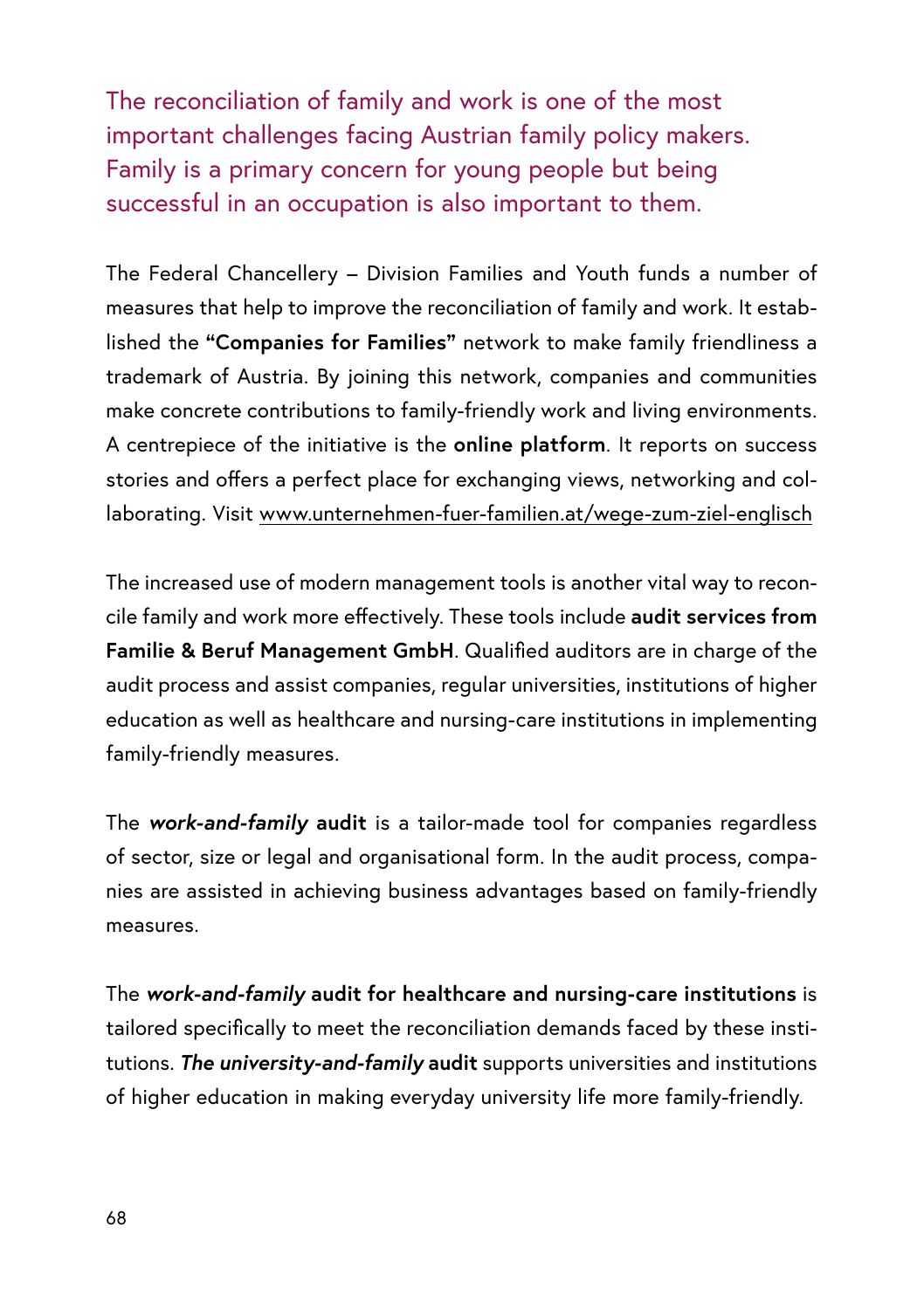A more family-friendly living environment also has a positive effect on the reconciliation of family and work. The *family-friendly-community* **audit** is a community policy process for Austrian cities and municipalities. The object of the audit is to identify family-friendly measures already in place in communities and to determine what further measures might be needed.

All completed audit procedures are awarded a state certificate from the Federal Chancellery – Division Families and Youth. The **Austrian state award "Family & Work"** is granted to companies taking innovative steps to enable their employees to achieve optimum reconciliation of family and work. For more detailed information on the Austrian state award "Family & Work", please visit www[.familienfreundlichsterbetrieb.at](http://familienfreundlichsterbetrieb.at) (in German only).

The **guide to family-friendliness** *("Wegweiser Familienfreundlichkeit")* is an innovative method for pointing out to human resource managers and employees the factors that determine the success of family-friendly measures. Based on the data about current challenges, the individual, economic advantages of investing in family-friendly measures are calculated in short order and free of charge. Visit [www.wegweiser-familienfreundlichkeit.at](http://www.wegweiser-familienfreundlichkeit.at) (in German only).

The **work-and-family index** is a scientific instrument employers can use to check the strengths and developmental potentials of their personnel policy as it pertains to family awareness and the reconciliation of family and work. Companies can run this check in a matter of minutes and free of charge.

Familie & Beruf Management GmbH is responsible for handling these reconciliation measures. For more detailed information, please visit [www.familieundberuf.at](http://www.familieundberuf.at)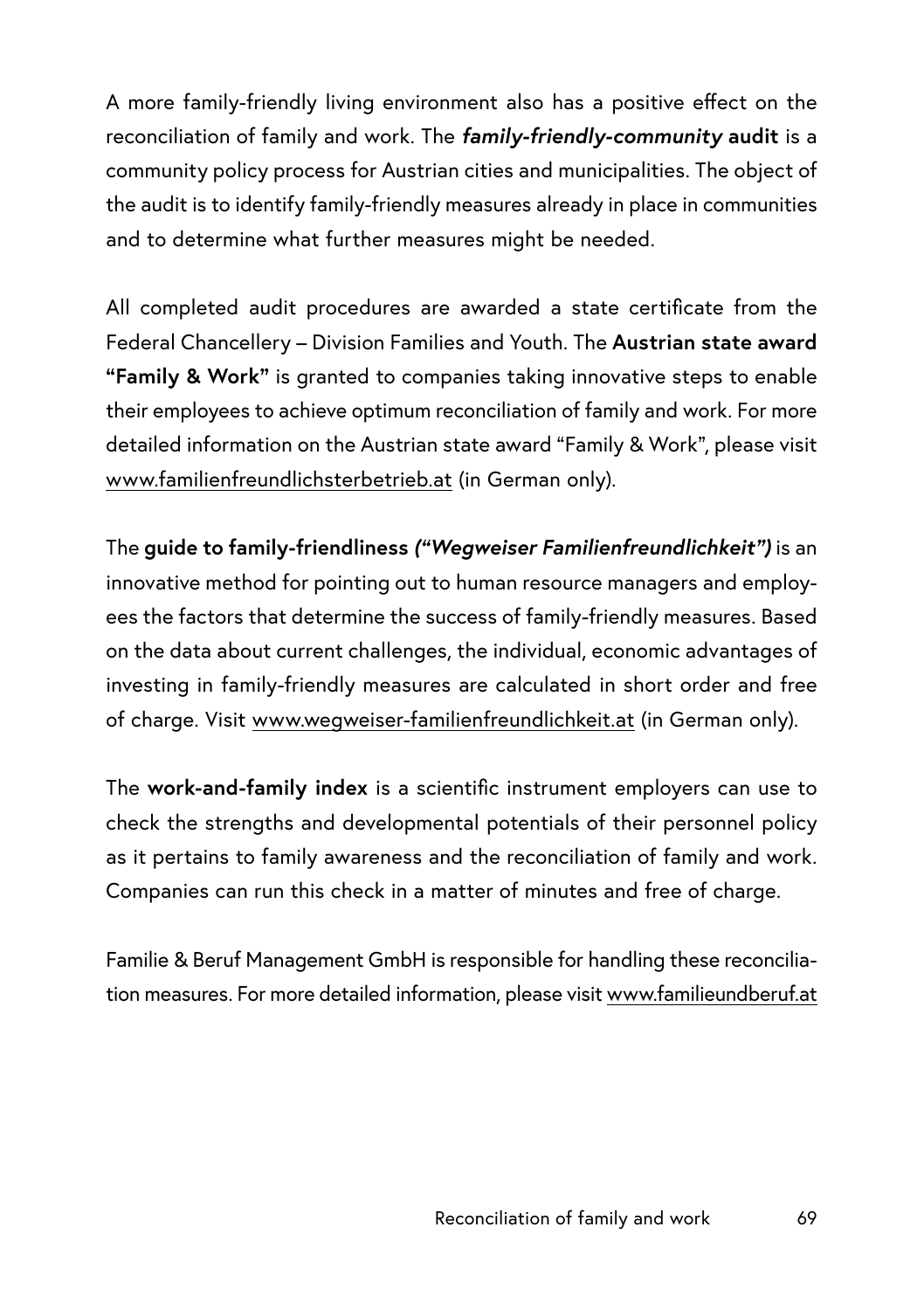# **Early Childhood Education (ECEC) in Austria**

For an overview of the offerings in child education and child care in Austria, please visit [www.kinderbetreuung.at](http://www.kinderbetreuung.at) (in German only).

The key offerings in ECEC:

- childminders
- playgroups
- day nurseries (day nurseries for babies and toddlers)
- preschool (kindergarten)
- after-school care centres

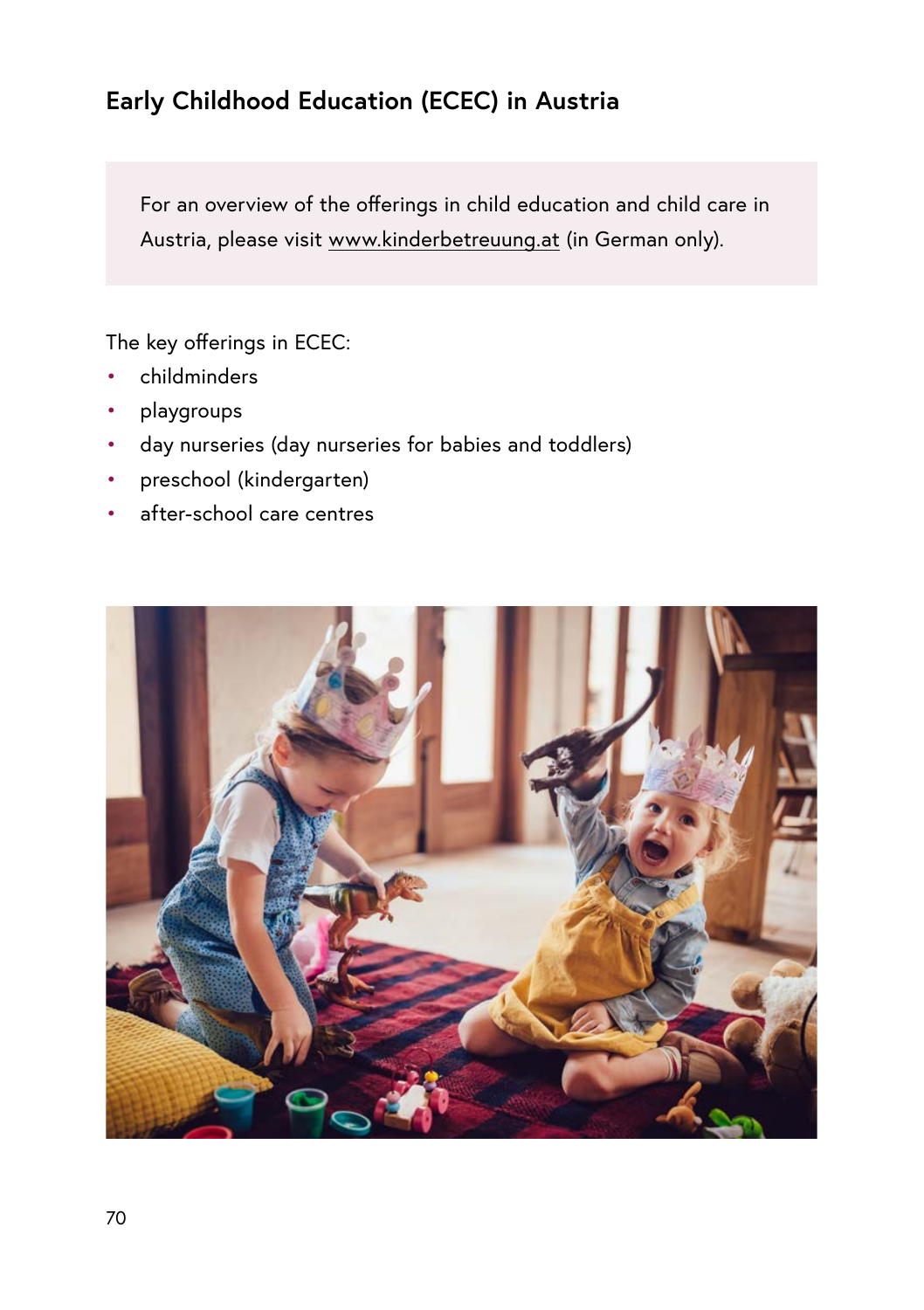The Austrian federal states are responsible for regulating the framework for ECEC. The number, hours and costs can therefore vary greatly.

The Austrian federation is earmarking € 125 million in kindergarten year 2018/19 and € 142.5 million for each of the kindergarten years 2019/20 and 2021/22 for the further expansion of these offerings, compulsory kindergarten free of charge and early enhancement of linguistic skills.

Familie & Beruf Management GmbH compiles a current list of holiday child care projects in all Austrian federal states on an ongoing basis.

For the list and a search module for all holiday periods, please visit [www.familieundberuf.at](http://www.familieundberuf.at) (in German only).

With the **FamilyApp**, working parents have an easier time finding suitable child care options in holiday periods. The app gives you direct access to child care opportunities offered by a wide variety of project providers throughout Austria. You can also download the FamilyApp at an **app store** (Android/iOS) free of charge (available in German only).

Children who have turned five by 31 August are **required** to attend **half-day kindergarten** from September to June (with the exception of school holidays). It is **free of charge**. Compulsory attendance begins on the first school day of the given school year.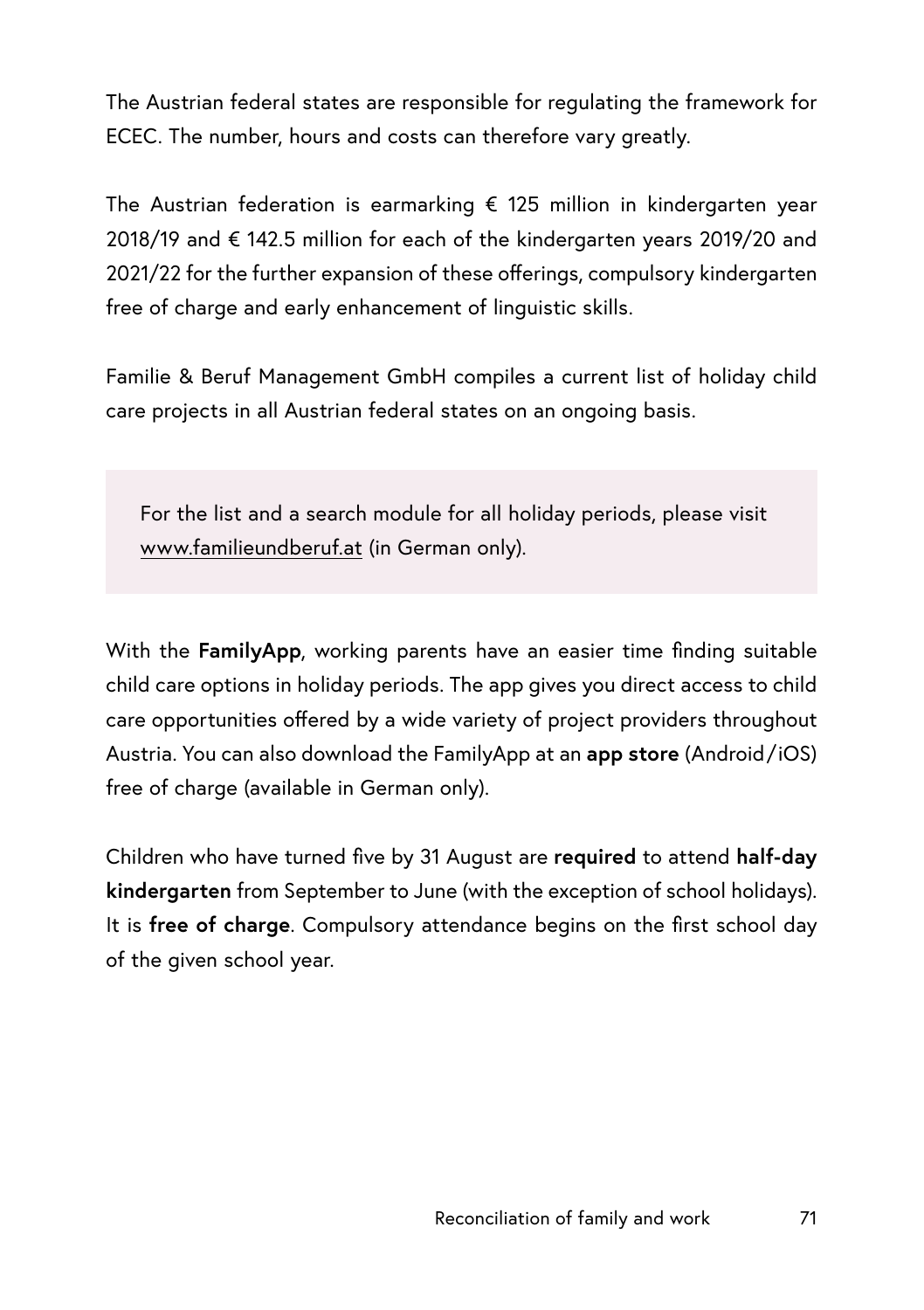8 Rights and responsibilities of parents in Austria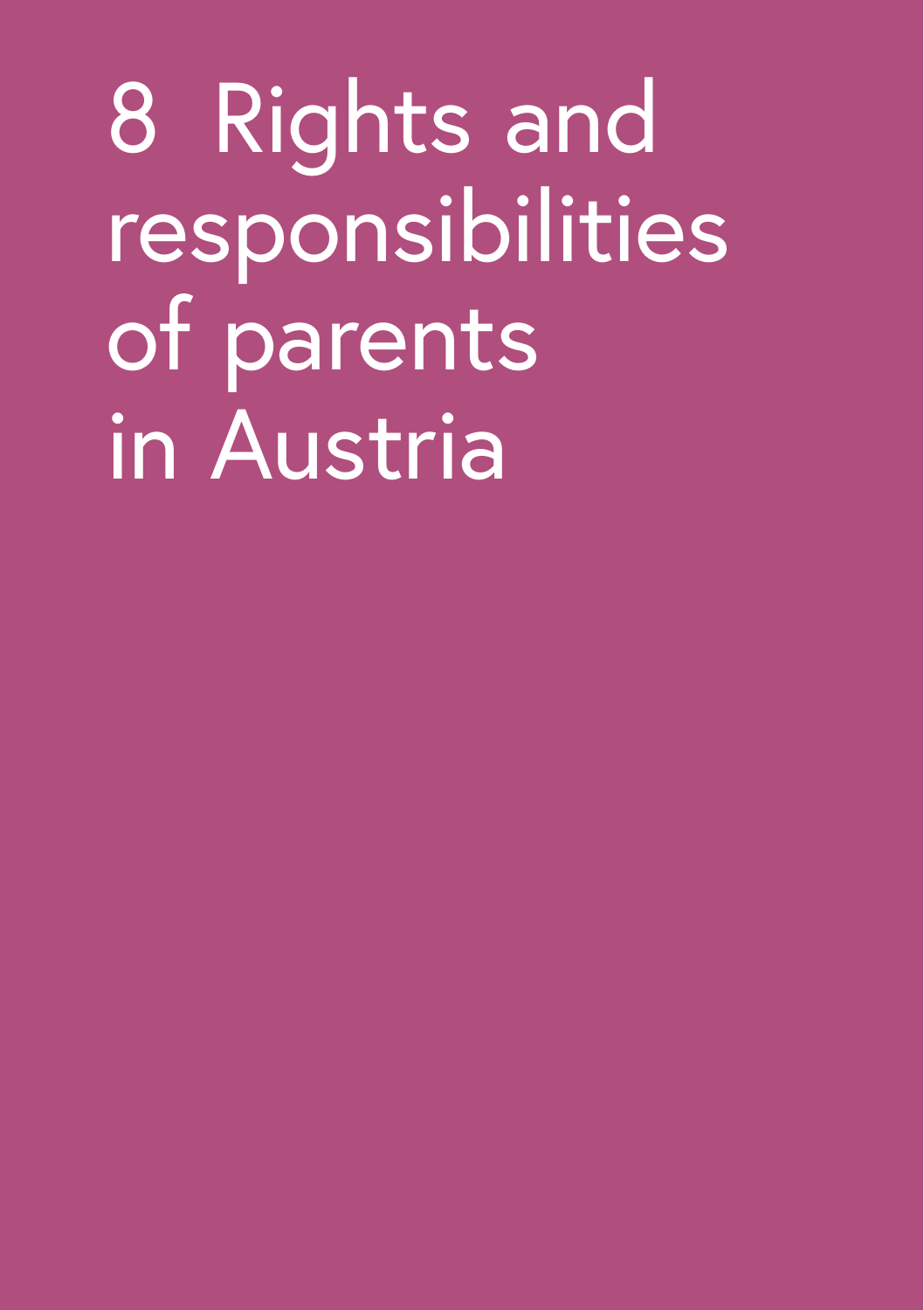In all decisions parents make for their children, the children's well-being is always the predominant concern. Violence is never allowed in child-rearing.

#### **Parents have certain legal obligations to their children:**

- health and physical development (care)
- school attendance, education, and support of capabilities (upbringing)
- managing a child's assets
- legal representation such as for concluding contracts or dealing with authorities

## **Parental custody**

If their marriage is intact, both parents are entrusted with the child's custody. Unmarried parents can specify at a registry office that both are entrusted with custody. Otherwise, only the mother has custody. The parents should reach consensus on all custody matters and proceed accordingly. It suffices, however, if one parent represents the child publicly. If divorced, the parents should agree whether both will have custody or just one of them. If they fail to agree, the court decides, whereby the child's well-being takes precedence over all else.

### **Child support obligation**

Parents must basically provide jointly for the support of their child or children. They provide this support in kind (housing, food, necessary items for school, etc.). If the parents are separated or divorced, the parent with whom the child does not permanently live provides child support in the form of financial contributions.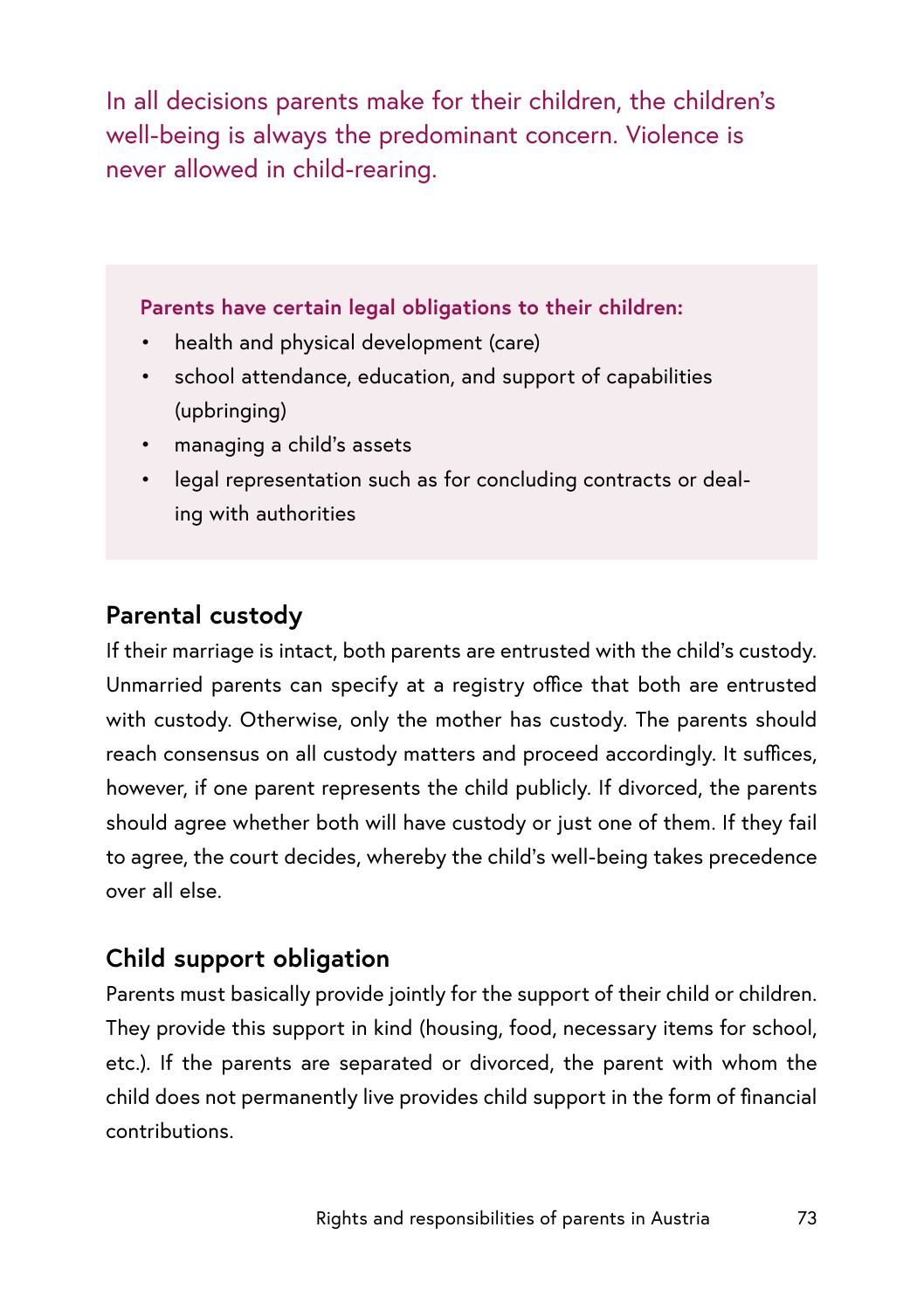

Young people with their own income continue to be entitled to child support payments if they cannot live on their earnings and are in the midst of training or education. If the child or adolescent no longer lives at home, both parents must provide child support in the form of monetary payments until such time as he or she is self-supporting.

## **Advance payment of child support**

In the case of separated or divorced parents, a request can be made for an advance payment of child support if the parent obligated to pay support fails to meet this duty.

It is important to note that the court is requested to enforce payment (compulsory execution) – at the latest, on submission of the request for the advance. The amount advanced basically corresponds to the amount of the child support claim set by the court; however, there is a monthly maximum,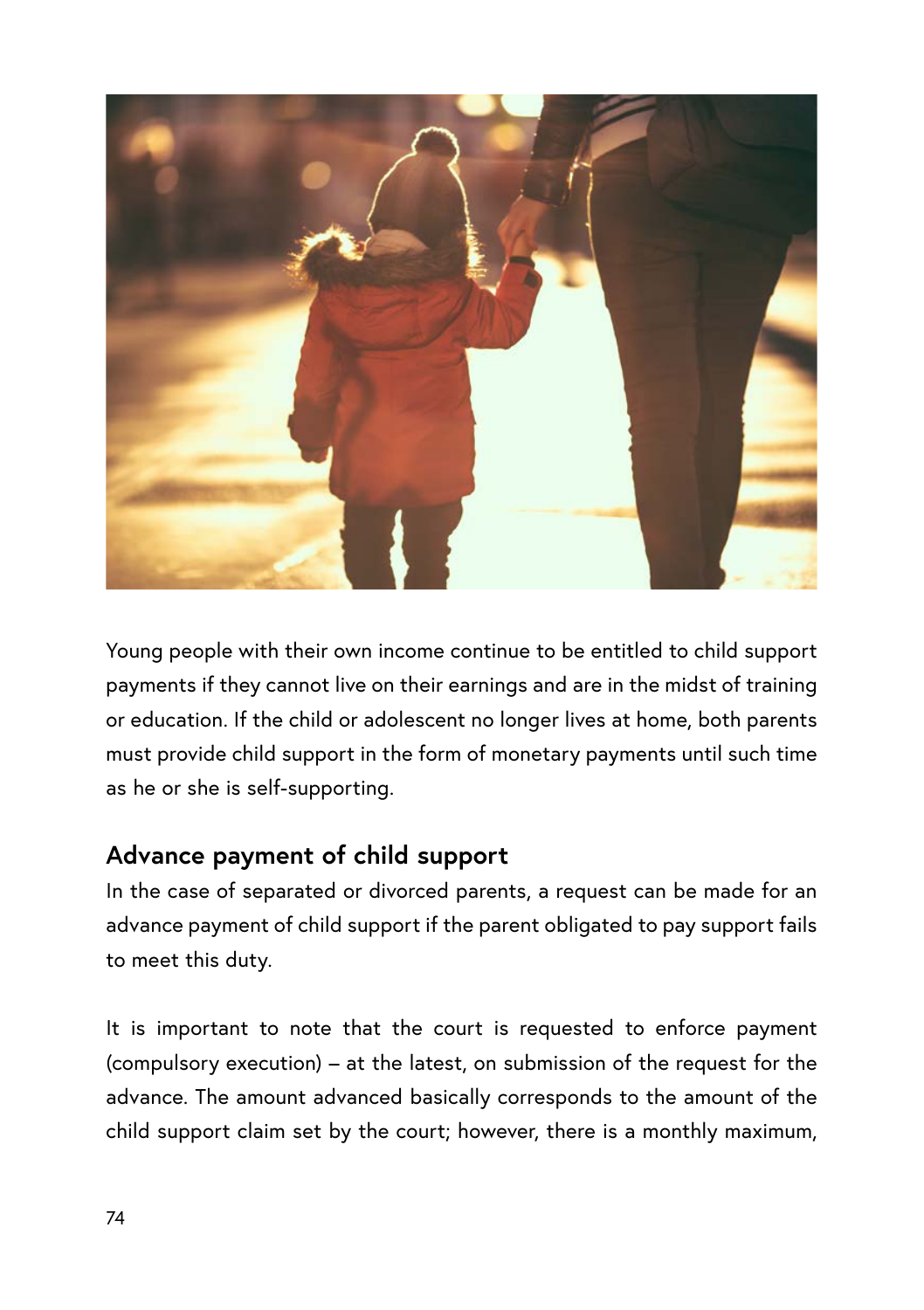which is not allowed to be exceeded. If it is impossible to set the contribution to child support or if the debtor parent is serving a prison sentence, advance payments of child support are granted in the form of fixed amounts depending on the child's age. A claim to an advance payment of child support exists only for children who are not yet 18, who do not live in the same household as the child support debtor, who reside in Austria and who are Austrian citizens or citizens of an EU Member State (or stateless).

If these requirements are met, a request for an advance payment of child support can be lodged with the guardianship court (*Pflegschaftsgericht*).

The advance payment of child support can be drawn for five years at most, after which time a new request must be submitted and the situation must be reviewed.

For more detailed information on the advance payment of child support, please contact the Child and Youth Welfare Service (*Kinder- und Jugendhilfe*) in the federal state in which you live.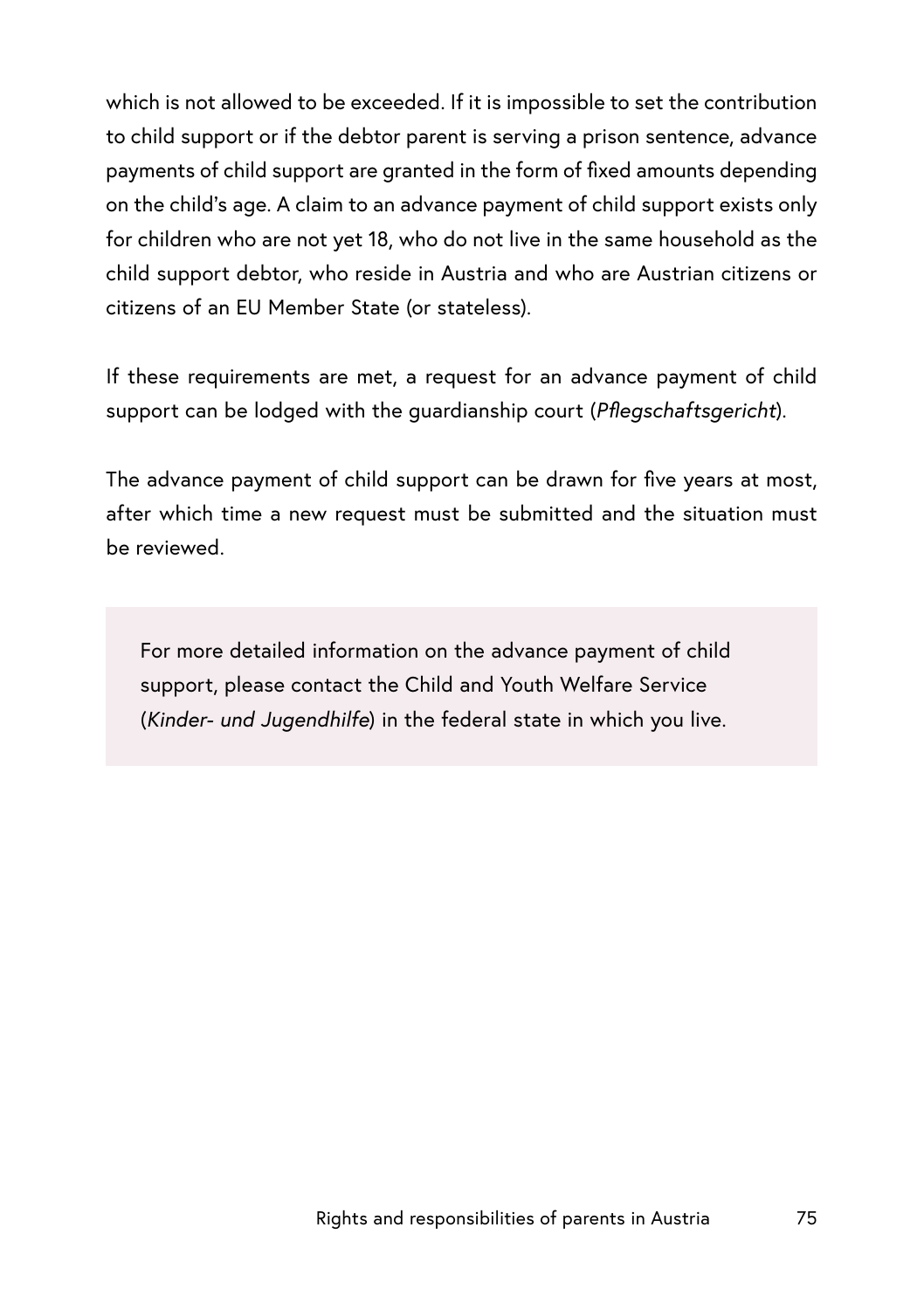# 9 Separation and divorce

- -
	-
- 
- 
-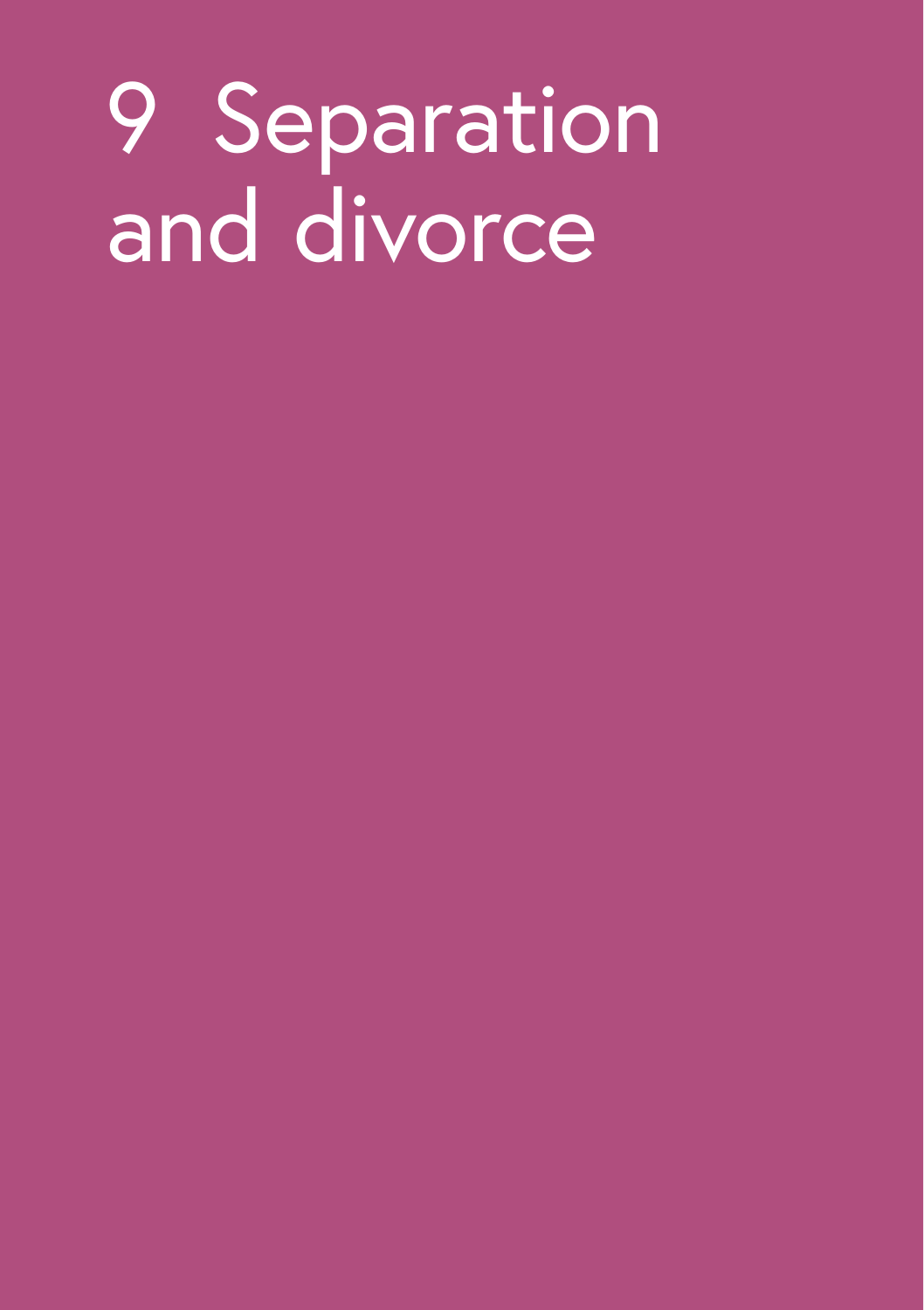## **Mediation**

The Federal Chancellery – Division Families and Youth subsidises family mediation to help families reach agreement on:

- issues related to separation or divorce
- property division
- custody
- child support
- child visitation rights

Mediation is conducted by two mediators, one with psychosocial training (social worker, therapist, etc.) and the other with legal training (lawyer, judge, etc.). Along with their actual professional training, the mediators have also completed special mediation training. Mediation is fee-based but the scale is staggered according to family income and the number of children to whom a child support obligation exists.

You can find a list of mediators and further information on mediation on the Internet at [www.trennungundscheidung.at,](http://www.trennungundscheidung.at) on the website of the Federal Chancellery – Division Families and Youth at [www.frauen-familien-jugend.bka.gv.at](http://www.frauen-familien-jugend.bka.gv.at) (both websites in German only) or by calling the Family Service for free on **0800 240 262.**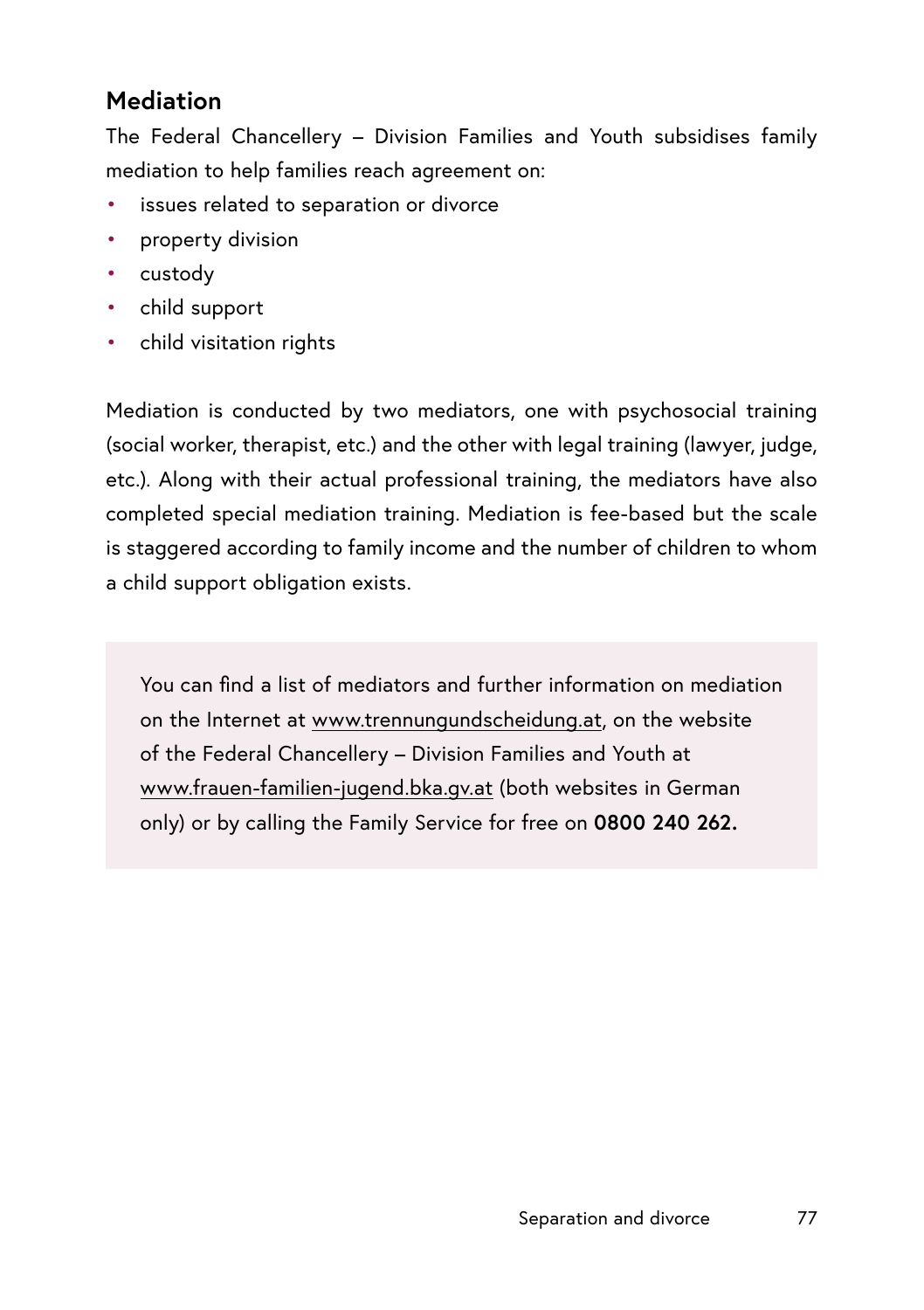## **Counselling of parents prior to an amicable divorce**

There is an extensive choice of suitable counsellors available for the obligatory counselling of parents prior to an amicable divorce.

For more detailed information, please visit www.kinderrechte.gv.at/elternberatung-vor-scheidung and [www.trennungundscheidung.at](http://www.trennungundscheidung.at) (both websites in German only).

## **Supporting parents and children through divorce or separation**

The Federal Chancellery – Division Families and Youth subsidises non-profits that provide therapeutic and educational children's groups or one-on-one work with children, as well as counselling for couples, individuals and individual parents.

For further information, please visit the website of the Federal Chancellery – Division Families and Youth at [www.frauen-familien-jugend.bka.gv.at](http://www.frauen-familien-jugend.bka.gv.at) and at [www.trennungundscheidung.at](http://www.trennungundscheidung.at) (both websites in German only).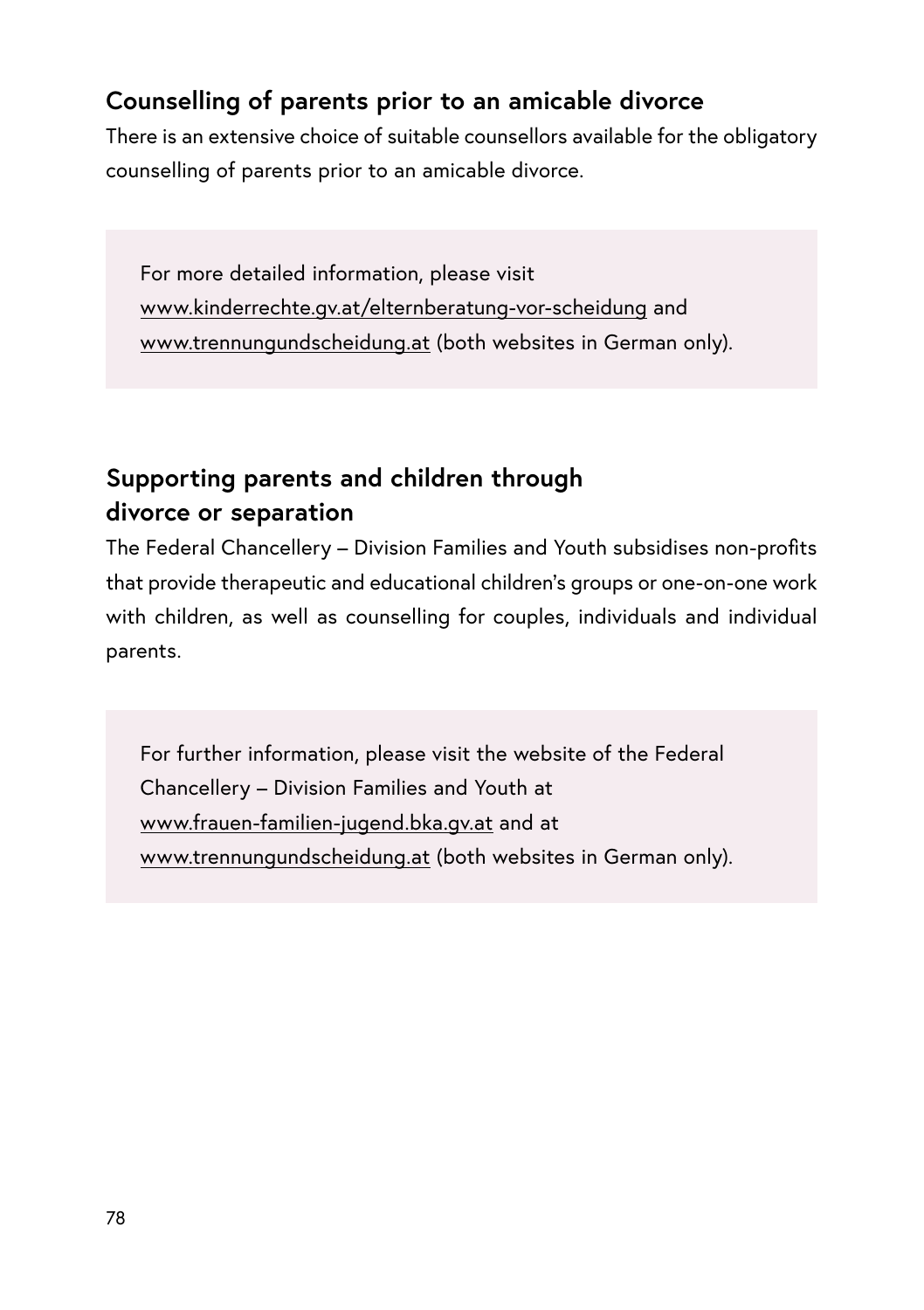# 10 Against domestic violence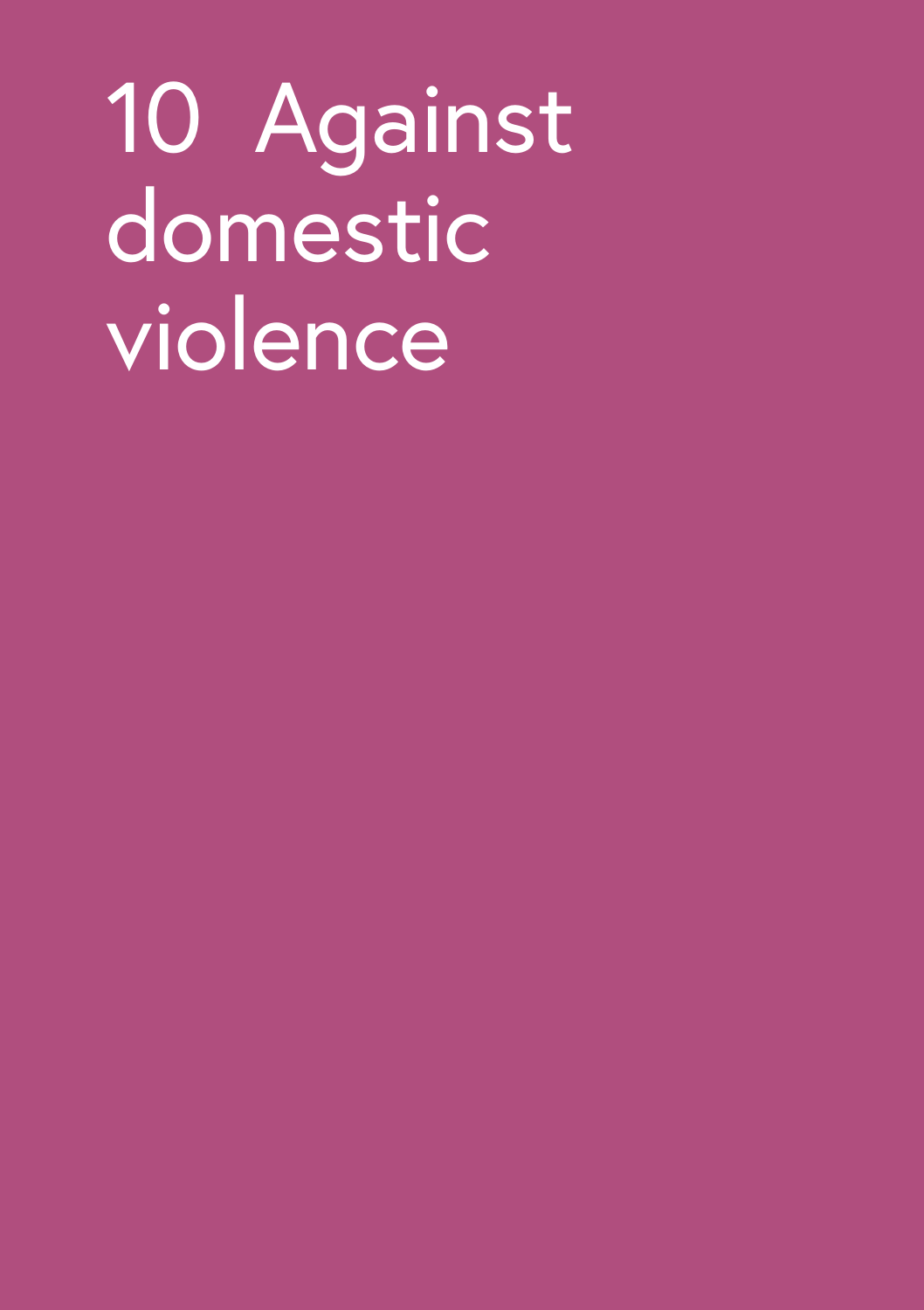The Federal Chancellery – Division Families and Youth is dedicated to fighting violence and funds a number of projects aimed at preventing violence and supporting those affected by it.

Austria has had a statutory ban on violence since 1989. The Platform against Domestic Violence was established in 1993 and currently comprises 45 wellestablished counselling centres that cooperate on violence prevention. The issues they cover are violence against children, violence against women, violence against/among young people, violence against older people, and gender-specific work with boys and men.

People affected by violence can find information, contact addresses and advice on the Internet at [www.gewaltinfo.at](http://www.gewaltinfo.at) (in German only).

## **Support during trials** *(Prozessbegleitung)*

A large number of specialised court support workers with legal and psychosocial training are available to assist victims of violence. Crime victims have a legal right to court support from the preparation of their report to the police until the conclusion of the court proceedings. The psychosocial court support workers are specially trained to deal with the various victim groups, such as children, adolescents or women.

You can find more detailed information and addresses on the Internet at [www.gewaltinfo.at](http://www.gewaltinfo.at) (in German only).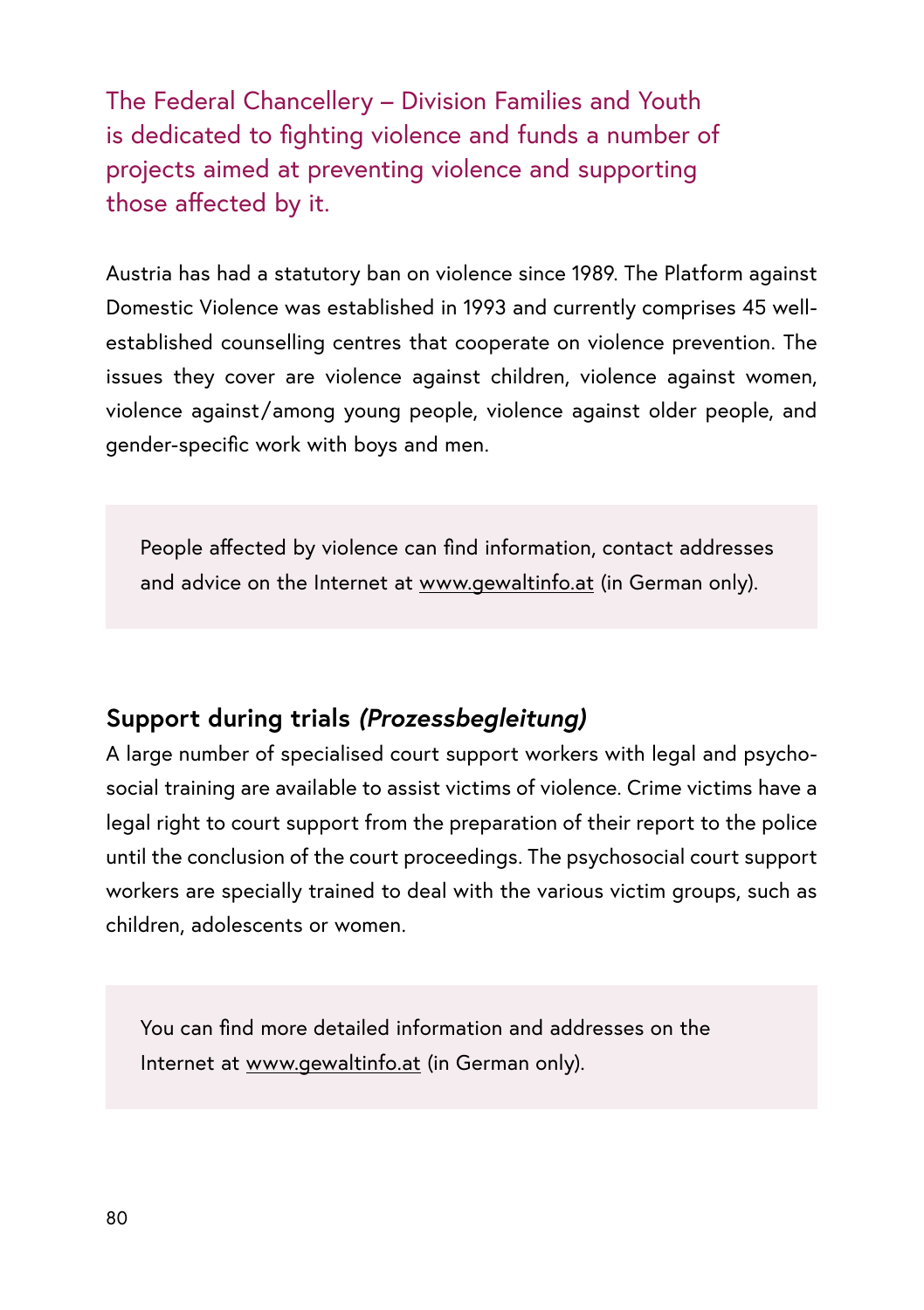11 Family departments in the federal states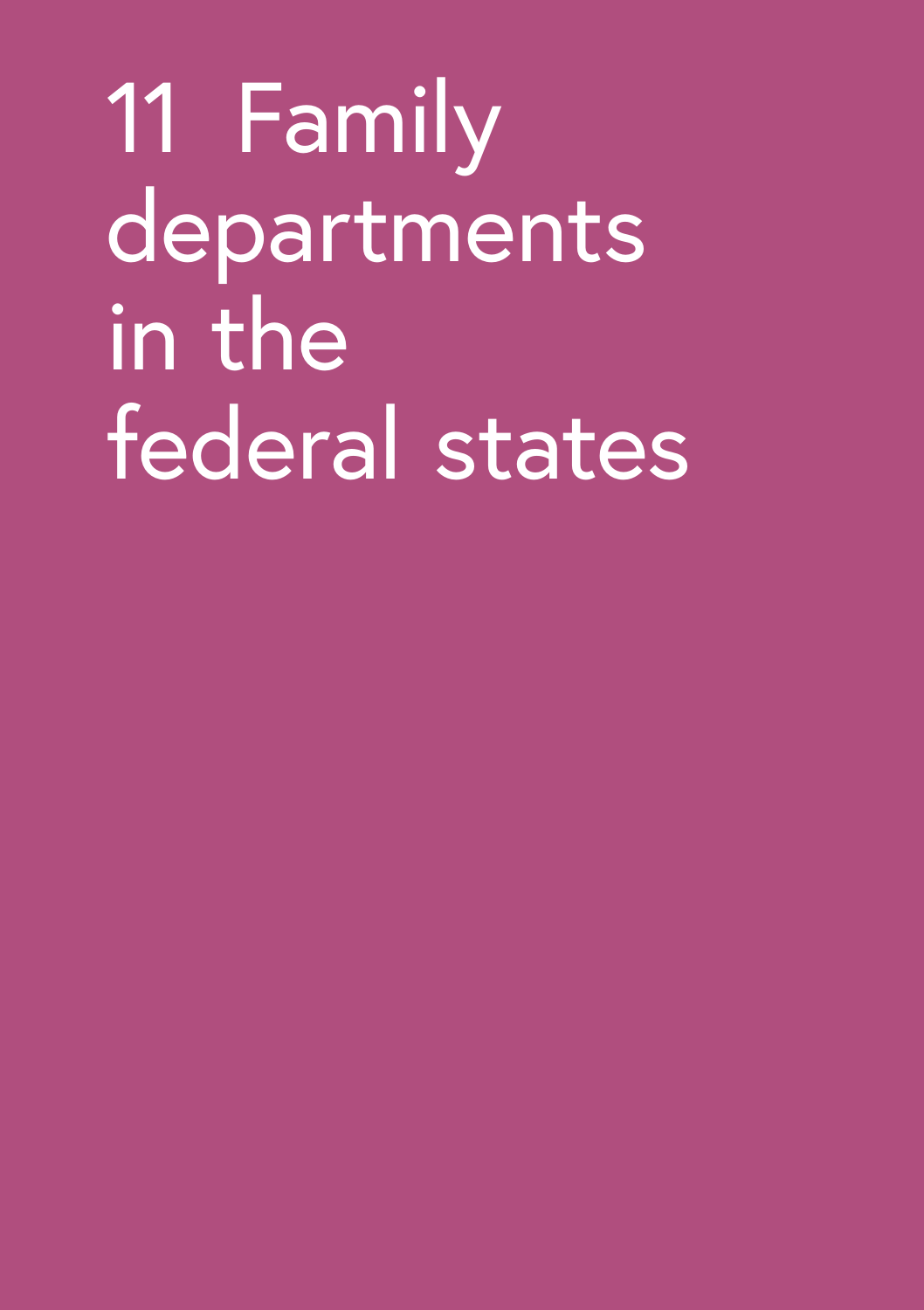The financial allowances and other means of support about which you have read in the previous chapters are benefits from the Austrian Federation and are regulated throughout Austria in uniform federal laws.

However, under constitutional law, each Austrian federal state may enact its own federal state laws on family assistance and fund allowances for families from federal state coffers.

Under certain circumstances, they are entitled to financial support for their federal state, e.g. for subsidies channelled through the Family Pass programme. The financial benefits and eligibility criteria are regulated differently in each federal state.

Please inquire with the state government of your federal state about your entitlements; you will find the addresses and phone numbers below.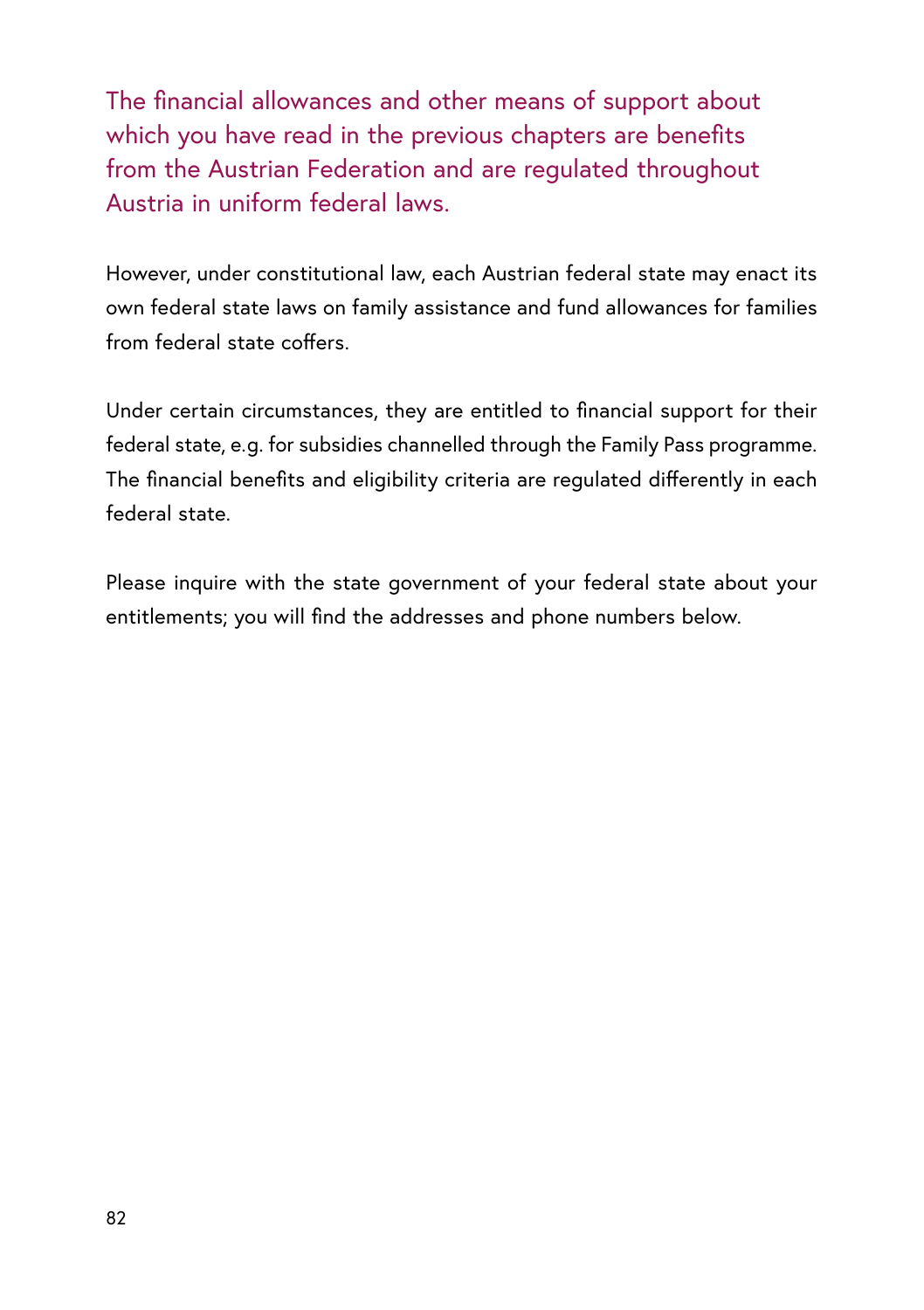| Family<br>departments | <b>Address</b>                                                                                                                                                                                      | Contact                                                                                       |
|-----------------------|-----------------------------------------------------------------------------------------------------------------------------------------------------------------------------------------------------|-----------------------------------------------------------------------------------------------|
| <b>Burgenland</b>     | Amt der Burgenländischen Landesregierung<br>Referat Familie<br>Europaplatz 1, 7000 Eisenstadt                                                                                                       | +43 57 600-2785<br>post.a7-familie@bgld.gv.at<br>www.burgenland.at                            |
| Carinthia             | Amt der Kärntner Landesregierung<br>Abt. 4 - Soziale Sicherheit<br>Miesstaler Str. 1<br>9020 Klagenfurt am Wörthersee                                                                               | +43 50 536-14504<br>abt4.post@ktn.gv.at<br>www.ktn.gv.at                                      |
| Lower<br>Austria      | Amt der Niederösterreichischen Landesregierung<br>Abt. Allgemeine Förderung und Stiftungs-<br>verwaltung<br>Landhausplatz 1, 3109 St. Pölten                                                        | +43 2742 9005-1-9005<br>familien@noel.gv.at<br>www.noe.gv.at                                  |
| Salzburg              | Amt der Salzburger Landesregierung<br>Referat 2/01 - Kinderbetreuung, Elementar-<br>bildung, Familien<br>Gstättengasse 10, 5020 Salzburg                                                            | +43 662 8042-5421<br>kinder-familie@salzburg.gv.at<br>www.salzburg.gv.at                      |
| <b>Styria</b>         | Amt der Steiermärkischen Landesregierung<br>Abteilung 6 Bildung und Gesellschaft;<br>Fachabteilung Gesellschaft - Referat Familie,<br>Erwachsenenbildung und Frauen<br>Karmeliterplatz 2, 8010 Graz | +43 316 877-4023<br>familie@stmk.gv.at<br>www.familien.steiermark.at                          |
| Tyrol                 | Amt der Tiroler Landesregierung<br>Abteilung Gesellschaft und Arbeit – Fachbereich<br>Familie<br>Meinhardstrasse 16, 6020 Innsbruck                                                                 | +43 512 508-7831<br>Family hotline: 0800 800 508<br>ga.familie@tirol.gv.at<br>www.tirol.gv.at |
| Upper<br>Austria      | Amt der Oberösterreichischen Landesregierung<br>Direktion Gesellschaft, Soziales und Gesundheit<br>Abteilung Gesellschaft<br>Bahnhofplatz 1, 4021 Linz                                              | +43 732 7720-11831<br>familienreferat@ooe.gv.at<br>www.land-oberoesterreich.gv.at             |
| Vorarlberg            | Amt der Vorarlberger Landesregierung<br>Jugend und Familie<br>Landhaus, Klostergasse 20, 6901 Bregenz                                                                                               | +43 5574 511-22175<br>jugend.familie@vorarlberg.at<br>www.vorarlberg.at                       |
| Vienna                | MAG 11 - Wiener Kinder- und Jugendhilfe<br>Rüdengasse 11, 1030 Wien<br>(or at the service centres of Vienna Child and<br>Youth Welfare Service in the district you live in)                         | +43 1 4000-8011<br>service@ma11.wien.gv.at<br>www.wien.gv.at                                  |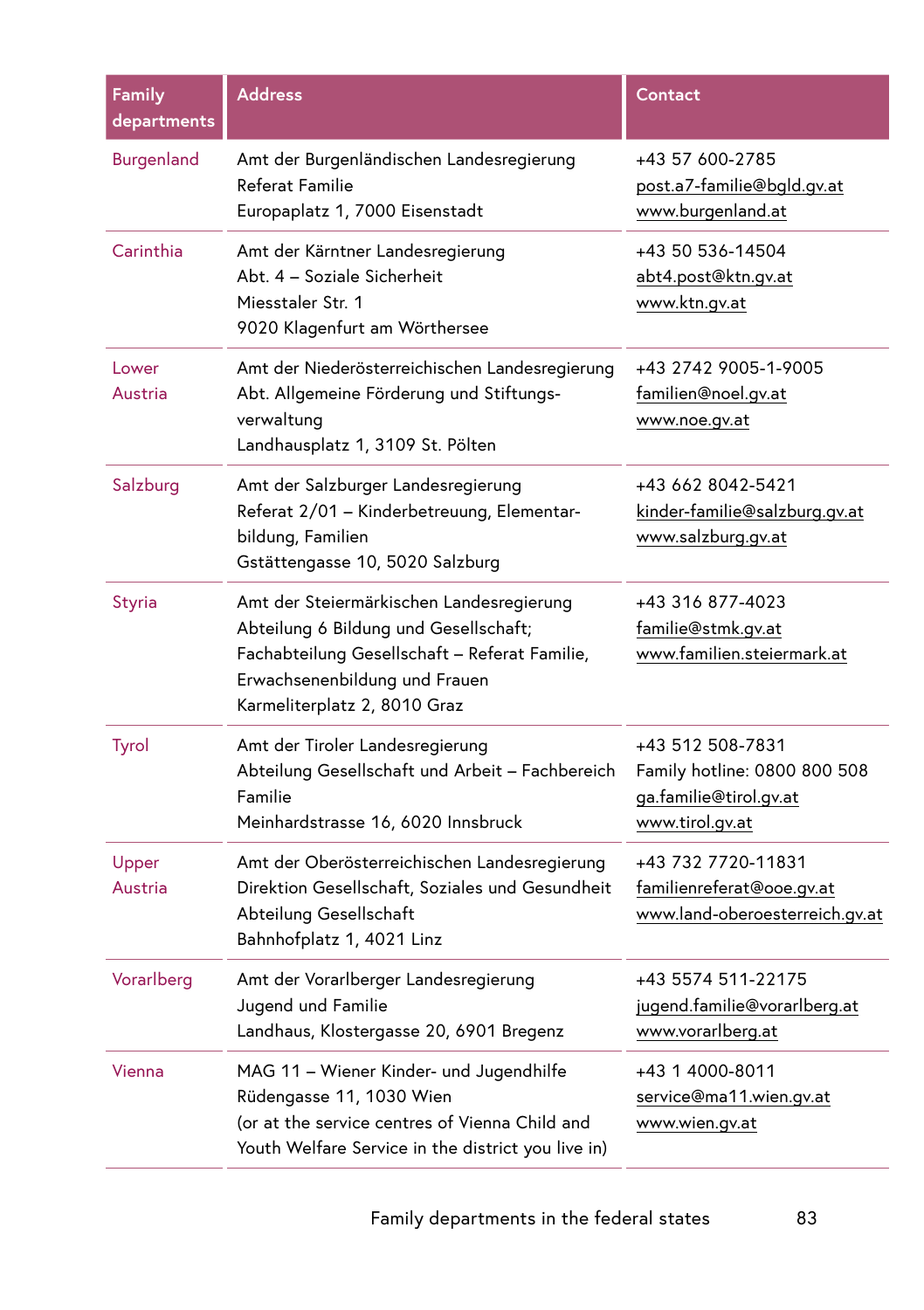## **Links**

(all websites in German unless otherwise indicated)

[www.arbeitsinspektion.gv.at](http://www.arbeitsinspektion.gv.at) [ausbildungbis18.at/en](http://ausbildungbis18.at/en) (in English) [www.ausbildungskompass.at](http://www.ausbildungskompass.at) [www.beratungsstelleextremismus.at](http://www.beratungsstelleextremismus.at) [www.bmf.gv.at](https://www.bmf.gv.at) [www.bundesstelle-sektenfragen.at](http://www.bundesstelle-sektenfragen.at) [www.bupp.at](http://www.bupp.at) [www.eltern-bildung.at](http://www.eltern-bildung.at) [english.bmf.gv.at](http://english.bmf.gv.at) (in English) [www.familienberatung.gv.at](http://www.familienberatung.gv.at) [www.familienfreundlichsterbetrieb.at](http://www.familienfreundlichsterbetrieb.at) [www.familieundberuf.at](http://www.familieundberuf.at/en)/en (in English) [finanzonline.bmf.gv.at/fon](http://finanzonline.bmf.gv.at/fon) [www.frauen-familien-jugend.bka.gv.at](http://www.frauen-familien-jugend.bka.gv.at) [www.fruehehilfen.at](http://www.fruehehilfen.at) [www.gewaltinfo.at](http://www.gewaltinfo.at) [www.kinderbetreuung.at](http://www.kinderbetreuung.at) [www.kinderrechte.gv.at/elternberatung-vor-scheidung](http://www.kinderrechte.gv.at/elternberatung-vor-scheidung) [www.kliniksuche.at](http://www.kliniksuche.at) [www.meinesv.at](http://www.meinesv.at) [www.oesterreich.gv.at](http://www.oesterreich.gv.at) [www.pensionsversicherung.at](http://www.pensionsversicherung.at) [www.saferinternet.at](http://www.saferinternet.at) [www.sozialministerium.at/siteEN/](http://www.sozialministerium.at/siteEN/) (in English) [www.sozialversicherung.at](http://www.sozialversicherung.at) [www.trennungundscheidung.at](http://www.trennungundscheidung.at) [www.unternehmen-fuer-familien.at/wege-zum-ziel-englisch](http://www.unternehmen-fuer-familien.at/wege-zum-ziel-englisch) (in English) [www.women-families-youth.bka.gv.at](http://www.women-families-youth.bka.gv.at) (in English) [www.wegweiser-familienfreundlichkeit.at](http://www.wegweiser-familienfreundlichkeit.at)